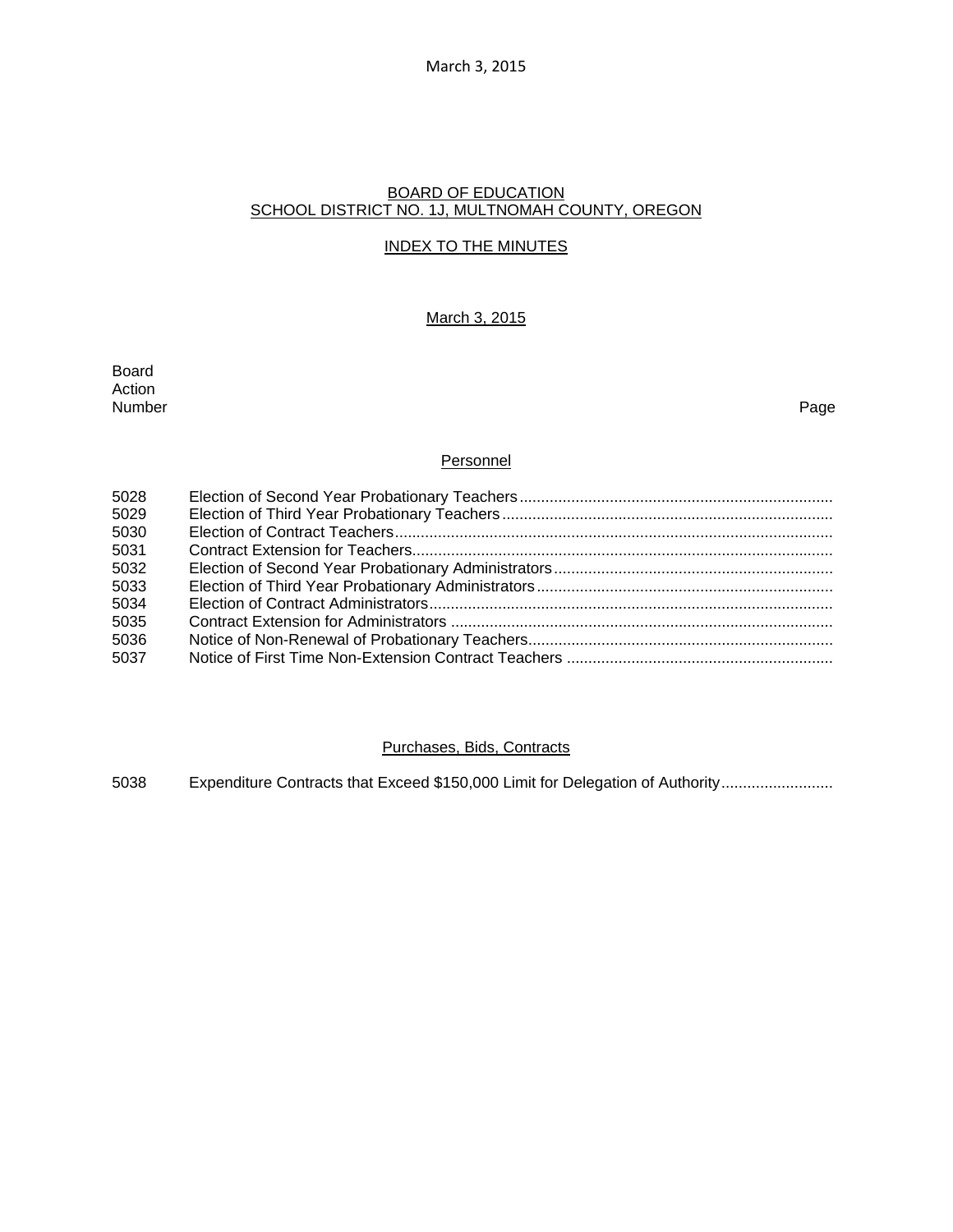# **Personnel**

The Superintendent RECOMMENDED adoption of the following items:

# Numbers 5028 through 5037

Director Knowles moved and Director Belisle seconded the motion to adopt the above numbered items. The motion was put to a voice vote and passed unanimously (yes-6, no-0; with Director Koehler absent and Student Representative Jayaswal voting yes, unofficial).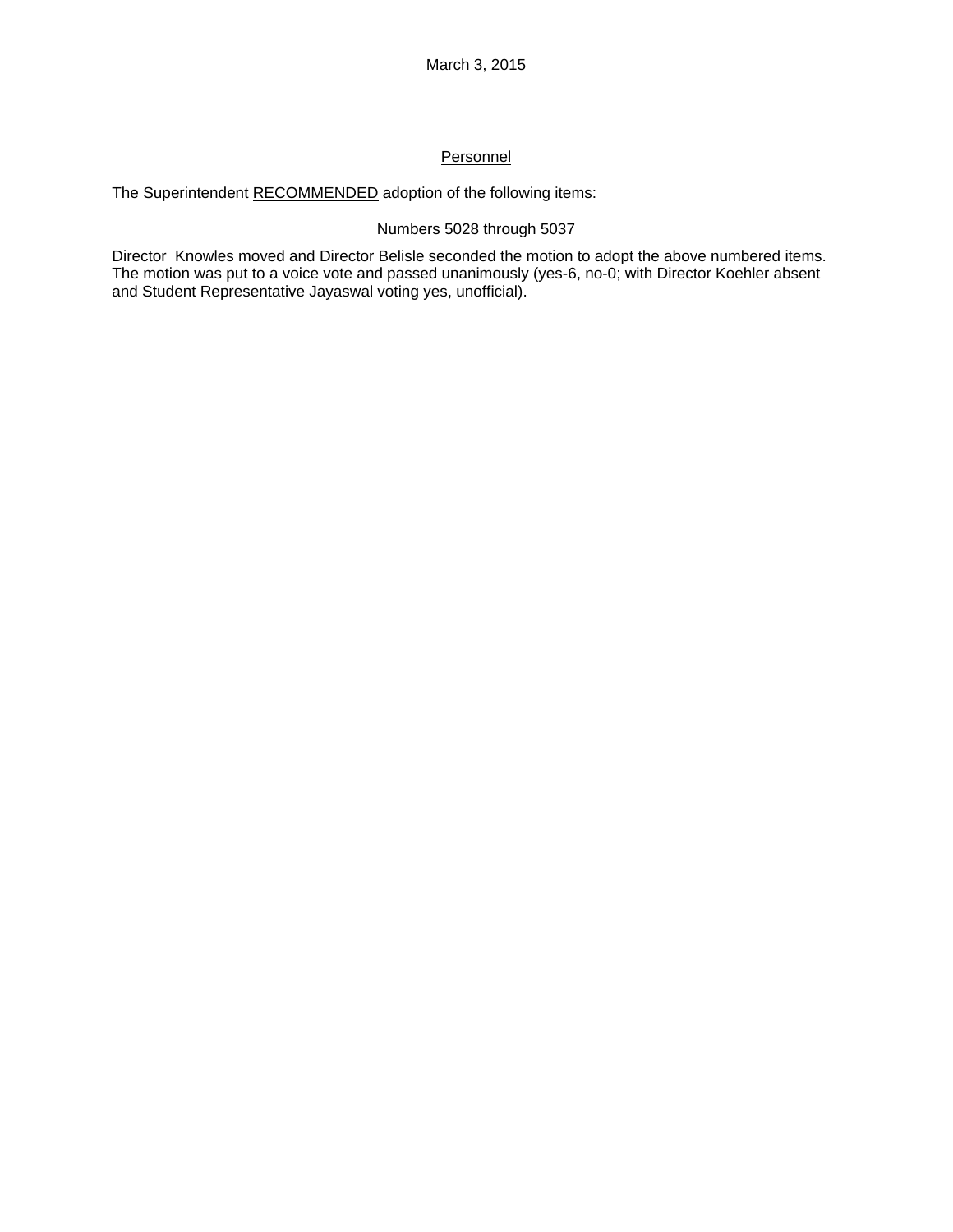# Election of Second Year Probationary Teachers

# **RECITAL**

On the advice of the Chief Human Resources Officer, the Superintendent recommends that the teachers listed below be elected as Second Year Probationary Teachers.

### **RESOLUTION**

The Board of Education accepts the Superintendent's recommendation and by this resolution hereby elects as Second Year Probationary teachers for the 2015-2016 school year the following persons, subject to the employment terms and conditions contained in the standard form contract approved by the legal counsel for the District.

| Last                 | <b>First</b>    | ID     |
|----------------------|-----------------|--------|
| Boettcher            | Daniel          | 023398 |
| Abel                 | Tivon           | 012199 |
| Accetta              | Hanisi          | 022830 |
| Ackron               | Michelle        | 023175 |
| Acosta               | Jessica         | 022794 |
| Addy                 | Meredith        | 023100 |
| Allen                | Hanna           | 017735 |
| Allen                | Madeleine       | 021204 |
| Allen                | Noelle          | 009246 |
| Alvarez              | Vanessa         | 023120 |
| Amador               | Kimberly        | 023165 |
| Amaya-Gonzalez       | <b>Berenice</b> | 023218 |
| Anderson             | Candace         | 023294 |
| Anderson             | Mary            | 023274 |
| Arellano             | Rosario         | 023318 |
| Arnold               | Lyndsey         | 023402 |
| Arze Torres Goitia   | Camila          | 023061 |
| <b>Aubel Topletz</b> | Kristin         | 023129 |
| Azzaro-Budak         | Gina            | 021295 |
| Baca                 | Carlos          | 023350 |
| <b>Baird</b>         | Andrew          | 023105 |
| <b>Barnes</b>        | Carolyn         | 023085 |
| <b>Barnwell</b>      | Heather         | 023167 |
| Barry                | Sean            | 023392 |

| Last                      | <b>First</b>  | ID     |
|---------------------------|---------------|--------|
| Bassaloff                 | Kristin       | 023239 |
| <b>Batten</b>             | Sarah         | 023286 |
| <b>Beck</b>               | Nathan        | 022970 |
| Bedi                      | Sanjay        | 023116 |
| <b>Bennett</b>            | Neressa       | 023194 |
| Bernardo                  | Anna          | 017243 |
| <b>Bernat</b>             | Allison       | 019163 |
| <b>Billings</b>           | Ariel         | 022129 |
| Birdsong                  | Robin         | 013499 |
| Blackford                 | Elicia        | 023287 |
| <b>Blowers</b>            | <b>Brooke</b> | 023321 |
| <b>Blumhardt</b>          | Daniel        | 023361 |
| Blumhardt-Braga           | Tammy         | 023315 |
| Bourassa                  | Rebecca       | 023299 |
| Bowman                    | Timothy       | 023110 |
| Boyeas                    | Megan         | 022107 |
| Brown                     | Amber         | 018158 |
| Browne                    | Mary          | 022339 |
| <b>Buckner</b>            | Alexander     | 020343 |
| <b>Buford</b>             | Jonathan      | 023228 |
| <b>Burke</b>              | Rosario       | 017155 |
| Busacca                   | Christine     | 023261 |
| <b>Bustamante-Jenkins</b> | Angela        | 023255 |
| <b>Buvinger-Wild</b>      | Gabrielle     | 023083 |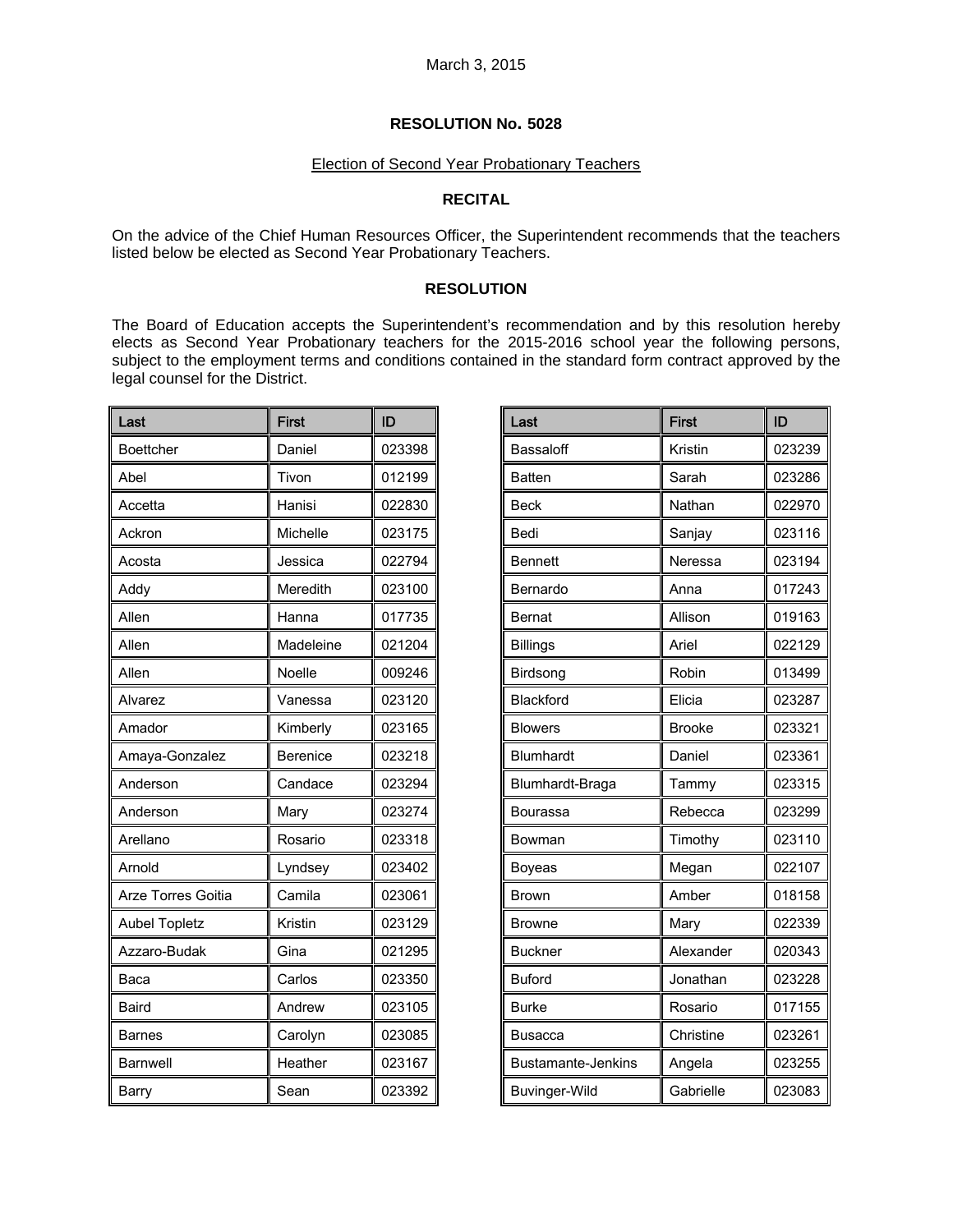| Cahill               | Teri            | 022234 |
|----------------------|-----------------|--------|
| Calica               | Robert          | 023080 |
| Campeau              | Matthew         | 010939 |
| <b>Canales Reyes</b> | Andres          | 014719 |
| Caraboa              | <b>Brittney</b> | 023212 |
| Carranza             | Duncan          | 023119 |
| Carrasco             | Myette          | 023391 |
| Cates                | <b>Brian</b>    | 023158 |
| Chantry              | Nadia           | 020226 |
| Childress            | Richard         | 022967 |
| Chong                | Garett          | 022982 |
| Chudd                | Paula           | 017217 |
| Clark                | Lisa            | 023260 |
| Clawson              | Frances         | 022701 |
| Cleary               | Jennifer        | 017168 |
| Clyde                | Chelsea         | 023269 |
| Colclasure           | Cara            | 022979 |
| Copacino             | Allyson         | 014678 |
| Crawford             | Jacqueline      | 023355 |
| Cunningham-Parmeter  | Kendall         | 012310 |
| Curran               | Christina       | 023347 |
| Cvitanich            | Michelle        | 023049 |
| Cywinski             | Kristin         | 022408 |
| Da Rosa              | Gladis          | 020212 |
| Davidson             | Roxanne         | 014686 |
| Day                  | Myriah          | 021115 |
| De Lagrave           | Nicole          | 023279 |
| De Valdenebro        | Maria           | 022989 |
| Dewey                | Sada            | 023244 |
| Deych                | Yulia           | 023056 |
| Dietsch              | Shelby          | 023266 |
| Dill                 | Morgan          | 023103 |
| Diltz                | Michael         | 023242 |
| Docken               | Elizabeth       | 023307 |
| Doler                | Nicole          | 023022 |
| Dombrowski           | Deborah         | 023067 |

| Doney                 | Stephanie    | 023216 |
|-----------------------|--------------|--------|
| Doslu                 | Lisa         | 022136 |
| Duckworth             | James        | 023181 |
| Duffy                 | Kaitlyn      | 022144 |
| Duggan                | Lori Ann     | 022330 |
| Dulcich               | Sarah        | 023130 |
| Duncan                | Hayley       | 022817 |
| Dwight                | Kelly        | 023106 |
| Dyer                  | <b>Brian</b> | 023092 |
| Easton                | Michael      | 023034 |
| Eichman               | Katharine    | 020808 |
| Espineli              | Lorene       | 023051 |
| Estandian             | Roma         | 023323 |
| Estassi               | Samia        | 023093 |
| Fantz                 | Travis       | 000765 |
| Fatemi                | Kian         | 023196 |
| Feldt                 | lan          | 023340 |
| Fell                  | Erin         | 023273 |
| Ferguson              | Joseph       | 023214 |
| Fessant               | John         | 023248 |
| Fieser                | Megan        | 022082 |
| Finley                | Jill         | 016825 |
| Firestone             | Skye         | 023052 |
| Fisher                | Laura        | 023267 |
| Fitch                 | Jason        | 014744 |
| Fitzpatrick-Bjorn     | Erin         | 023174 |
| Flores                | Anne         | 021883 |
| Flores                | Melody       | 023348 |
| Fraser                | Eric         | 023205 |
| Friedman              | Levia        | 023122 |
| Fujiwara              | Ritsuko      | 017147 |
| <b>Gaither Martin</b> | Nichole      | 000102 |
| Garcia                | Merri        | 000276 |
| Gardner               | Alyssa       | 022150 |
| Garvey                | Molly        | 005614 |
| Gascoyne              | Maya         | 023185 |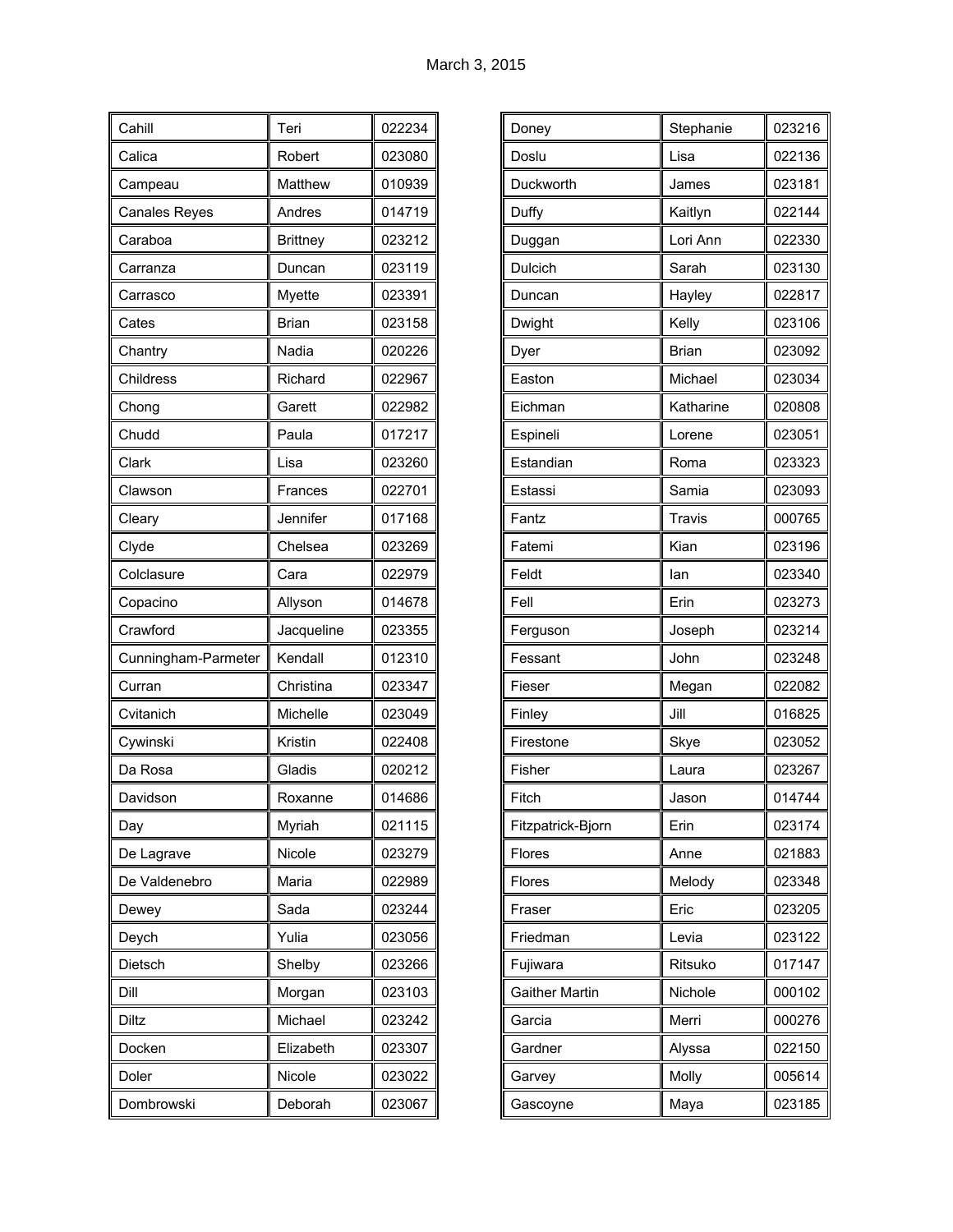| Gerber          | <b>Brian</b> | 019970 |
|-----------------|--------------|--------|
| Gerolami        | Mark         | 023193 |
| Gervich         | Asa          | 022978 |
| Ghobrial        | Marita       | 023235 |
| Gibner          | Stephanie    | 023237 |
| Giles           | Jason        | 023373 |
| Goldman         | Sara         | 021263 |
| Gonzalez        | Melissa      | 023104 |
| Graham-Baker    | Sarah        | 023178 |
| Gray            | Monica       | 023285 |
| Gray            | Rhonda       | 023057 |
| Gretzinger      | Jessica      | 023077 |
| Groseclose Lobb | Alicia       | 023031 |
| Guest           | Danuta       | 023226 |
| Gustin          | Mitchell     | 023336 |
| Guzman          | Malaina      | 023201 |
| Guzman          | Marquita     | 013342 |
| Ham             | Jessica      | 023227 |
| Hanawalt        | Joel         | 020011 |
| Hart            | Kathleen     | 023095 |
| Harvey          | Elizabeth    | 023293 |
| Hatzipavlou     | Athanasia    | 017049 |
| Hayes           | Amy          | 023141 |
| Haynes          | Stephanie    | 021335 |
| Healey          | Christopher  | 023360 |
| Hemstead        | Jamie        | 023192 |
| Hermes          | Leah         | 019093 |
| Herrmann        | Lauren       | 018785 |
| Heyerly         | Logan        | 023082 |
| Hibbert         | Lindsey      | 023101 |
| Higginbottom    | Keri         | 011099 |
| Hill            | Mary         | 008740 |
| Hill            | Susan        | 022945 |
| Hilyard         | Kevin        | 022140 |
| Himmelstein     | Julia        | 020809 |
| Hite            | Tammy        | 012807 |

| Hoang          | Cuong     | 023230 |
|----------------|-----------|--------|
| Hoffenberg     | Rebecca   | 023182 |
| Horner         | Jamie     | 023121 |
| Houghton       | Mary      | 023371 |
| Hughes-Bond    | Kasey     | 022790 |
| Hull           | Megan     | 022952 |
| Huntley        | lan       | 023102 |
| Incorvia       | Jamie     | 023070 |
| lonescu        | Marinela  | 020506 |
| Jablon         | Joel      | 021487 |
| Jamison        | Janae     | 022721 |
| Jangula-McNabb | Jennifer  | 016130 |
| Jardine        | Tara      | 023390 |
| Johns          | Lauren    | 023097 |
| Johnston       | Scott     | 023258 |
| Jones          | Kira      | 023155 |
| Jones Bohara   | Carrie    | 022976 |
| Kangas         | Molly     | 022990 |
| Kennedy        | David     | 021156 |
| Kessluk        | Joshua    | 019285 |
| Khalsa         | Nam Kirn  | 020607 |
| Kiernan        | Elizabeth | 023161 |
| Kiggen         | Benjamin  | 023091 |
| Kincaid        | Meghan    | 023134 |
| Kindred        | Megan     | 023159 |
| King           | Lindsay   | 023079 |
| Kloeppel       | Annette   | 023215 |
| Knochel        | Kate      | 022376 |
| Kolesar        | Jaclyn    | 023047 |
| Korth          | Zachary   | 023317 |
| Kreuz          | Cameron   | 023280 |
| Kristensen     | Lauren    | 022977 |
| Kunda          | Natalya   | 022251 |
| LaBerge        | Ashley    | 023148 |
| Lancaster      | Valoree   | 023256 |
| Laney          | Renee     | 023190 |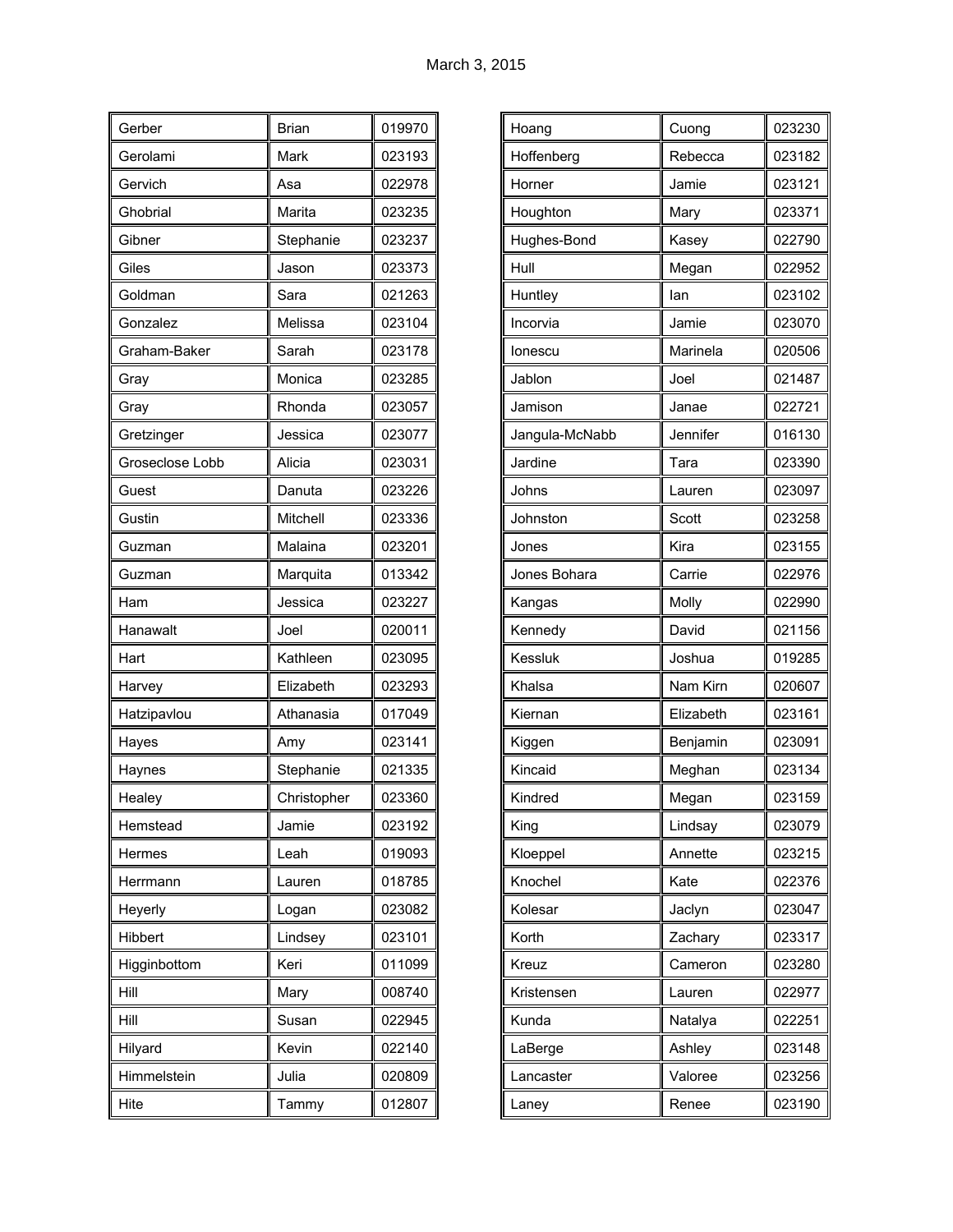| Langton           | <b>Bradley</b> | 021441 |
|-------------------|----------------|--------|
| Lanners           | Eric           | 023163 |
| Lara              | Joel           | 023098 |
| Law               | Ethan          | 023330 |
| Lawrence          | Andrea         | 023088 |
| Lawrence          | Tracy          | 023300 |
| Le                | Myngoc         | 019680 |
| Le                | Thuy-Linh      | 022934 |
| LeCrone           | Amanda         | 023112 |
| Lee               | Sang           | 023062 |
| Lee               | Sarah          | 023297 |
| LeeWehage         | Elizabeth      | 023312 |
| Leitch            | Sarabeth       | 023113 |
| Lewis             | Matthew        | 023251 |
| Lierheimer        | Kristin        | 023118 |
| Littledyke        | Richard        | 023203 |
| Loosemore         | Monica         | 023003 |
| Luckett           | Nekicia        | 007791 |
| Lumbard           | Emilee         | 023123 |
| Luther            | Erika          | 023327 |
| Machado Rodriguez | Yudmila        | 023114 |
| Machuca           | Eliana         | 020509 |
| Macrae Herrmann   | Marian         | 023219 |
| Maestas           | Marlena        | 013880 |
| Magee             | Lauren         | 023326 |
| Marchyok          | Terry          | 000230 |
| Marquez           | Kenya          | 023086 |
| Martin            | Joseph         | 020725 |
| Masters           | Nicole         | 023058 |
| <b>Mathews</b>    | Frank          | 023339 |
| Mayer             | Keelin         | 023152 |
| McCarthy          | Ellen          | 023197 |
| McClain           | Stephanie      | 022996 |
| McFadden          | <b>Brian</b>   | 023245 |
| McGee             | James          | 023232 |
| <b>McGinnis</b>   | Seth           | 023282 |

| McGowan           | Maya        | 021289 |
|-------------------|-------------|--------|
| McHarris          | Wendy       | 022894 |
| McIvor-Baker      | Ellery      | 023135 |
| McKee             | Erin        | 022974 |
| McKinney-Heiney   | Hilary      | 022115 |
| McKinstry         | Samuel      | 020177 |
| McMahon           | Marie       | 023238 |
| <b>McNulty</b>    | Erin        | 016005 |
| McShane           | Joyce       | 022080 |
| Mead              | Christopher | 022695 |
| Merz              | Jesse       | 023206 |
| Metz              | John        | 007674 |
| Mihelic           | Benjamin    | 023176 |
| Mizee             | Lisa        | 020534 |
| Moffitt           | Joceline    | 023314 |
| Montoya           | Desiree     | 023173 |
| Mouery            | Kathryn     | 020810 |
| Nabielski         | <b>Risa</b> | 022874 |
| Naegele           | Zulema      | 023236 |
| <b>Nations</b>    | Katherine   | 019268 |
| Nava-Replogle     | Alejandra   | 023021 |
| Nelson            | Sonya       | 023295 |
| Nemesi            | Emily       | 023186 |
| Newton-Bruzza     | Elaine      | 023172 |
| Nicola            | Michelle    | 022946 |
| Niebergall        | Thomas      | 022999 |
| Nohner            | Nicholas    | 023231 |
| O'Leary           | Colleen     | 023191 |
| Odom-Braun        | Amy         | 023337 |
| Ordaz             | Maggie      | 023195 |
| Oriard            | Colin       | 023117 |
| Pace              | Miranda     | 023099 |
| Patterson         | Daniel      | 020865 |
| Patterson de Tarr | Gavriel     | 021914 |
| Payne             | Ruth        | 023253 |
| Pearlz            | Gary        | 023084 |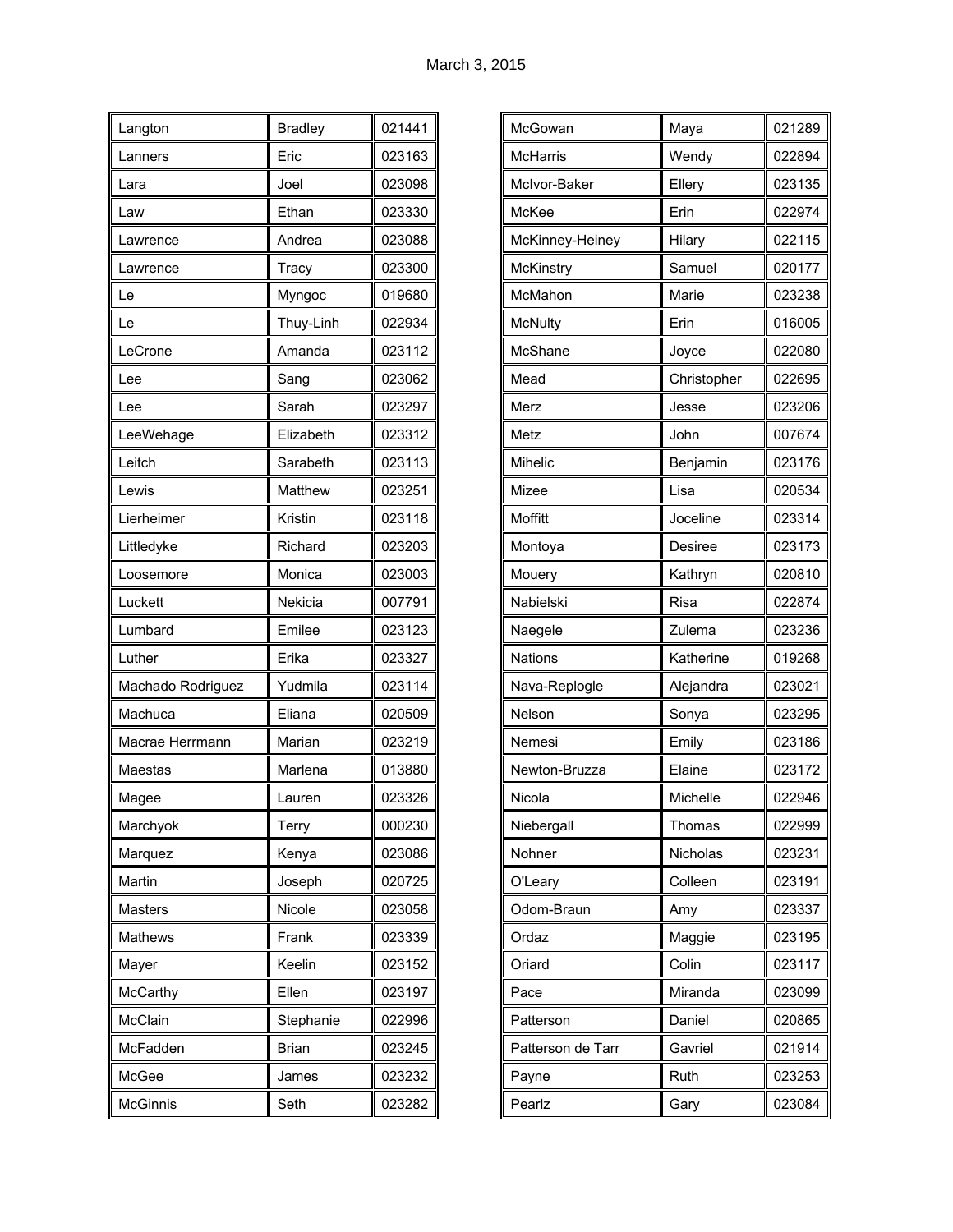| Peck         | Megan        | 023109 |
|--------------|--------------|--------|
| Penland      | Brian        | 023313 |
| Pier         | Nathan       | 018008 |
| Pierce       | Nancy        | 023217 |
| Polzin       | Daniel       | 021437 |
| Pople        | Clair        | 023413 |
| Porras       | Angela       | 022947 |
| Qian         | Kun          | 023229 |
| Quintana     | Gabrielle    | 023306 |
| Quintero     | Tracy        | 000084 |
| Rafferty     | Philip       | 023131 |
| Ramirez      | Cesar        | 023050 |
| Ranjani      | Krishnan     | 023041 |
| Reed         | Nicole       | 023204 |
| Reynolds     | Alix         | 022841 |
| Reznic       | Emanuela     | 023108 |
| Richardson   | Kevin        | 023240 |
| Richey       | Noelle       | 022923 |
| Ritzinger    | Karen        | 022051 |
| <b>Rizzo</b> | Paul         | 023140 |
| Robertson    | Diana        | 018952 |
| Robertson    | Susan        | 022226 |
| Rodecap      | Zachary      | 023243 |
| Rodriguez    | Kate         | 023396 |
| Rollins      | Ashley       | 022953 |
| Ross         | Laura        | 023284 |
| Roth         | Kasandra     | 022988 |
| Routtenberg  | Yael         | 018111 |
| Rowe         | Joseph       | 015288 |
| Ruberte      | Karina       | 023023 |
| Ryan         | Myron        | 007130 |
| Sabzalian    | Rebekah      | 022792 |
| Samore       | <b>Brian</b> | 008124 |
| Sams         | Markelle     | 023322 |
| Sanborn      | Emily        | 023089 |
| Sanderson    | Charles      | 023078 |

| 017131<br>Magdalene<br>Savage<br>022706<br>Schnebeck<br>Thomas<br>019046<br><b>Schweitzer Goshorn</b><br>Bethany<br>Gerald<br>023020<br>Scrutchions<br>Erik<br>022980<br>Seavey<br>019918<br>Sheaffer<br>Christopher<br>018926<br><b>Sievers</b><br>Allyson<br>000671<br>Simantel<br>Ana<br>Erich<br>023179<br>Simon<br>Simrell<br>006287<br>Melody<br>Molly<br>023107<br>Sims<br>022903<br>Sylvia<br>Singer<br>Elizabeth<br>Skorohodov<br>019092<br>Smith<br>023151<br>Christopher<br>Smith<br>Jennifer<br>023254<br>Smith<br>015940<br>Nicolette<br>Smith<br>023283<br>Stuart<br>023325<br>Sneed<br>Joseph<br>Wakako<br>022956<br>Sogo<br>Jennifer<br>022443<br>Sollman<br>Kara<br>023066<br>Soulas<br>017999<br>Bobby<br>Spann<br>Jasmine<br>Spiegel<br>023136<br>022070<br>Springfield<br>Suella<br>023032<br>Stafford<br>Dylan<br>015932<br>Michele<br>Stahlecker<br>023324<br>Staszkow<br>Katelyn<br>Patrick<br>023335<br>Stenger<br>010486<br>Stone<br>Carolyn<br>023060<br>Suehiro<br>Jamie<br>023276<br>Sutter<br>Jeremy<br>023028<br>Sutton<br>Douglas<br>023125<br>Tanabe<br>Aaron<br>023316<br>Adria<br>Tarango<br>Adam<br>023132<br>Taylor<br>Kari<br>023087<br>Taylor |  |  |
|-------------------------------------------------------------------------------------------------------------------------------------------------------------------------------------------------------------------------------------------------------------------------------------------------------------------------------------------------------------------------------------------------------------------------------------------------------------------------------------------------------------------------------------------------------------------------------------------------------------------------------------------------------------------------------------------------------------------------------------------------------------------------------------------------------------------------------------------------------------------------------------------------------------------------------------------------------------------------------------------------------------------------------------------------------------------------------------------------------------------------------------------------------------------------------------|--|--|
|                                                                                                                                                                                                                                                                                                                                                                                                                                                                                                                                                                                                                                                                                                                                                                                                                                                                                                                                                                                                                                                                                                                                                                                     |  |  |
|                                                                                                                                                                                                                                                                                                                                                                                                                                                                                                                                                                                                                                                                                                                                                                                                                                                                                                                                                                                                                                                                                                                                                                                     |  |  |
|                                                                                                                                                                                                                                                                                                                                                                                                                                                                                                                                                                                                                                                                                                                                                                                                                                                                                                                                                                                                                                                                                                                                                                                     |  |  |
|                                                                                                                                                                                                                                                                                                                                                                                                                                                                                                                                                                                                                                                                                                                                                                                                                                                                                                                                                                                                                                                                                                                                                                                     |  |  |
|                                                                                                                                                                                                                                                                                                                                                                                                                                                                                                                                                                                                                                                                                                                                                                                                                                                                                                                                                                                                                                                                                                                                                                                     |  |  |
|                                                                                                                                                                                                                                                                                                                                                                                                                                                                                                                                                                                                                                                                                                                                                                                                                                                                                                                                                                                                                                                                                                                                                                                     |  |  |
|                                                                                                                                                                                                                                                                                                                                                                                                                                                                                                                                                                                                                                                                                                                                                                                                                                                                                                                                                                                                                                                                                                                                                                                     |  |  |
|                                                                                                                                                                                                                                                                                                                                                                                                                                                                                                                                                                                                                                                                                                                                                                                                                                                                                                                                                                                                                                                                                                                                                                                     |  |  |
|                                                                                                                                                                                                                                                                                                                                                                                                                                                                                                                                                                                                                                                                                                                                                                                                                                                                                                                                                                                                                                                                                                                                                                                     |  |  |
|                                                                                                                                                                                                                                                                                                                                                                                                                                                                                                                                                                                                                                                                                                                                                                                                                                                                                                                                                                                                                                                                                                                                                                                     |  |  |
|                                                                                                                                                                                                                                                                                                                                                                                                                                                                                                                                                                                                                                                                                                                                                                                                                                                                                                                                                                                                                                                                                                                                                                                     |  |  |
|                                                                                                                                                                                                                                                                                                                                                                                                                                                                                                                                                                                                                                                                                                                                                                                                                                                                                                                                                                                                                                                                                                                                                                                     |  |  |
|                                                                                                                                                                                                                                                                                                                                                                                                                                                                                                                                                                                                                                                                                                                                                                                                                                                                                                                                                                                                                                                                                                                                                                                     |  |  |
|                                                                                                                                                                                                                                                                                                                                                                                                                                                                                                                                                                                                                                                                                                                                                                                                                                                                                                                                                                                                                                                                                                                                                                                     |  |  |
|                                                                                                                                                                                                                                                                                                                                                                                                                                                                                                                                                                                                                                                                                                                                                                                                                                                                                                                                                                                                                                                                                                                                                                                     |  |  |
|                                                                                                                                                                                                                                                                                                                                                                                                                                                                                                                                                                                                                                                                                                                                                                                                                                                                                                                                                                                                                                                                                                                                                                                     |  |  |
|                                                                                                                                                                                                                                                                                                                                                                                                                                                                                                                                                                                                                                                                                                                                                                                                                                                                                                                                                                                                                                                                                                                                                                                     |  |  |
|                                                                                                                                                                                                                                                                                                                                                                                                                                                                                                                                                                                                                                                                                                                                                                                                                                                                                                                                                                                                                                                                                                                                                                                     |  |  |
|                                                                                                                                                                                                                                                                                                                                                                                                                                                                                                                                                                                                                                                                                                                                                                                                                                                                                                                                                                                                                                                                                                                                                                                     |  |  |
|                                                                                                                                                                                                                                                                                                                                                                                                                                                                                                                                                                                                                                                                                                                                                                                                                                                                                                                                                                                                                                                                                                                                                                                     |  |  |
|                                                                                                                                                                                                                                                                                                                                                                                                                                                                                                                                                                                                                                                                                                                                                                                                                                                                                                                                                                                                                                                                                                                                                                                     |  |  |
|                                                                                                                                                                                                                                                                                                                                                                                                                                                                                                                                                                                                                                                                                                                                                                                                                                                                                                                                                                                                                                                                                                                                                                                     |  |  |
|                                                                                                                                                                                                                                                                                                                                                                                                                                                                                                                                                                                                                                                                                                                                                                                                                                                                                                                                                                                                                                                                                                                                                                                     |  |  |
|                                                                                                                                                                                                                                                                                                                                                                                                                                                                                                                                                                                                                                                                                                                                                                                                                                                                                                                                                                                                                                                                                                                                                                                     |  |  |
|                                                                                                                                                                                                                                                                                                                                                                                                                                                                                                                                                                                                                                                                                                                                                                                                                                                                                                                                                                                                                                                                                                                                                                                     |  |  |
|                                                                                                                                                                                                                                                                                                                                                                                                                                                                                                                                                                                                                                                                                                                                                                                                                                                                                                                                                                                                                                                                                                                                                                                     |  |  |
|                                                                                                                                                                                                                                                                                                                                                                                                                                                                                                                                                                                                                                                                                                                                                                                                                                                                                                                                                                                                                                                                                                                                                                                     |  |  |
|                                                                                                                                                                                                                                                                                                                                                                                                                                                                                                                                                                                                                                                                                                                                                                                                                                                                                                                                                                                                                                                                                                                                                                                     |  |  |
|                                                                                                                                                                                                                                                                                                                                                                                                                                                                                                                                                                                                                                                                                                                                                                                                                                                                                                                                                                                                                                                                                                                                                                                     |  |  |
|                                                                                                                                                                                                                                                                                                                                                                                                                                                                                                                                                                                                                                                                                                                                                                                                                                                                                                                                                                                                                                                                                                                                                                                     |  |  |
|                                                                                                                                                                                                                                                                                                                                                                                                                                                                                                                                                                                                                                                                                                                                                                                                                                                                                                                                                                                                                                                                                                                                                                                     |  |  |
|                                                                                                                                                                                                                                                                                                                                                                                                                                                                                                                                                                                                                                                                                                                                                                                                                                                                                                                                                                                                                                                                                                                                                                                     |  |  |
|                                                                                                                                                                                                                                                                                                                                                                                                                                                                                                                                                                                                                                                                                                                                                                                                                                                                                                                                                                                                                                                                                                                                                                                     |  |  |
|                                                                                                                                                                                                                                                                                                                                                                                                                                                                                                                                                                                                                                                                                                                                                                                                                                                                                                                                                                                                                                                                                                                                                                                     |  |  |
|                                                                                                                                                                                                                                                                                                                                                                                                                                                                                                                                                                                                                                                                                                                                                                                                                                                                                                                                                                                                                                                                                                                                                                                     |  |  |
|                                                                                                                                                                                                                                                                                                                                                                                                                                                                                                                                                                                                                                                                                                                                                                                                                                                                                                                                                                                                                                                                                                                                                                                     |  |  |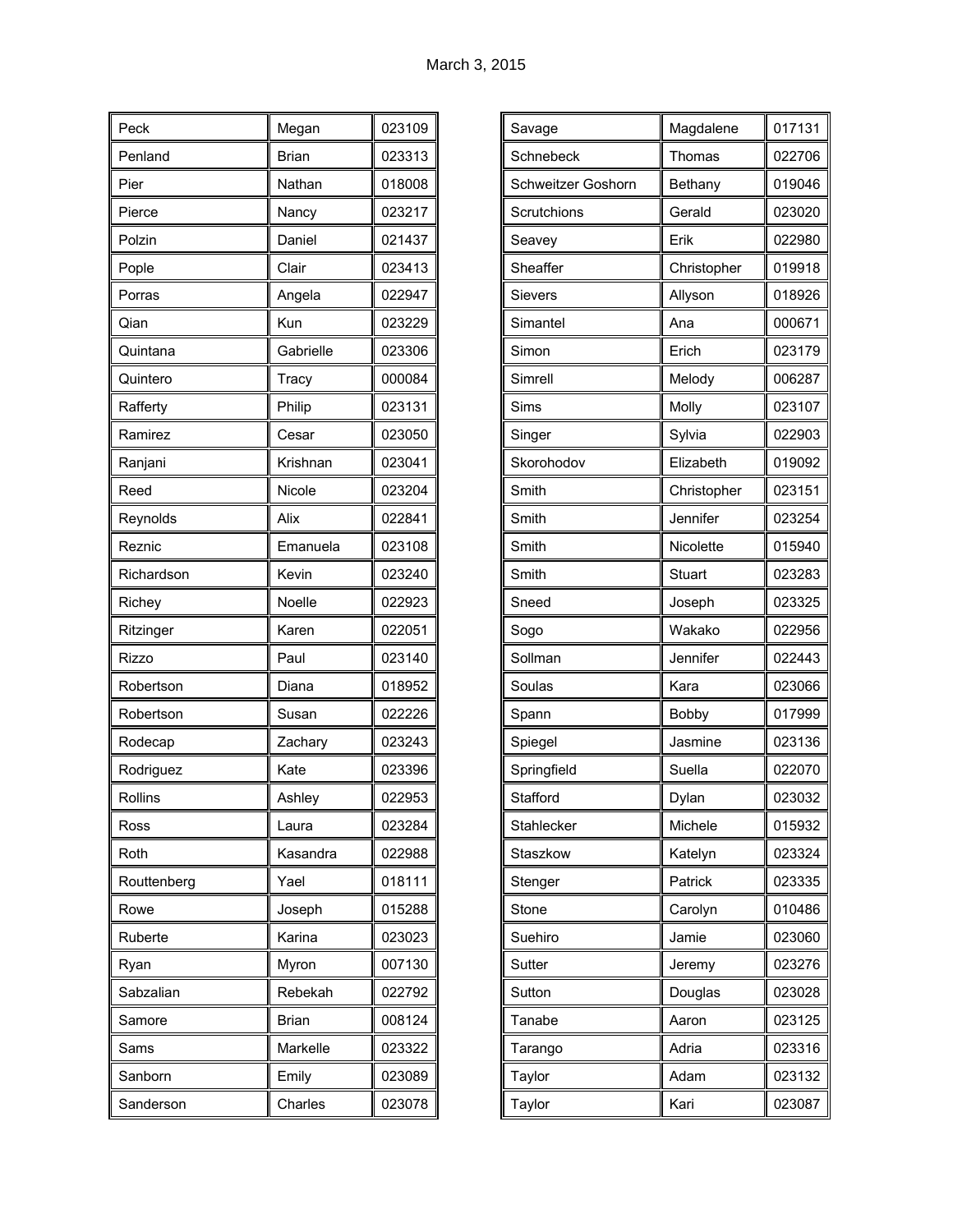| Ten Eyck       | George    | 021973 |
|----------------|-----------|--------|
| Theriault      | Catherine | 002545 |
| Thomas         | Shaphan   | 023124 |
| Tilt           | Amy       | 020682 |
| Top            | David     | 023308 |
| Touloukian     | Cami      | 023448 |
| Towson         | Peter     | 023090 |
| Troiano        | Madelyn   | 022954 |
| Truhlar        | April     | 022943 |
| Tyner          | Cezanne   | 017255 |
| Valent         | Laura     | 014695 |
| Valenzuela     | David     | 023138 |
| Van Eeckhout   | Barbara   | 023024 |
| Van Egeren     | Sara      | 023111 |
| Van Patten     | Kelda     | 022968 |
| Van de Water   | Allen     | 023128 |
| Vaughan        | Amy       | 023366 |
| Verbon         | Nicholas  | 023018 |
| Vineyard Stahl | Renee     | 010900 |
| Wagner         | Kimberly  | 023137 |
| Wagner         | Mary      | 023298 |
| Walker         | Kevin     | 022972 |

| Wang          | Edward       | 017501 |
|---------------|--------------|--------|
| Wang          | Keyi         | 023331 |
| Wasinger      | Nettajane    | 018231 |
| Watson        | Christopher  | 023221 |
| WeaverLi      | Toni         | 014010 |
| Weeks         | Ellen        | 023334 |
| Weir-Mayorga  | Willow       | 023127 |
| Wentworth     | Cathy        | 023184 |
| Wheeler       | Rhonda       | 023262 |
| Wilebski      | Jeffrey      | 023164 |
| Wilkinson     | Jack         | 022987 |
| Williams      | <b>Brian</b> | 023311 |
| Wolfe         | Joshua       | 023329 |
| Wolfer        | MaLynda      | 016164 |
| Yu            | Beyoung      | 023027 |
| Zambrano      | Kerry        | 017110 |
| Zardinejad    | Eleanor      | 023198 |
| de Boer       | Jennifer     | 022955 |
| dela Houssaye | Philip       | 023026 |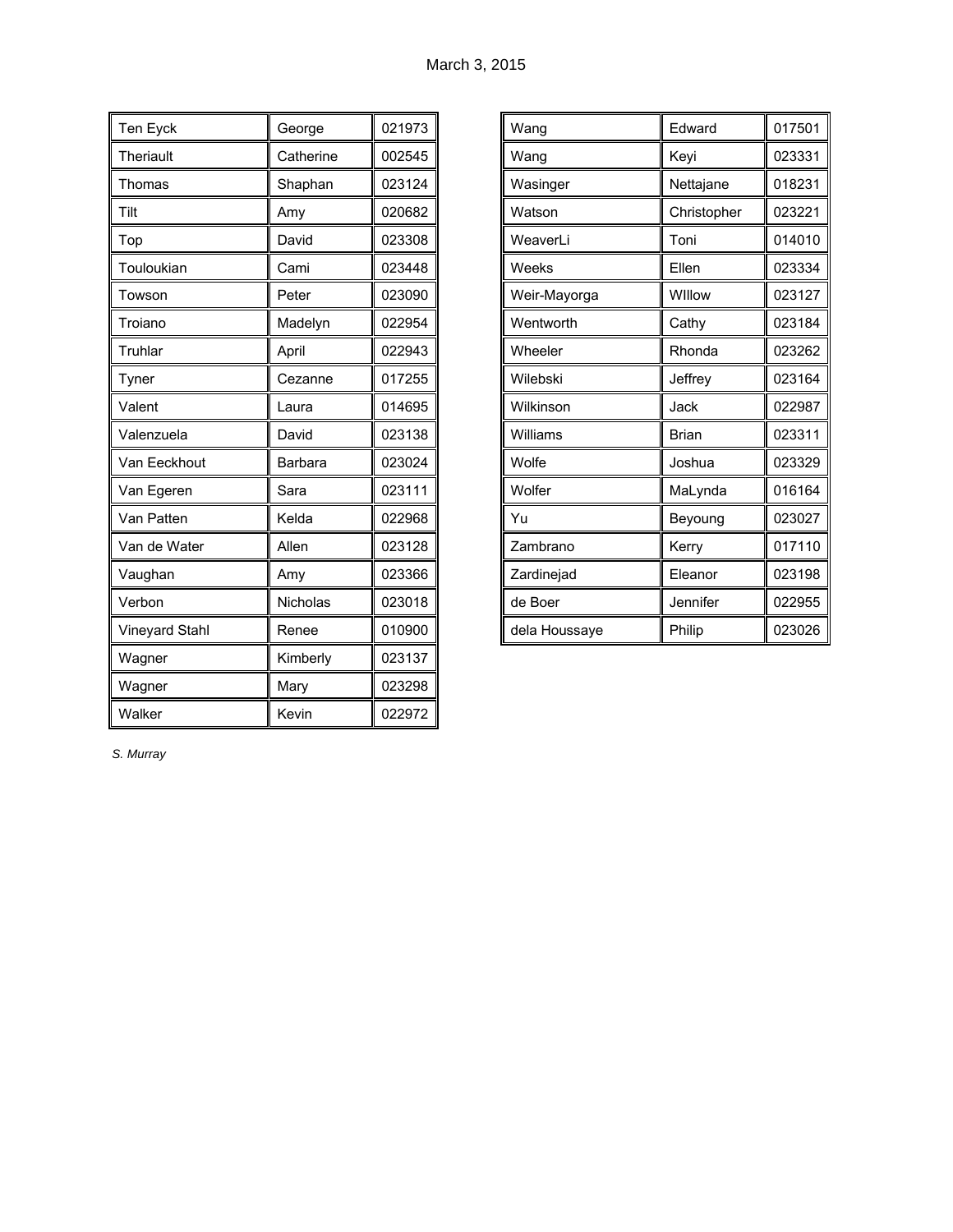# Election of Third Year Probationary Teachers

# **RECITAL**

On the advice of the Chief Human Resources Officer, the Superintendent recommends that the teachers listed below be elected as Third Year Probationary Teachers.

### **RESOLUTION**

The Board of Education accepts the Superintendent's recommendation and by this resolution hereby elects as Third Year Probationary teachers for the 2015-2016 school year the following persons, subject to the employment terms and conditions contained in the standard form contract approved by the legal counsel for the District.

| Last            | <b>First</b> | ID     |
|-----------------|--------------|--------|
| Accuardi        | Nicole       | 020543 |
| Acevedo         | Jody         | 021884 |
| Ackerman-Harvie | Adrian       | 021798 |
| Alonso          | Gloria       | 021772 |
| Anderson        | Cecilia      | 019073 |
| Anderson        | Jeffrey      | 021951 |
| Aquino          | Emmanuel     | 021811 |
| Arnold          | Alexa        | 021877 |
| <b>Baker</b>    | Kimberly     | 019177 |
| Baley           | Tatiana      | 021773 |
| Ball            | Joseph       | 010790 |
| <b>Barnett</b>  | Lisa         | 020013 |
| <b>Barten</b>   | Sarah        | 021979 |
| <b>Bennett</b>  | Remy         | 021826 |
| Berry           | Rebecca      | 021890 |
| Bidney          | Jacqueline   | 009106 |
| <b>Bish</b>     | Maranda      | 018829 |
| <b>Black</b>    | Ashley       | 021878 |
| Blackman        | Adriane      | 015371 |
| Borgelt         | Megan        | 021913 |
| <b>Botieff</b>  | Sasanna      | 022127 |
| <b>Bowe</b>     | Elizabeth    | 021814 |
| Boyd            | Jeffery      | 020420 |
| <b>Brachman</b> | Srule        | 021846 |

| Last           | <b>First</b>      | ID     |
|----------------|-------------------|--------|
| <b>Brixius</b> | Daniel            | 004461 |
| Brown          | Christina         | 021895 |
| Brown          | Tara              | 021966 |
| Bryson         | Ronette           | 019447 |
| <b>Bundy</b>   | Elizabeth         | 019174 |
| Caldwell       | Michaela          | 021452 |
| Campbell       | Gwen              | 018480 |
| Cartagena      | Max               | 017052 |
| Castillo       | <b>April Rose</b> | 021902 |
| Castillo       | Martin            | 021440 |
| Catabay        | Monty             | 017685 |
| Cates          | Kathryn           | 019281 |
| Chasse         | William           | 022333 |
| Christophersen | Ashley            | 021808 |
| Clute          | Daniel            | 021927 |
| Cocchiarella   | Cara              | 021818 |
| Cook           | Allison           | 021882 |
| Cowden         | Karen             | 021942 |
| Cowley         | Maurice           | 015636 |
| Crawford       | Debra             | 021821 |
| Cunningham     | Kevin             | 011418 |
| Dahl           | Ingrid            | 021901 |
| Daucourt       | Monica            | 022453 |
| Davis          | Moses             | 008268 |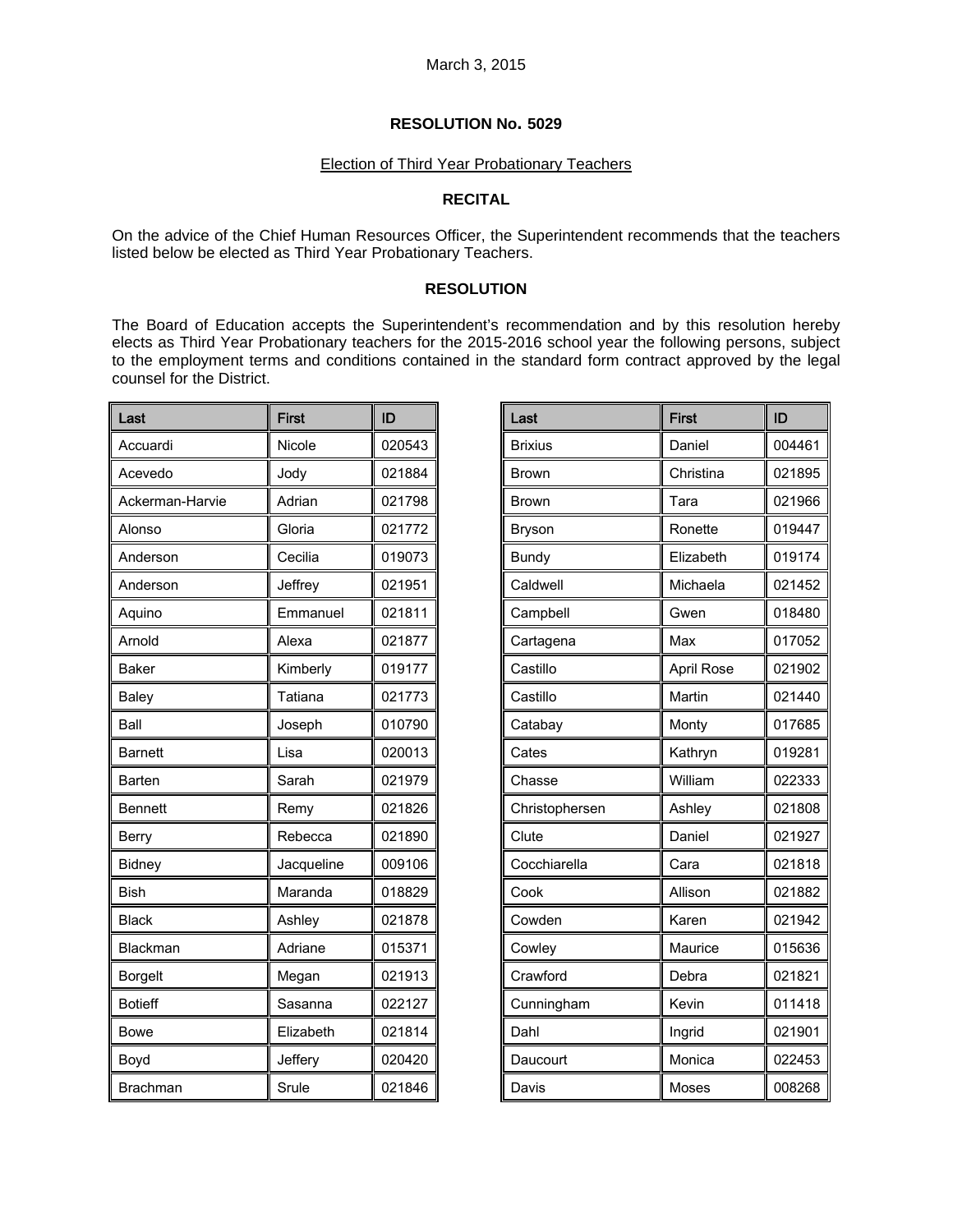| DeGroot        | Cheryl            | 021774 |
|----------------|-------------------|--------|
| <b>DeVille</b> | Anna              | 021840 |
| Dickinson      | Heather           | 022053 |
| Diepenbrock    | <b>Bernadette</b> | 020151 |
| Dipascuale     | Pablo             | 021879 |
| Do             | Janet             | 021815 |
| Dugan          | Christine         | 021800 |
| <b>Dyste</b>   | Sarah             | 021346 |
| Edelstein      | Jocelyn           | 018117 |
| Eigo           | Meghan            | 019557 |
| Eisen          | Leslie            | 021231 |
| Ellis          | Elizabeth         | 020915 |
| Elwood         | Stacey            | 021875 |
| Ferber         | Jonah             | 018462 |
| Ferro          | Matthew           | 021801 |
| Fifth-Lince    | Amy               | 015673 |
| Finley         | Aaron             | 016888 |
| Flores         | Moises            | 021885 |
| Flye           | Travis            | 021455 |
| Fogg           | Julia             | 021453 |
| Fosik          | Kristina          | 020346 |
| Foster         | Daniel            | 007799 |
| Freeman        | Allanah           | 021892 |
| Freeman        | Stacey            | 016558 |
| Frisby         | Barry             | 021371 |
| Fulks          | Alyssa            | 021858 |
| Fuller         | Chelsea           | 021825 |
| Gardner        | Jennifer          | 022008 |
| Gereau         | Caroline          | 021803 |
| Gilson         | Kirey             | 003922 |
| Glaze          | Cody              | 020840 |
| Good           | Melinda           | 021753 |
| Green          | Amber             | 021451 |
| Gregerson      | Elena             | 020083 |
| Haddox         | Maria             | 018816 |
| Hamilton       | Chadwick          | 015861 |

| Hanna            | Skye      | 021870 |
|------------------|-----------|--------|
| Hardin Mercado   | Yessica   | 021847 |
| Harley           | Peter     | 022035 |
| Hartel           | Nicholas  | 019350 |
| <b>Hawkins</b>   | Andre     | 012846 |
| Hazen            | Alicia    | 022475 |
| Held             | Laureen   | 021896 |
| Helmsworth       | Nancy     | 021793 |
| Hernandez        | Cesar     | 011864 |
| Hernandez        | Maria     | 015718 |
| Herron           | Alison    | 021499 |
| <b>Hewitt</b>    | Thomas    | 005699 |
| Hillenberg       | Jamie     | 021820 |
| Hines            | Shawnte   | 021783 |
| Hockett          | Jacob     | 021948 |
| Holden-Williams  | Demetria  | 022236 |
| Hollingshed      | Odie      | 021435 |
| <b>Hotchkiss</b> | Luke      | 022042 |
| Houdek           | Robin     | 017309 |
| Huaripata        | Pamela    | 016943 |
| Huerta           | David     | 021775 |
| Huizinga         | Katharine | 021874 |
| Hutsell          | Kennedy   | 016820 |
| Irwin            | Alicia    | 022089 |
| Israel-Davis     | Elizabeth | 010932 |
| Jackson          | Jennifer  | 022637 |
| Jamieson         | Robert    | 021712 |
| Jeffrey-West     | James     | 021945 |
| Jetton           | Debra     | 021978 |
| Johnson          | Erika     | 019750 |
| Jordan           | Amanda    | 021836 |
| Kaller           | Susan     | 021699 |
| Kapka            | Steven    | 021889 |
| Keller           | Damon     | 011265 |
| Kelley           | Robert    | 021439 |
| Kelley           | Stephanie | 020228 |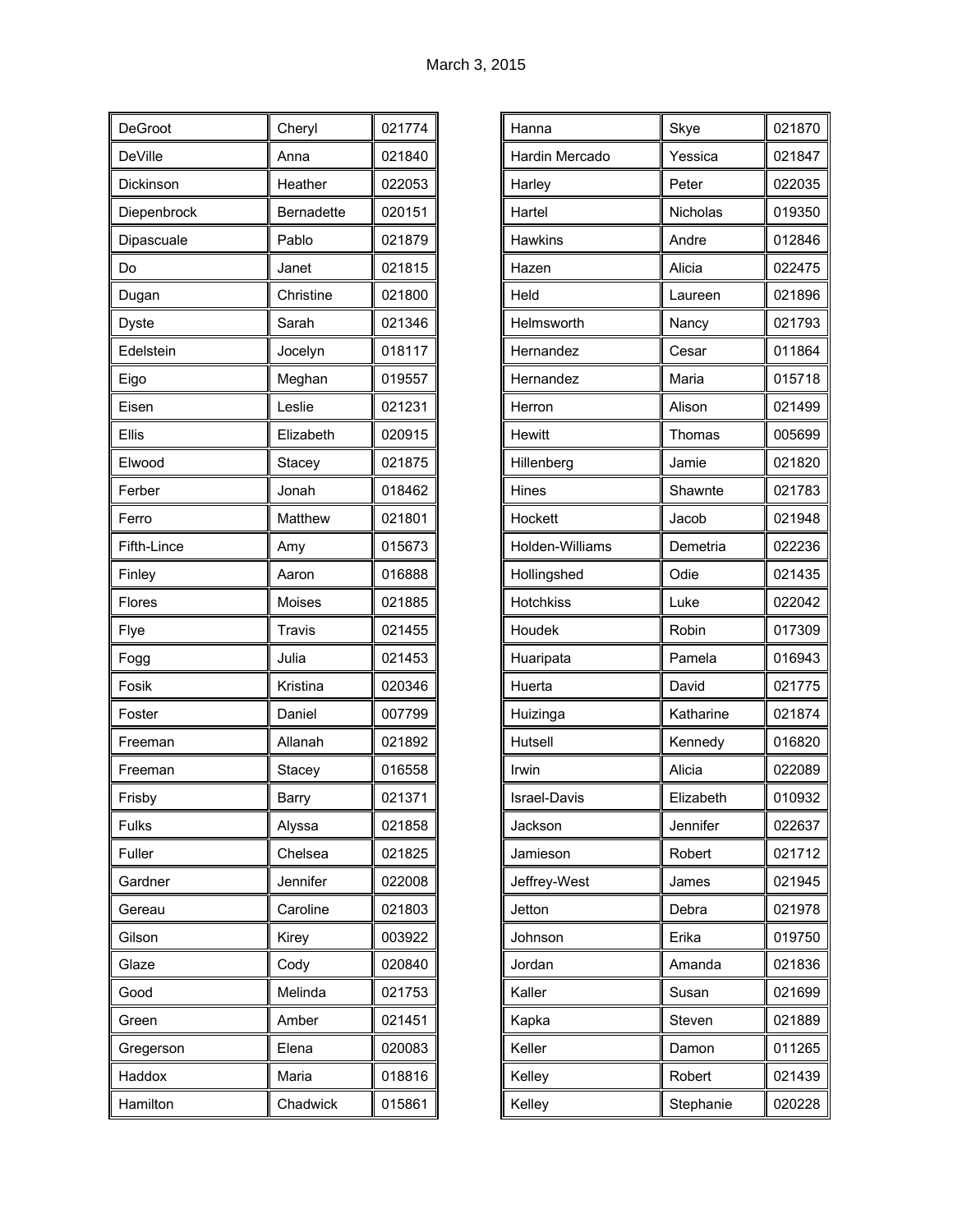| Kennedy         | Kristin   | 022094 |
|-----------------|-----------|--------|
| Kincaid         | Diana     | 021907 |
| Kirkpatrick     | Melissa   | 020568 |
| Kirsch          | Elizabeth | 021943 |
| Kyler           | Amy       | 021832 |
| Kyriss          | Rachel    | 014966 |
| Laguardia       | Carlos    | 020595 |
| Lawhon          | Kevin     | 016327 |
| Leech           | Andrea    | 021863 |
| Lefere          | Karen     | 021908 |
| Lethlean        | Emily     | 016962 |
| Leveille        | Katie     | 021976 |
| Levine          | Joshua    | 019242 |
| Lindsay         | Pamela    | 018595 |
| Liu             | Hong      | 015156 |
| Lossner         | Christi   | 017972 |
| Maddy           | Courtney  | 014472 |
| Mandell         | Doug      | 021480 |
| Mandis          | lan       | 021479 |
| Mankowski       | Heather   | 019165 |
| Manley          | Matthew   | 016224 |
| Marsh           | Nicole    | 021972 |
| Marvit          | Sam       | 021776 |
| Masunaga        | Heidi     | 005454 |
| Matano          | Sara      | 021810 |
| McCollister     | Wakana    | 021778 |
| McDowell        | Elizabeth | 021911 |
| McKenzie        | Sharitha  | 021881 |
| McKie           | Jessica   | 021839 |
| McKnight        | Jennifer  | 014368 |
| McNeal          | Jeffrey   | 021797 |
| McQueen         | Adam      | 021928 |
| <b>McSherry</b> | Danielle  | 021236 |
| Merideth        | Chris     | 019882 |
| Merrick         | Nikolaus  | 015538 |
| Miller          | Paige     | 021647 |

| Minato       | Joseph    | 021939 |
|--------------|-----------|--------|
| Mininger     | Madeline  | 021930 |
| Mulvihill    | Michele   | 017940 |
| Munoz        | Deborah   | 019697 |
| Munoz        | Mercedes  | 022007 |
| Murr         | Gillian   | 021894 |
| Murray       | Jessica   | 021864 |
| <b>Myers</b> | Thomas    | 021871 |
| Newton       | Allison   | 021805 |
| Nguyen       | Donna     | 021860 |
| <b>Nims</b>  | Tom       | 021931 |
| Norquist     | Melissa   | 022114 |
| O'Leary      | Alicia    | 021650 |
| Parker       | Trevor    | 021806 |
| Parsons      | Lisa      | 022664 |
| Penoncello   | Nicole    | 021824 |
| Perez Vargas | Celene    | 021799 |
| Perkins      | Jerrie    | 018847 |
| Peterson     | Gabrielle | 021888 |
| Pham         | Michael   | 000886 |
| Phillips     | Leslie    | 021707 |
| Pickett      | Russell   | 021361 |
| Pierce       | David     | 019939 |
| Pilgrim      | Keri      | 021866 |
| Plies        | Robin     | 021920 |
| Ponz         | Ana       | 022009 |
| Price        | Evan      | 021904 |
| Quinn        | Caitlin   | 018970 |
| Rae          | Laela     | 021827 |
| Ramirez      | Daniel    | 021784 |
| Raspone      | Sara      | 021912 |
| Recker       | Laura     | 021796 |
| Redding      | Tawnya    | 021985 |
| Reedy        | Seth      | 021949 |
| Rege         | Stephanie | 021900 |
| Reynolds     | Koll      | 020646 |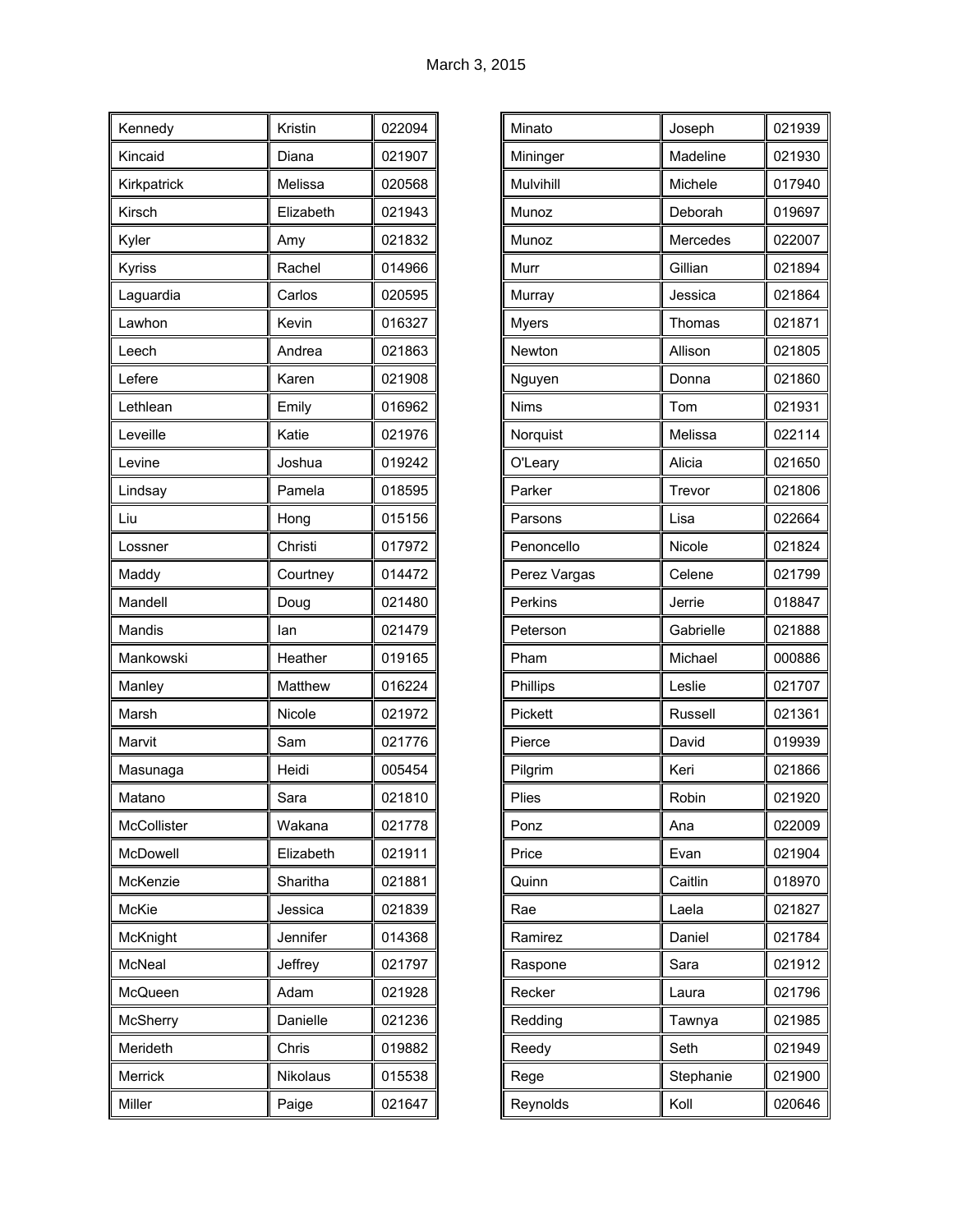| Reynolds          | Ordella        | 008389 |
|-------------------|----------------|--------|
| Riedel            | Gavin          | 022059 |
| Riley             | Natalie        | 021981 |
| Riser             | Christopher    | 020309 |
| Rittenberry       | Tracy          | 022005 |
| Robles            | Donna          | 022083 |
| Roddis            | JoAnna         | 020218 |
| Rodgers           | Cicely         | 021873 |
| Rodriguez         | Marcos         | 021795 |
| Rossington        | Donald         | 022351 |
| Routon-Michelinie | Kyra           | 021855 |
| Rueck             | <b>Bryndle</b> | 022309 |
| Rumann            | Meredith       | 021906 |
| Rybak             | Anne           | 021950 |
| Sams              | Marci          | 021578 |
| Sandmann          | Matthew        | 019247 |
| Schlotte          | Matthew        | 019172 |
| Schmidt           | Jayson         | 014463 |
| Schneider         | Katie          | 016101 |
| Scott             | Josephine      | 021872 |
| Setiadi           | Yulia          | 020688 |
| Shelton           | Sarah          | 021964 |
| Sheridan          | <b>Brenna</b>  | 021802 |
| Shippy            | Lori           | 021822 |
| Siegel            | Douglas        | 021899 |
| Silvernail        | Daniel         | 021982 |
| Speer             | Matthew        | 021886 |
| <b>Steeves</b>    | Amy            | 021857 |
| Stinson           | Christine      | 009093 |
| Stolte            | Kayla          | 021713 |
| Storm van Leeuwen | Janine         | 021990 |
| <b>Strickler</b>  | Michelle       | 021955 |
| Stroup            | David          | 021947 |
| Studt             | Ryan           | 022098 |
| <b>Surits</b>     | Zoya           | 021484 |
| Swerdlik          | Anthony        | 017808 |

| <b>Szok</b>     | Ann Marie      | 020889 |
|-----------------|----------------|--------|
| Tabshy          | Joshua         | 018796 |
| Tharp           | Jonathan       | 019872 |
| Thatcher        | <b>Brieana</b> | 021891 |
| Thomas          | Jennifer       | 015657 |
| Timmerman       | Christian      | 021893 |
| Torain          | Heather        | 013804 |
| Tracy           | Kayla          | 021975 |
| Tyler           | Sid            | 016059 |
| Vargas          | Gerardo        | 021926 |
| Vega            | Jaeger         | 021351 |
| Volley          | С              | 021829 |
| Wages           | David          | 022165 |
| Walker          | <b>Britta</b>  | 015623 |
| Walker          | Matthew        | 022154 |
| Walz            | Edward         | 022675 |
| Warner          | Mark           | 021833 |
| Webb            | Natalie        | 021804 |
| Weber           | Kathryn        | 021897 |
| Weiner          | Adam           | 017113 |
| Wenner          | Martha         | 014014 |
| West            | S              | 013820 |
| Weston          | Benjamin       | 021946 |
| Whisler         | Casey          | 018411 |
| Wiencke         | Susan          | 019329 |
| Wierth          | Dorothy        | 019859 |
| Wilhelmi        | Kasia          | 016715 |
| Willis          | Kernan         | 018076 |
| Wilson          | Gina           | 018324 |
| Wilson          | Kimberly       | 021853 |
| Yao             | Kendra         | 021869 |
| York            | Tyler          | 021245 |
| Zeller-Williams | Lavonna        | 021909 |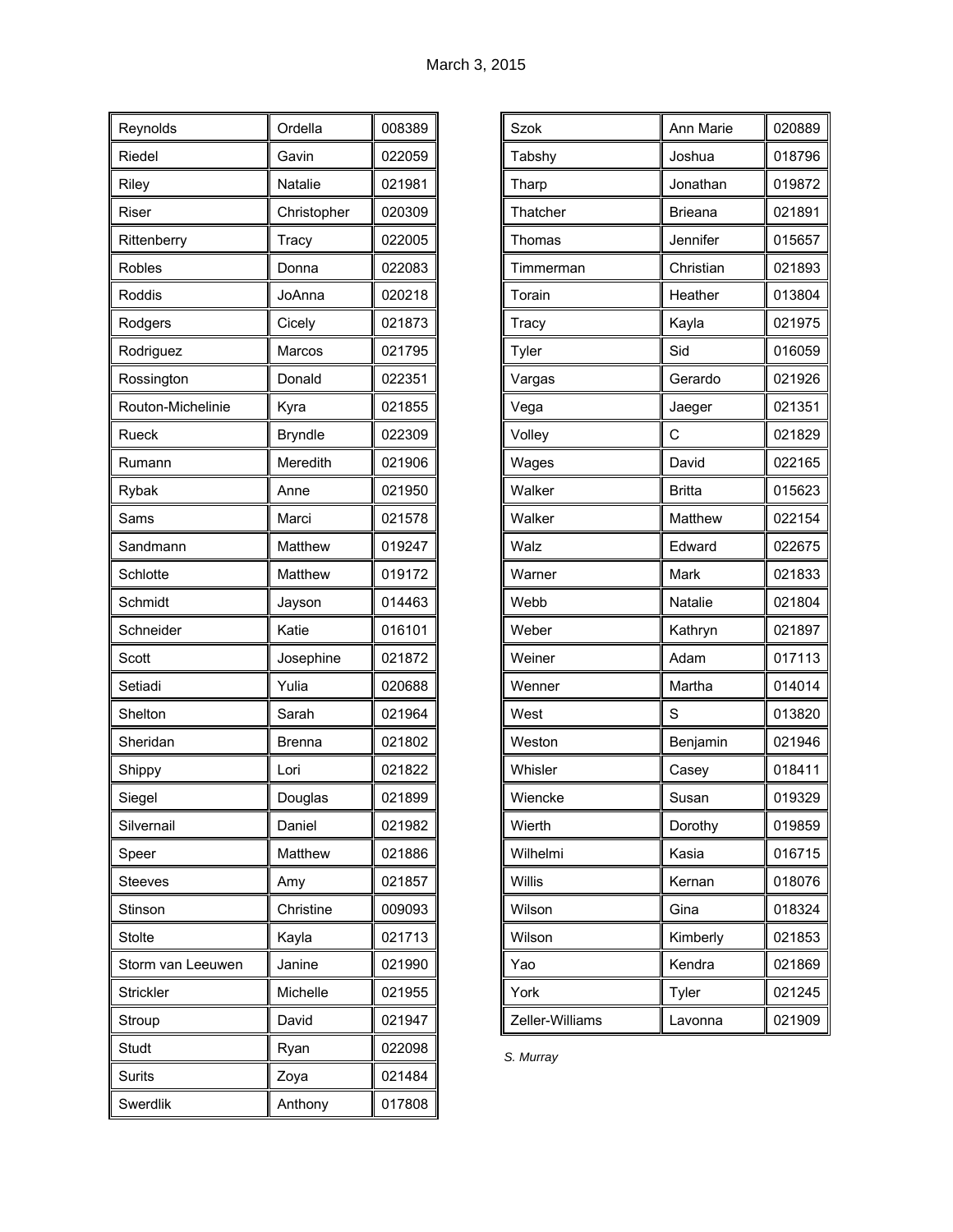#### Election of Contract Teachers

#### **RECITAL**

On the advice of the Chief Human Resources Officer, the Superintendent recommends that the teachers listed below who has been employed by the District as a regularly appointed teachers for three or more successive school years be elected as Contract Teachers.

### **RESOLUTION**

The Board of Education accepts the Superintendent's recommendation and by this resolution hereby elects as Contract teachers for the 2015-2016 school year the following persons, subject to the employment terms and conditions contained in the standard form contract approved by the legal counsel for the District.

| Last            | <b>First</b> | ID     |
|-----------------|--------------|--------|
| Acevedo         | Harold       | 021196 |
| Adams           | Sadie        | 021195 |
| Allen           | Lauraine     | 019881 |
| Archer          | Keri         | 021098 |
| Armstrong       | Laura        | 019995 |
| Barreto         | Amparo       | 021152 |
| <b>Beadle</b>   | <b>Brian</b> | 019942 |
| Beckman         | Laura        | 021199 |
| Berchier        | Emily        | 020578 |
| <b>Best</b>     | May          | 021159 |
| Bolgioni        | Dawn         | 019956 |
| Borosky         | Alison       | 020850 |
| <b>Braia</b>    | Anne         | 021114 |
| Brand           | Melynda      | 007335 |
| <b>Brandy</b>   | Katherine    | 018047 |
| <b>Brantley</b> | Michael      | 013010 |
| <b>Brislin</b>  | Alicia       | 021171 |
| <b>Brislin</b>  | Jeffrey      | 021122 |
| Brockmann       | Jennifer     | 021107 |
| <b>Brown</b>    | Alicia       | 021180 |
| <b>Bubl</b>     | Paul         | 020608 |
| <b>Buehler</b>  | Christopher  | 020623 |
| <b>Buker</b>    | Francine     | 021244 |

| Last        | <b>First</b> | ID     |
|-------------|--------------|--------|
| <b>Bush</b> | Elsa         | 021105 |
| Caputo      | Lily         | 021130 |
| Carlson     | Matthew      | 020603 |
| Carpenter   | Jonah        | 021332 |
| Cassell     | Santha       | 007115 |
| Christensen | Tracy        | 015633 |
| Christian   | Mishaun      | 020681 |
| Clingan     | David        | 015576 |
| Crosman     | Nathaniel    | 018950 |
| Cupp        | Julia        | 020627 |
| Delaney     | Hannah       | 021349 |
| Diaz        | Jessica      | 021198 |
| Dickstein   | Galen        | 019907 |
| Dillingham  | Angela       | 019443 |
| Dippell     | Margaret     | 018152 |
| Doherty     | Christopher  | 020551 |
| Dougherty   | Paula        | 000961 |
| Drew        | Amy          | 021091 |
| Duncan      | Hannelore    | 021172 |
| Duncan      | Nicole       | 019106 |
| Durant      | Erika        | 021101 |
| Earle       | Heidi        | 016688 |
| Edgar       | Mehera-Rosa  | 018505 |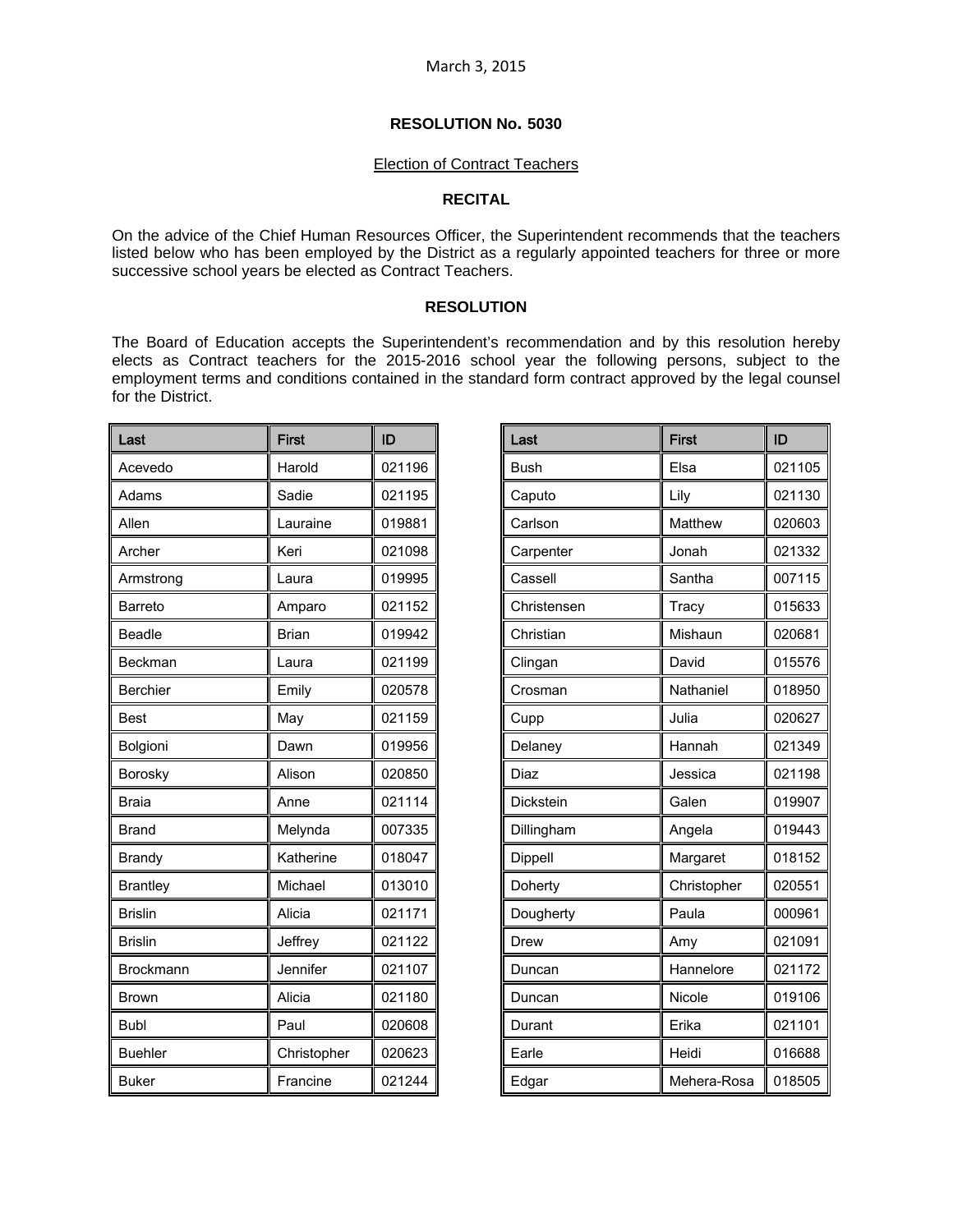| Eisemann         | John        | 021268 |
|------------------|-------------|--------|
| Elder            | Heather     | 021315 |
| English          | Kelly       | 019191 |
| Etzel            | Kristina    | 018933 |
| Fale             | Kelly       | 019999 |
| Farrell          | Miki        | 018101 |
| Fedorenko        | Anna        | 021028 |
| Fisher           | Carolyn     | 007622 |
| Fraser           | Eva         | 019323 |
| Freeman          | Westin      | 021303 |
| Garcia-Yurchenco | Amparo      | 021036 |
| Gaynor           | Sarah       | 015028 |
| Gianotti         | Maria       | 008808 |
| Gifford          | Christopher | 021169 |
| Gonzalez         | Sarah       | 021030 |
| Gordon           | John        | 019210 |
| Grass            | Alyssa      | 019466 |
| Grillo           | Megan       | 019569 |
| Grone            | Kathryn     | 020693 |
| Haight           | Allison     | 021238 |
| Hensley          | Emily       | 021202 |
| Hightower        | Klarissa    | 021359 |
| Hintz            | Carolyn     | 011817 |
| Hirata           | Marisa      | 000311 |
| Ingraham         | Jessica     | 020639 |
| Iwersen          | Deidre      | 018957 |
| Jendrzejek       | Jessica     | 019935 |
| Johnson          | Kara        | 000901 |
| Jones            | Tawanda     | 021136 |
| Karpenko         | Oksana      | 021164 |
| Keeler           | Tara        | 018125 |
| Kendig           | Elspeth     | 021138 |
| Kennedy          | Monica      | 021078 |
| Kim              | ReCher      | 021106 |
| Kirkelie         | Greg        | 021230 |
| Klosterman       | Tracy       | 015335 |

| Kondylis        | Katherine | 001827 |
|-----------------|-----------|--------|
| Kowalski        | Amy       | 021225 |
| Kruger          | Renee     | 017464 |
| Lamanna         | Tina      | 017138 |
| Lampi           | Yomaira   | 002894 |
| Lannom          | Samantha  | 021127 |
| LeDoux          | Sheree    | 016237 |
| Lee             | Sitti     | 019087 |
| Leivant         | Natalie   | 021126 |
| Lind            | Patrick   | 021102 |
| Lloyd           | Mary      | 019957 |
| Lloyd           | Michelle  | 020283 |
| Lozano          | Mehira    | 020680 |
| Mann            | Kathrine  | 021163 |
| Markovich       | Elizabeth | 017875 |
| Marron          | Deanna    | 016728 |
| Martin          | Elizabeth | 021132 |
| Martinez        | Daisy     | 021103 |
| May             | Kellie    | 018052 |
| McCarthy        | Nicholas  | 015509 |
| McFadden        | Morgan    | 019580 |
| McGlotten       | James     | 020643 |
| <b>McKelvey</b> | Da'Anyel  | 014152 |
| Melcher         |           |        |
|                 | Katie     | 021185 |
| Mendels         | Sharon    | 019085 |
| Miller          | Jason     | 021128 |
| Mitchell McVay  | Angela    | 021139 |
| Moayyad         | Virginia  | 020794 |
| Moore           | Kathryn   | 000211 |
| Moore           | Michael   | 021201 |
| Moore           | Michelle  | 021079 |
| Morgan          | Ronald    | 015966 |
| Munana          | Anabel    | 018540 |
| Mussio          | Sarah     | 019096 |
| <b>Myers</b>    | Carolyn   | 018966 |
| Ness            | Diane     | 018102 |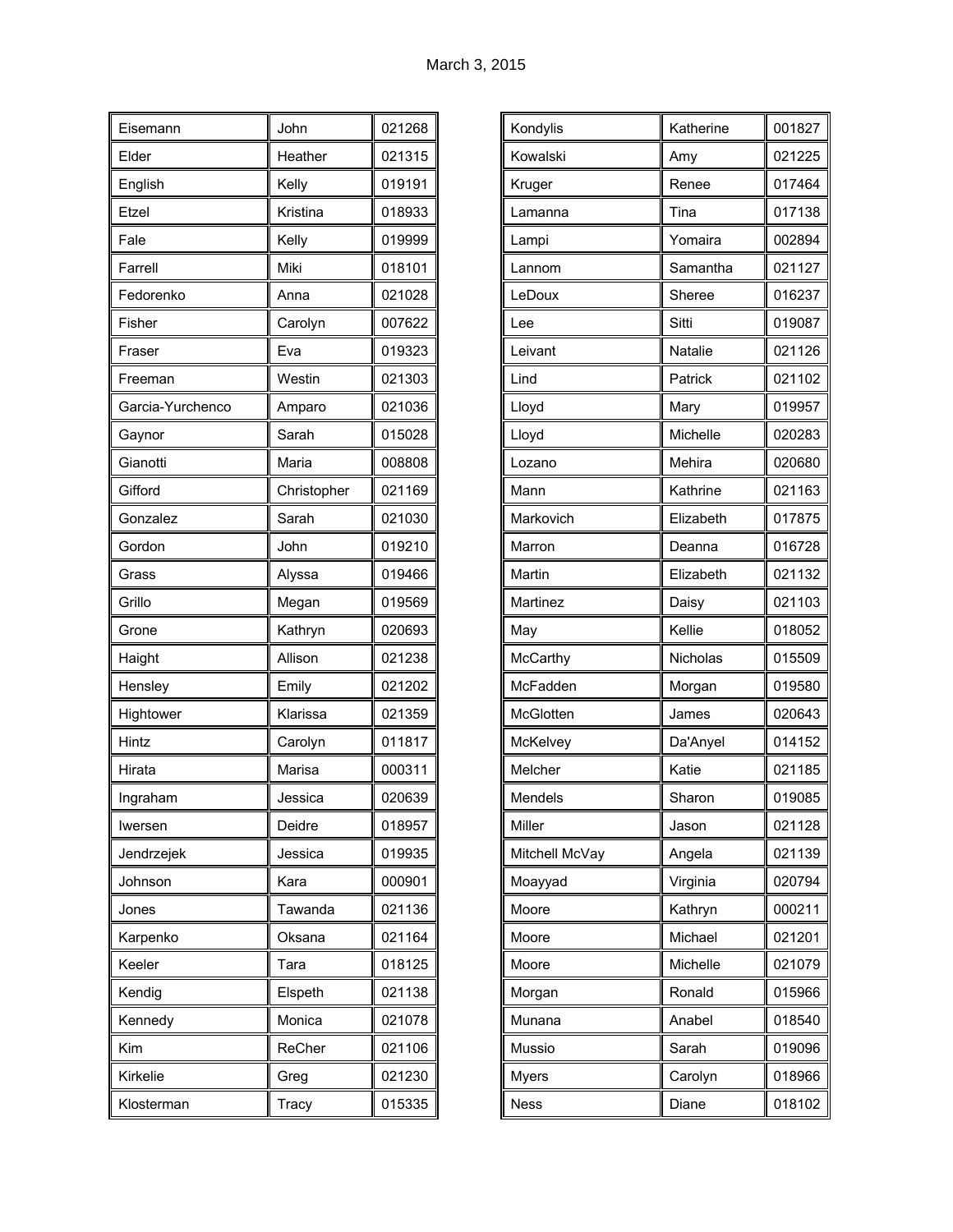| Nguyen          | Thai Van      | 020641 |
|-----------------|---------------|--------|
| Nicola          | Jill          | 021097 |
| O'Hagan         | <b>Brigid</b> | 021125 |
| Onnis           | Nicola        | 021250 |
| Ortmayer        | Keri          | 021174 |
| Oster           | Cameron       | 020618 |
| Parker          | Sarah         | 016161 |
| Perez           | Marty         | 021157 |
| Perez-Rodriguez | Francisco     | 021243 |
| Pernice         | Anthony       | 019212 |
| Petersen        | Irene         | 015110 |
| Pokorny         | Christopher   | 021273 |
| Poujade         | Grant         | 021182 |
| Rangel          | Gregorio      | 020592 |
| Rasmussen       | Carmen        | 014060 |
| Rivera          | Toshiko       | 021108 |
| Rodgers         | Grace         | 021124 |
| Rodgers         | Victoria      | 020960 |
| Rotwein         | Abigail       | 021082 |
| Rudolph         | Benjamin      | 020689 |
| Ruffner         | Laura         | 021095 |
| Russell         | Shannon       | 018021 |
| Russell         | Susan         | 017432 |
| Ryan            | Lori          | 021160 |
| Sandoval        | April         | 014895 |
| Scofield        | Alexis        | 015640 |
| Smith           | Allison       | 020980 |
| Smith           | Calvin        | 016085 |
| Smith           | Heather       | 017961 |
| Smith           | Steven        | 021137 |
| <b>Stabler</b>  | Laramie       | 017578 |
| <b>Stark</b>    | Julia         | 021203 |
| Steranko        | James         | 021354 |
| Stewart         | Matt          | 019649 |
| Stone           | Jillian       | 014821 |
| Sudermann       | Richard       | 021158 |

| Thomas         | Paige     | 019958 |
|----------------|-----------|--------|
| Turner         | Ramman    | 021100 |
| Wahl-Stephens  | Jeremy    | 021131 |
| Ward           | James     | 005082 |
| Warren         | Erica     | 021168 |
| Waters         | Jeffrey   | 021111 |
| Watson         | Wendi     | 019053 |
| Wells          | Keenan    | 021382 |
| Weston         | Mago      | 021120 |
| White          | Laura     | 021099 |
| White          | Linda     | 018479 |
| Wich           | Katherine | 021014 |
| WilderTack     | Elenoir   | 018959 |
| <b>Wilkins</b> | Jayme     | 021134 |
| Williams       | Kelsey    | 020462 |
| Winkler        | Amanda    | 021167 |
| Winn           | Susan     | 021112 |
| Wisher         | Tracy     | 019701 |
| Yonamine       | Moe       | 020837 |
| Yovu           | Christine | 020953 |
| Zibelman       | Michael   | 021121 |
| Zimmerman      | Janie     | 021446 |
| Zwissler       | Karen     | 021080 |
| de Boer        | Katrina   | 021151 |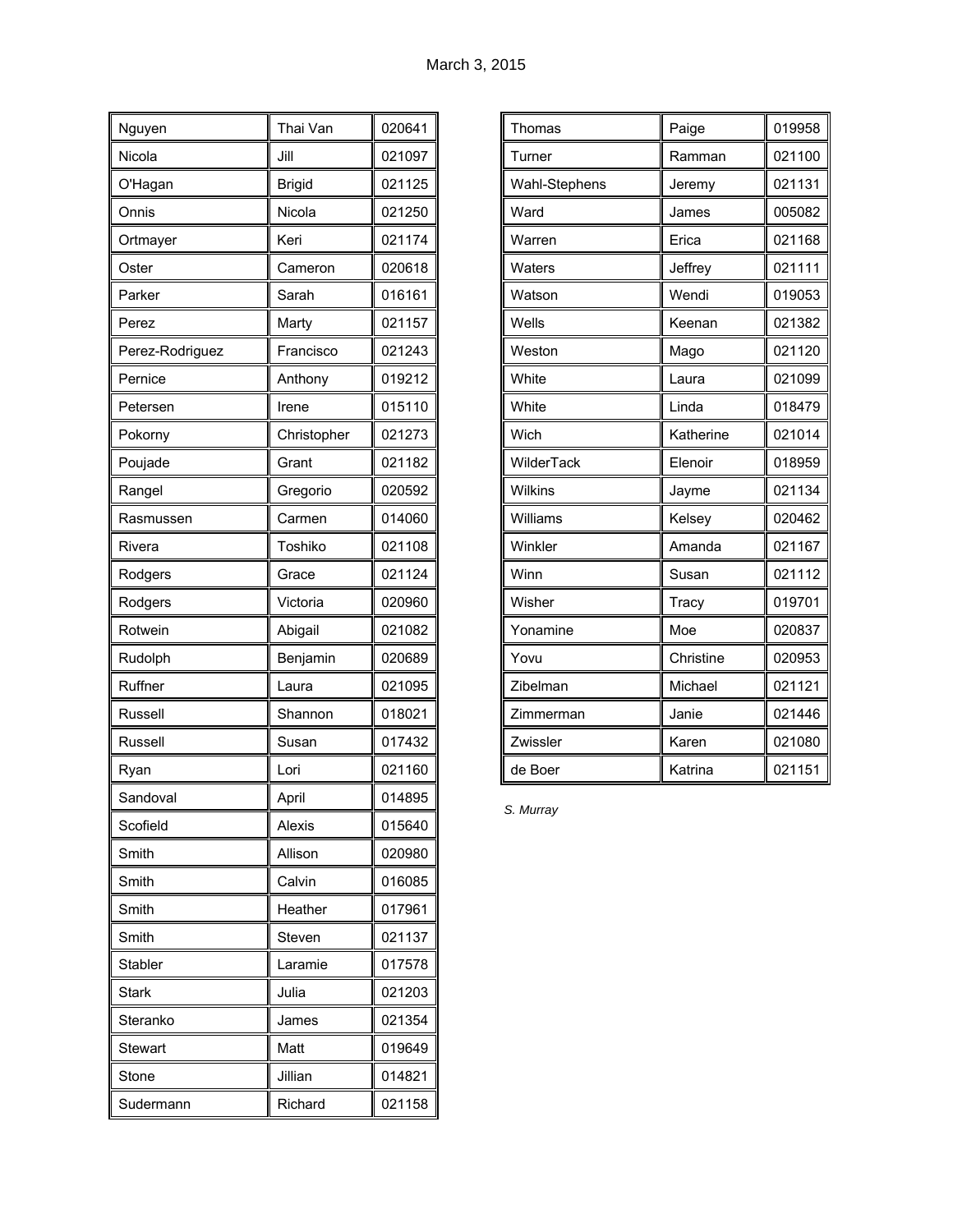#### Contract Extension for Teachers

#### **RECITAL**

On the advice of the Chief Human Resources Officer, the Superintendent recommends that the employment contracts of the contract teachers listed below be extended.

#### **RESOLUTION**

The Board of Education accepts the Superintendent's recommendation and by this resolution hereby extends the employment contracts of the following persons until June 2017, subject to the employment terms and conditions contained in the standard form contract approved by the legal counsel for the District.

| Last             | <b>First</b> | ID     |
|------------------|--------------|--------|
| Aaker            | Daniel       | 020057 |
| Aalto            | Johanna      | 019059 |
| Aase             | <b>Brian</b> | 006784 |
| Aase             | Karen        | 008567 |
| Abel             | Kimberly     | 004653 |
| Abens            | Nancy        | 002275 |
| Abramovic        | Lisa         | 005938 |
| Absgarten        | Dana         | 003567 |
| Adajian          | Lisa         | 015175 |
| Adam-Howard      | Edith        | 014867 |
| Adams            | Allison      | 017428 |
| Adams            | Melodie      | 016448 |
| Adams            | Nadene       | 005058 |
| Adamski          | Debra        | 000612 |
| Adana            | Camille      | 002453 |
| Adkisson         | Daniel       | 017886 |
| Aguirre          | Rodrigo      | 017704 |
| Ahern            | Sean         | 018836 |
| Ajayi            | Folashade    | 000473 |
| Akhavein         | Rana         | 000041 |
| Al Faiz          | Miriam       | 018789 |
| Al-Aridh         | Bradi        | 017966 |
| <b>AlSuhaimi</b> | Miriam       | 020407 |

| Last      | <b>First</b> | ID     |
|-----------|--------------|--------|
| Alabarca  | Erika        | 017835 |
| Alderman  | Amy          | 010907 |
| Allbaugh  | Cheryl       | 004095 |
| Alleman   | Cynthia      | 008586 |
| Allen     | Janis        | 005656 |
| Allen     | Jerry        | 001365 |
| Allen     | Kelly        | 013812 |
| Allen     | Thomas       | 018839 |
| Alonso    | Amanda       | 011894 |
| Alonso Jr | Ricardo      | 011929 |
| Altig     | Kimberley    | 008025 |
| Alvarez   | Francisca    | 016651 |
| Ambinder  | Harris       | 002799 |
| Ambrosio  | Amy          | 005626 |
| Andanen   | Graham       | 015447 |
| Anderson  | <b>Brett</b> | 008699 |
| Anderson  | Daniel       | 008885 |
| Anderson  | James        | 004725 |
| Anderson  | Katherine    | 013952 |
| Anderson  | Kathryn      | 008637 |
| Anderson  | Kathy        | 008554 |
| Anderson  | Kent         | 007810 |
| Anderson  | Louise       | 003566 |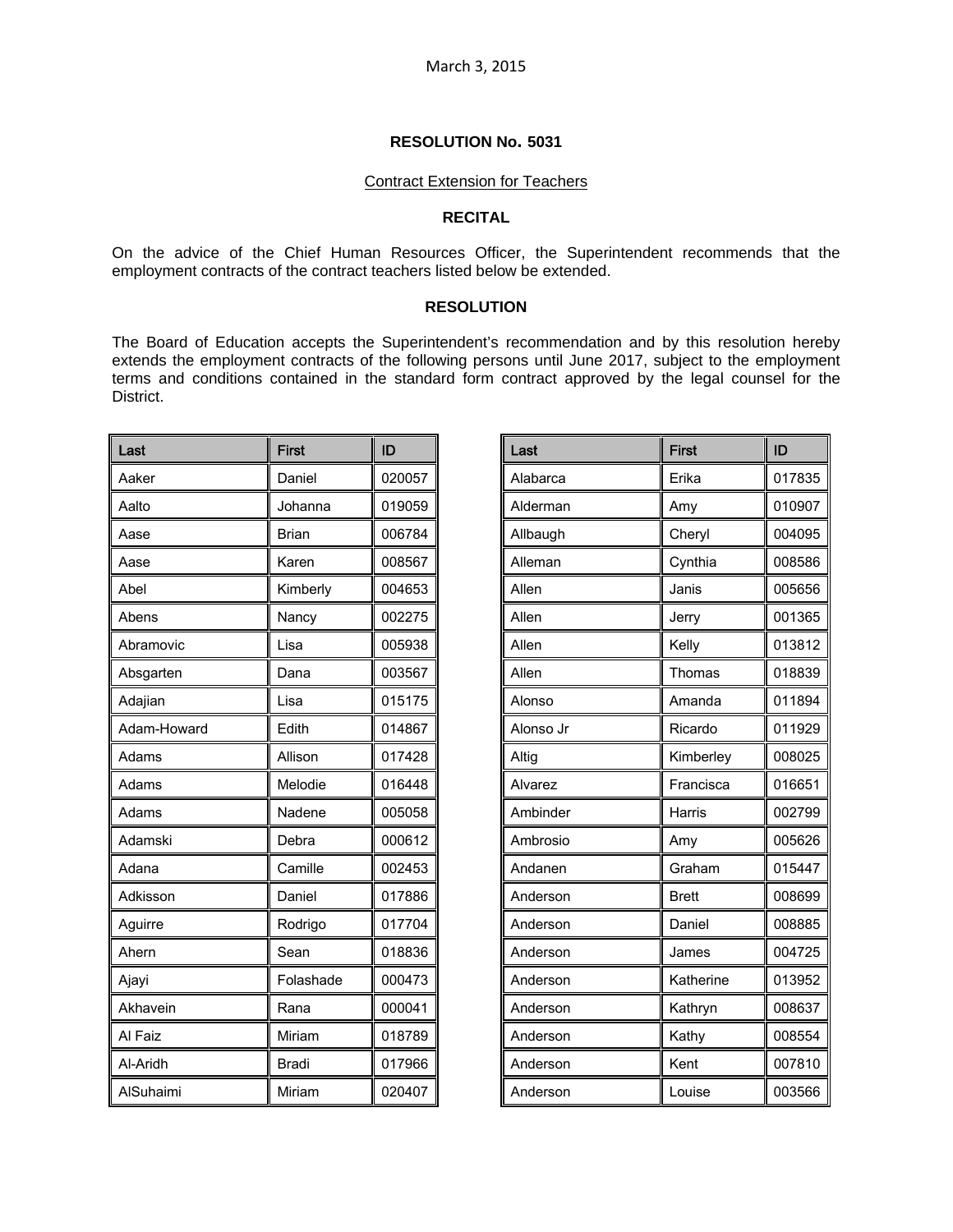| Anderson         | Lucia       | 007236 |
|------------------|-------------|--------|
| Anderson         | Robert      | 006475 |
| Ando             | Atsuko      | 002194 |
| Andrews          | Barbara     | 012711 |
| Andrews Denney   | Kelly       | 016473 |
| Andronescu       | Rosalyn     | 000099 |
| Angell           | Amy         | 011753 |
| Anglada Bartley  | Susan       | 013044 |
| Ankeny           | Frances     | 008310 |
| Ankney           | Leslie      | 019858 |
| Annen            | Megan       | 001287 |
| Ansara-Henderson | Nicole      | 008476 |
| Ansell           | Amanda      | 017111 |
| Appollo          | Melissa     | 008314 |
| Arias            | Erin        | 016594 |
| Armendariz       | Febe        | 017305 |
| Arras            | Katrina     | 011555 |
| Arrayan          | Daniel      | 000212 |
| Arredondo        | Marcela     | 020442 |
| Arrington        | Sarah       | 006769 |
| Arthurs          | Erica       | 020780 |
| Atagabe          | <b>Beth</b> | 000930 |
| Aubrecht         | William     | 017795 |
| Auda-Capel       | Laurel      | 015828 |
| Augustine        | David       | 010768 |
| Austin           | Ken         | 010878 |
| Austin           | Linda       | 007400 |
| Avila            | Obdulia     | 020147 |
| Avison           | James       | 012299 |
| Baber            | Marla Ann   | 018791 |
| Backer           | Ella        | 017048 |
| Bacon            | Annette     | 011276 |
| Bacon-Brenes     | Matthew     | 012759 |
| Bacus            | Sarah       | 016013 |
| Bagby            | Dalina      | 020363 |
| Bahen            | Gary        | 020580 |

| <b>Bailey</b>   | Danielle    | 019991 |
|-----------------|-------------|--------|
| <b>Bailey</b>   | David       | 003422 |
| <b>Bailey</b>   | Nancy       | 008162 |
| <b>Baker</b>    | Courtney    | 020428 |
| <b>Baker</b>    | Rebekka     | 014658 |
| <b>Baker</b>    | Shannon     | 001146 |
| Ballman         | Joseph      | 017275 |
| Bancroft        | Cinnamon    | 009146 |
| <b>Banks</b>    | Renee       | 005474 |
| Barbour         | Julie       | 006957 |
| Barde           | Richard     | 004153 |
| <b>Barkett</b>  | Paul        | 007661 |
| <b>Barlow</b>   | Rebecca     | 010766 |
| Barnes          | Aaron       | 016569 |
| Barnes          | Dereck      | 000838 |
| Barnes          | Julie       | 011911 |
| Barnes          | Sharon      | 014781 |
| Barone          | Rebecca     | 003114 |
| Barrar          | Christine   | 006863 |
| Barry           | Patricia    | 007073 |
| Barta           | Joanne      | 006662 |
| Bartlo          | Christopher | 018760 |
| <b>Bass</b>     | Kori        | 017761 |
| <b>Batliner</b> | Derrick     | 015355 |
| <b>Batsch</b>   | Jennifer    | 001097 |
| <b>Battle</b>   | Lynda       | 007066 |
| Bauer           | Michael     | 011816 |
| Bauer           | Suzanne     | 017759 |
| Bayne           | Kerry       | 011829 |
| Beaird          | Susan       | 011437 |
| <b>Beatty</b>   | Thomas      | 003855 |
| Becic           | Susan       | 010164 |
| <b>Beck</b>     | Laresa      | 020728 |
| <b>Beck</b>     | Lucinda     | 017763 |
| <b>Beck</b>     | Sara        | 013734 |
| Becker          | Julie       | 020269 |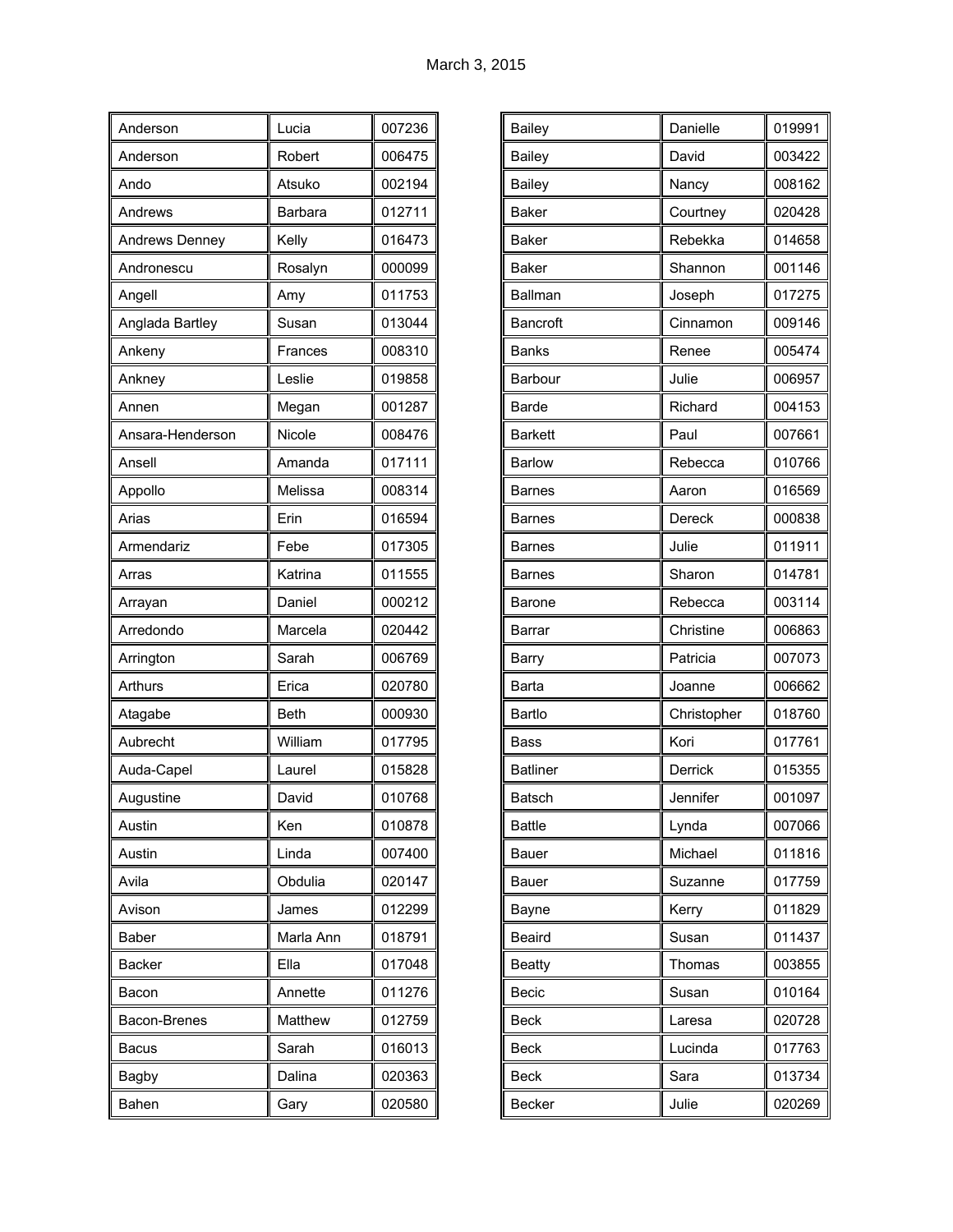| <b>Beckett</b>  | Thomas         | 012447 |
|-----------------|----------------|--------|
| <b>Beebe</b>    | Allen          | 007939 |
| Beeber          | Mary Jo        | 001245 |
| <b>Belcher</b>  | Rachel         | 008731 |
| Bellavia        | Marie          | 004977 |
| <b>Bennett</b>  | Eric           | 005264 |
| <b>Bennett</b>  | Grace          | 000529 |
| <b>Bennett</b>  | Jennifer       | 008559 |
| <b>Bennett</b>  | Roseann        | 014718 |
| Bennison        | Torrey         | 000744 |
| Bennon          | <b>Brady</b>   | 018773 |
| <b>Bentley</b>  | Diana          | 004693 |
| <b>Benton</b>   | Sean           | 014244 |
| <b>Berg</b>     | Jeanne         | 007241 |
| Berg            | Marta          | 017695 |
| Berger          | <b>Barbara</b> | 008281 |
| Bergren-Dizon   | Greta          | 012673 |
| Bergstrom       | Kelly          | 018020 |
| <b>Berkley</b>  | Carol          | 010072 |
| Berning         | Carolyn        | 001192 |
| <b>Bernt</b>    | Michelle       | 009322 |
| Berry           | Kenneth        | 005070 |
| Bertelsen       | Kimberly       | 000894 |
| Berten          | Anne           | 010827 |
| Bertolone-Logan | Carla          | 008380 |
| Berton          | Ann            | 015039 |
| Bessas          | Soumountha     | 005258 |
| Beutler         | Shawna         | 008820 |
| Biagini         | Beth           | 014881 |
| Biamont         | Timothy        | 000088 |
| <b>Bibles</b>   | Robin          | 005989 |
| <b>Bickett</b>  | Carla          | 008622 |
| Biello          | Gena           | 019005 |
| Bielman         | Candice        | 008982 |
| Billedeaux      | Chuck          | 007961 |
| <b>Bilter</b>   | Marika         | 012838 |

| <b>Binder</b>    | Patrick       | 012988 |
|------------------|---------------|--------|
| Biornstad        | Kaoru         | 000869 |
| <b>Birch</b>     | Jennifer      | 015381 |
| <b>Bird</b>      | Sharon        | 006183 |
| <b>Birkey</b>    | Colleen       | 014689 |
| Birmingham       | Kileen        | 001552 |
| Birt             | Laura         | 000779 |
| Bishop           | <b>Bella</b>  | 016515 |
| Bishop           | George        | 008241 |
| Bjerkelund       | Kristi        | 007878 |
| <b>Black</b>     | Tim           | 008763 |
| <b>Blackwell</b> | Judi          | 016873 |
| Blakely          | Thomas        | 007358 |
| Blanchard        | David         | 006560 |
| <b>Blank</b>     | Sandra        | 012884 |
| <b>Blattner</b>  | Julia         | 015492 |
| Bobenrieth       | Rafael        | 013672 |
| <b>Bode</b>      | Philomena     | 007028 |
| <b>Boehm</b>     | Andrew        | 020458 |
| Bogdanoff        | Rachel        | 003696 |
| Boitano          | Laura         | 006305 |
| Bokenyi          | <b>Brenda</b> | 015475 |
| <b>Bokoske</b>   | Mary          | 001120 |
| Boldman          | Emily         | 017642 |
| Bolger           | Elizabeth     | 012730 |
| <b>Boly</b>      | William       | 004862 |
| Bonbright        | Terri         | 006369 |
| Boon             | Sandra        | 005254 |
| Bordioug         | Olessia       | 017700 |
| <b>Borst</b>     | Cheri         | 002994 |
| <b>Bostick</b>   | Jessica       | 015383 |
| Bottman          | Tereza        | 000802 |
| Bourcier         | Hannah        | 010771 |
| <b>Bowie</b>     | Cynthia       | 008137 |
| Bowman           | Matthew       | 016696 |
| Boyd             | Christine     | 017710 |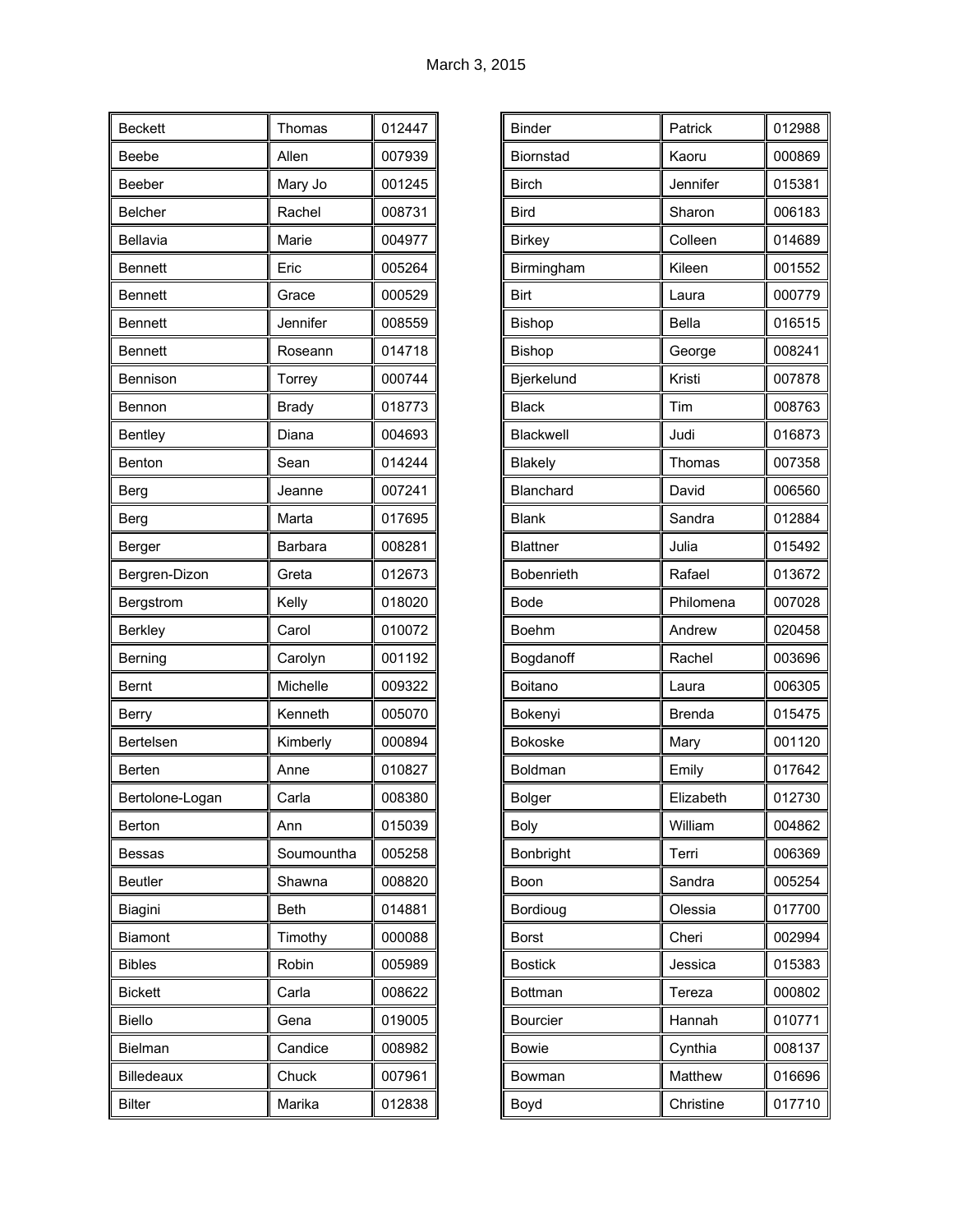| Boyd                 | Heather          | 003917 |
|----------------------|------------------|--------|
| Boyea                | Kathryn          | 009027 |
| Boyer                | Matthew          | 015322 |
| <b>Brackmann</b>     | Terra            | 010784 |
| <b>Bradley</b>       | Amber            | 000183 |
| <b>Bradley</b>       | Elise            | 017609 |
| <b>Bradley</b>       | Rachael          | 000385 |
| Branham              | Tara             | 000418 |
| Brannon              | Michael          | 007107 |
| Braun                | Christina        | 013883 |
| Brayson              | Kristen          | 000968 |
| Brazo                | Mark             | 009016 |
| <b>Breeden</b>       | <b>Brandon</b>   | 015541 |
| Breen                | Samantha         | 018949 |
| Brenan               | Jill             | 009084 |
| <b>Brenner</b>       | Conni            | 002715 |
| <b>Brewer</b>        | <b>Brittanie</b> | 001367 |
| <b>Briggs</b>        | Tracey           | 015435 |
| <b>Brighouse</b>     | Susan            | 000343 |
| <b>Bright</b>        | Karin            | 011843 |
| <b>Brinks-Detzer</b> | Harmony          | 019727 |
| <b>Briones</b>       | Adrienne         | 014268 |
| <b>Brod</b>          | <b>Beth</b>      | 012172 |
| <b>Brooks</b>        | Denise           | 011655 |
| <b>Brooks</b>        | Nora             | 011740 |
| <b>Brooks</b>        | Yulia            | 020377 |
| <b>Brotherson</b>    | S Ellen          | 014109 |
| <b>Brown</b>         | <b>Barbara</b>   | 011841 |
| Brown                | Gail             | 007317 |
| <b>Brown</b>         | Gregory          | 014659 |
| <b>Brown</b>         | Jamie            | 016553 |
| Brown                | Julie            | 019064 |
| <b>Brown</b>         | Keith            | 001069 |
| Brown                | ReShawn          | 012674 |
| <b>Brown</b>         | Richard          | 011848 |
| <b>Brown</b>         | Sahjo            | 007434 |

| Brown              | Susan       | 007386 |
|--------------------|-------------|--------|
| <b>Brucato</b>     | Kurt        | 005778 |
| <b>Bruce</b>       | Tina        | 010607 |
| Bruer              | Ilsa        | 020704 |
| <b>Brunak</b>      | Eugene      | 013749 |
| Buchanan           | Jennifer    | 000897 |
| Buckley-Logue      | Anne        | 008713 |
| <b>Buckmaster</b>  | Steven      | 007776 |
| <b>Bucknam</b>     | Jessica     | 002184 |
| Buckowski          | Kristie     | 014674 |
| <b>Bulinski</b>    | Laura       | 003896 |
| <b>Bullock</b>     | Laura       | 005552 |
| <b>Bulow</b>       | Annelies    | 011313 |
| <b>Bunnell</b>     | Karen       | 005114 |
| <b>Burak</b>       | Gail        | 008726 |
| Burgoine           | Leslie      | 016068 |
| <b>Burich</b>      | Jessica     | 019950 |
| <b>Burks</b>       | Nathan      | 018367 |
| <b>Burmester</b>   | David       | 012136 |
| <b>Burns</b>       | Christopher | 018826 |
| <b>Burns</b>       | Elizabeth   | 007734 |
| <b>Burns</b>       | Scott       | 012111 |
| <b>Burny</b>       | Alana       | 018994 |
| <b>Burson</b>      | Lisa        | 007920 |
| <b>Bush</b>        | Kevin       | 012975 |
| <b>Butenhoff</b>   | Trevor      | 016633 |
| <b>Butler</b>      | Lori        | 012604 |
| <b>Butterfield</b> | Andrew      | 000496 |
| <b>Button</b>      | Ann         | 001033 |
| Byer               | Aaron       | 015903 |
| <b>Byrkit</b>      | Margaret    | 014302 |
| Cahill             | David       | 003317 |
| Caldwell           | Benjamin    | 006026 |
| Caldwell           | Meredith    | 006868 |
|                    |             |        |
| Caldwell           | Nicholas    | 014943 |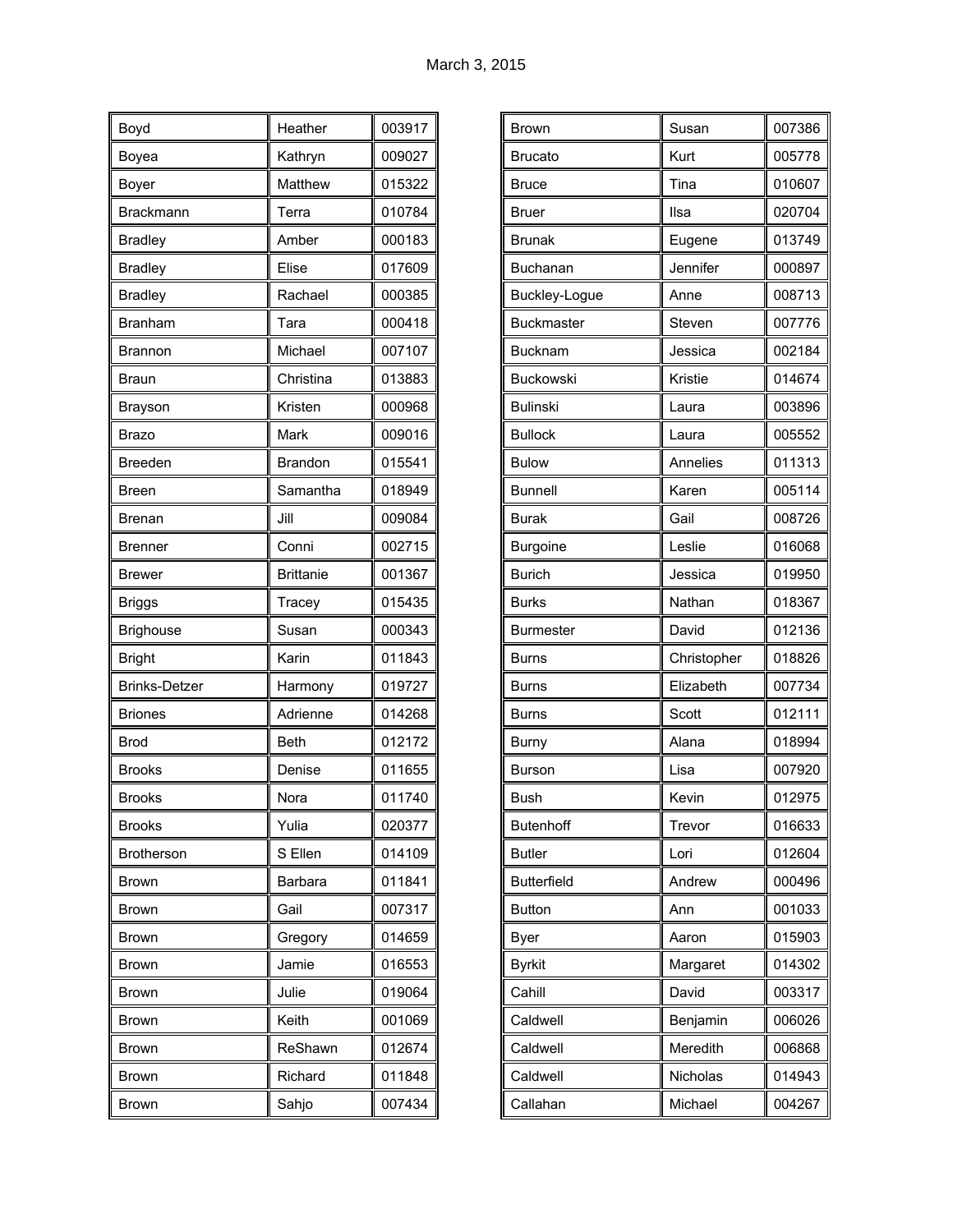| Callan                 | Suzanne   | 004170 |
|------------------------|-----------|--------|
| Calli                  | Marilyn   | 007227 |
| Callies                | Sara      | 016465 |
| Calvillo               | Patricia  | 005214 |
| Cameron                | Nancy     | 006909 |
| Cameron                | Scott     | 004650 |
| Camp                   | Charles   | 008390 |
| Camp                   | lan       | 017608 |
| Campanella             | Christine | 019855 |
| Campillo               | Linda     | 009137 |
| Canales                | Cassandra | 020457 |
| Cantwell               | Anthony   | 008492 |
| Cantwell               | Sarah     | 018724 |
| Cappella               | Kate      | 001254 |
| Capps                  | Kali      | 018637 |
| Carolan                | John      | 020450 |
| Caron                  | Ceyriss   | 015374 |
| Carr                   | Jaimie    | 017597 |
| Carr                   | Jonathan  | 012626 |
| Carrera-Padilla        | Maricruz  | 012508 |
| Carstensen             | Robert    | 008398 |
| Carter                 | Jonetta   | 020195 |
| <b>Carter Anderson</b> | Susan     | 010706 |
| Casale                 | Grace     | 020470 |
| Casciato               | Heather   | 014373 |
| Casey                  | Allyson   | 000119 |
| Caslavka               | Jennifer  | 016965 |
| Caton                  | Christine | 012398 |
| Cerney                 | Angela    | 014222 |
| Cervantes-Campbell     | Lucila    | 010651 |
| Cha                    | Richard   | 015820 |
| Champion               | Judith    | 005102 |
| Champlain              | Cheryl    | 015154 |
| Chaney                 | Heather   | 015396 |
| Chaplin                | Nicole    | 016679 |
| Chapman                | Danelle   | 013758 |

| Chapman     | Gaye         | 012113 |
|-------------|--------------|--------|
| Charlston   | Katie        | 019088 |
| Chavez      | Xavier       | 013600 |
| Chedester   | Shannon      | 010511 |
| Cheek       | Thomas       | 015406 |
| Cheney      | Kerri        | 000042 |
| Cherry      | Richard      | 006632 |
| Chevallier  | Michelle     | 007943 |
| Child       | David        | 002998 |
| Childs      | Sandra       | 008716 |
| Chin        | Elaine       | 007319 |
| Chin        | May          | 007283 |
| Choate      | Jennifer     | 013815 |
| Chow        | Joanne       | 003862 |
| Christ      | Jennifer     | 000866 |
| Christensen | Dianna       | 007052 |
| Christy     | Ross         | 018968 |
|             |              |        |
| Chu         | Bryan        | 017157 |
|             | Mary         |        |
| Chun        | Elizabeth    | 016360 |
| Clark       | Kristen      | 010838 |
| Clark       | Sarah        | 020391 |
| Clark II    | Alfred       | 006458 |
| Clarke      | Dezire       | 016667 |
| Clarke      | Ellen        | 002089 |
| Clarkson    | Gregory      | 007800 |
| Clegg       | Lionel       | 001295 |
| Clooten     | <b>Barth</b> | 007951 |
| Clouse      | Anthony      | 008651 |
| Coats       | Robert       | 007185 |
| Cockburn    | Shelley      | 008192 |
| Coffey      | Daniel       | 013616 |
| Cogan       | Daniel       | 015629 |
| Cohen       | Suzanne      | 012983 |
| Coleman     | JoAnna       | 012443 |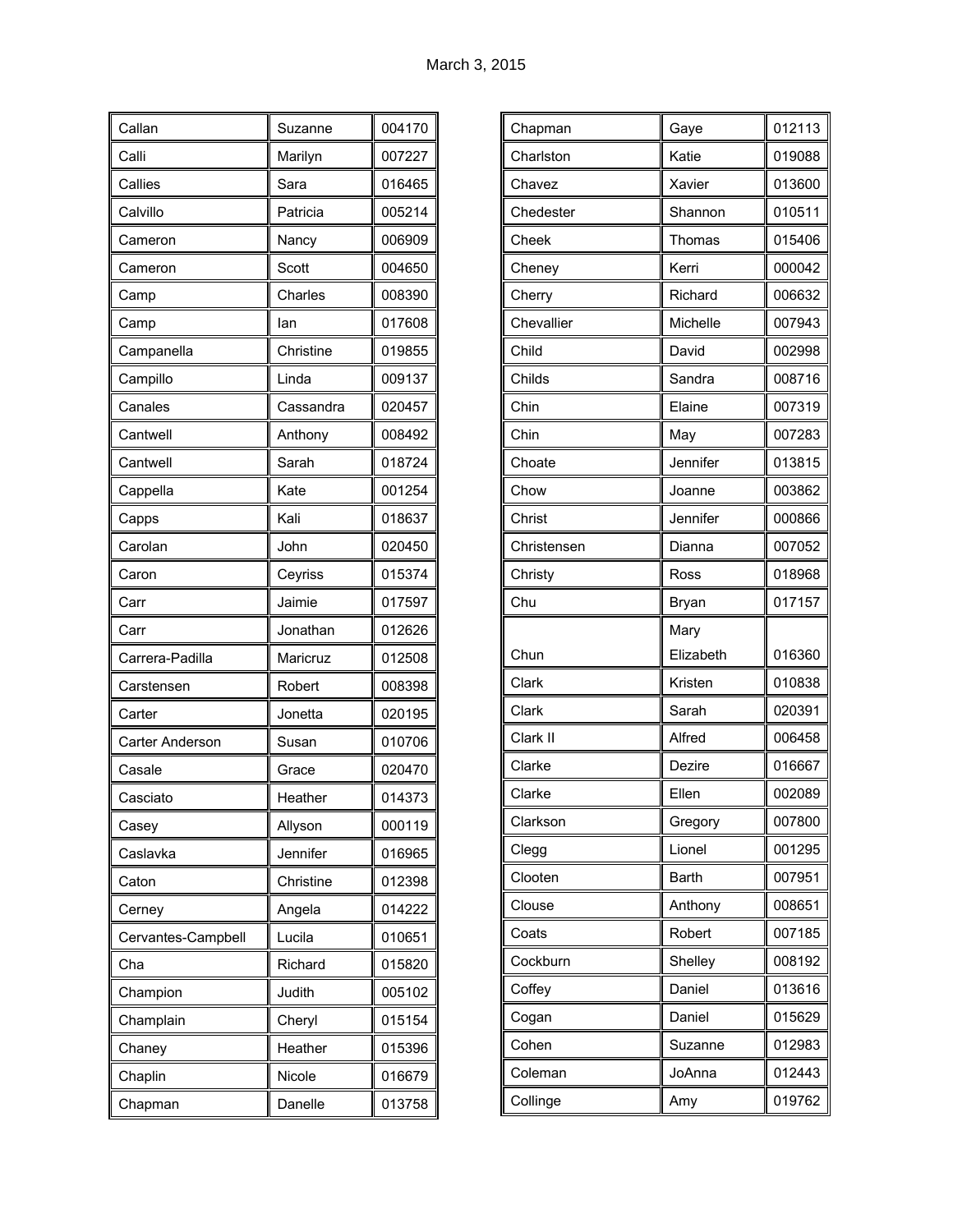| Collins         | Ashley         | 002136 |
|-----------------|----------------|--------|
| Collins         | Diana          | 018775 |
| Collins         | Erika          | 003910 |
| Collins         | Julia          | 016830 |
| Collmer         | Lynda          | 003979 |
| Colon           | Yesenia        | 020392 |
| Conable         | Victoria       | 018353 |
| Connolly        | Kelly          | 019978 |
| Connors         | Anna           | 001255 |
| Conroy          | Kevin          | 015756 |
| Conry           | Tom            | 010936 |
| Consani         | Mary           | 006652 |
| Cook            | Clara          | 008317 |
| Cooke           | Kyle           | 016967 |
| Cooke           | Patricia       | 008001 |
| Coomes          | Jennifer       | 015373 |
| Cooper          | Robin          | 007137 |
| Cooper          | <b>Therese</b> | 008161 |
| Cope            | Barbara        | 020058 |
| Cornet          | Emily          | 013534 |
| Cornet          | Lindsay        | 015551 |
| Corwin          | Caryn          | 008015 |
| Cosper          | Karen          | 007728 |
| Costa           | Susan          | 000414 |
| Cowley          | Leslie         | 016055 |
| Cox             | Kelly          | 013963 |
| Cox             | Stephanie      | 017785 |
| Coyne           | Jennifer       | 013873 |
| Craig           | Sheila         | 000398 |
| Craig-McFarland | Amy            | 001252 |
| Cranley         | Stephanie      | 016595 |
| Crawford        | Stephen        | 003858 |
| Creamer         | Paula          | 002045 |
| Crews           | Karanja        | 012381 |
| Crock           | Vanessa        | 014107 |
| Crockett        | Debra          | 005224 |

| Cronen      | Susanna       | 020600 |
|-------------|---------------|--------|
| Croteau     | Shawn         | 011699 |
| Crouser     | Julie         | 007460 |
| Crouser     | Martin        | 000012 |
| Crow        | Elizabeth     | 018854 |
| Crowder     | Caley         | 018028 |
| Crowell     | Kimberly      | 013030 |
| Crozier     | Wendy         | 018886 |
| Cudjoe      | Jessica       | 011248 |
| Culhane     | Eleanor       | 004591 |
| Culley      | Lori          | 018840 |
| Cummings    | Victor        | 005984 |
| Curley      | Stephen       | 015583 |
| Cusack      | Carly         | 017868 |
| Cushing     | Julie         | 007046 |
| Cushman     | Caryn         | 013688 |
| D'Cruz      | Stephanie     | 003633 |
|             |               |        |
| Daggett     | Beverly       | 002054 |
| Dagostino   | Joseph        | 016572 |
| Dahlen      | Sherry        | 003766 |
| Daley       | Cadie         | 015440 |
| Daley       | Catherine     | 008221 |
| Daley       | Sara          | 019666 |
| Dalla Corte | Nancy         | 013792 |
| Damon       | Alan          | 006898 |
| Dang        | Tina          | 018399 |
| Daniels     | Darlene       | 020455 |
| Daniels     | Julie         | 010485 |
| Danielson   | Andre         | 000588 |
| Danielson   | Teri          | 008580 |
| Danzer      | Kellie        | 008757 |
| Date        | <b>Brooke</b> | 000603 |
| Davenport   | Adrienne      | 014485 |
| Davidson    | Amy           | 012704 |
| Davidson    | Elizabeth     | 000979 |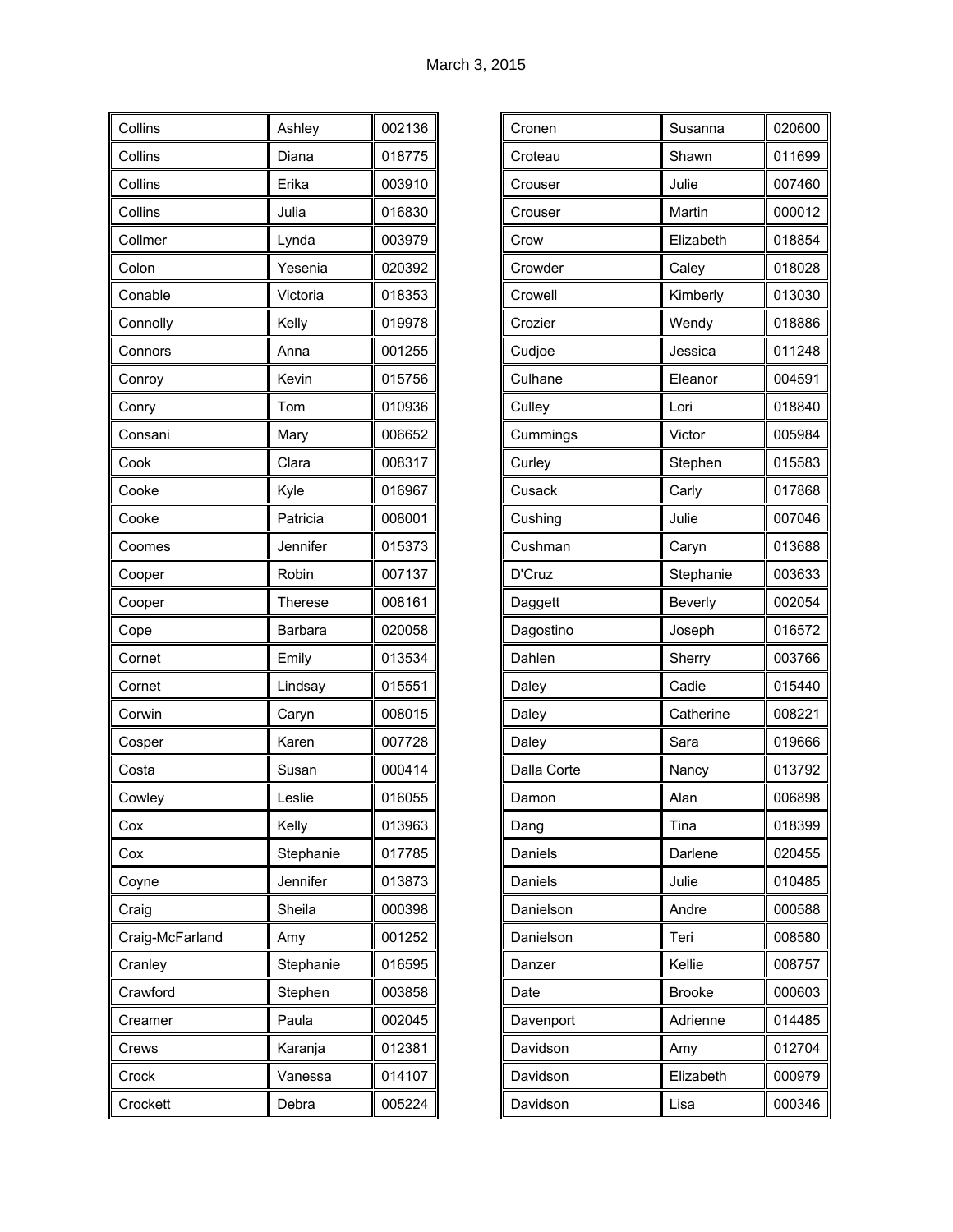| Davila-Marquez  | Anna            | 014760 |
|-----------------|-----------------|--------|
| Davis           | Anna            | 015432 |
| Davis           | Carol           | 007072 |
| Davis           | Gabriela        | 008168 |
| Davis           | Gillian         | 009250 |
| Davis           | Robbie          | 020426 |
| Dawson          | Alexander       | 013846 |
| Dawson          | Elizabeth       | 019298 |
| Day             | Lorelle         | 018397 |
| Day             | Sean            | 000289 |
| DeNiro          | Meghan          | 014721 |
| DeSanno         | Ashley          | 012812 |
| <b>DeSantis</b> | Carolyn         | 002890 |
| DeVry           | Peter           | 013750 |
| Deacon          | Lindsay         | 016655 |
| Dean            | Diane           | 002479 |
| Delwisch        | Meghan          | 008966 |
| Denlinger       | Seth            | 016874 |
| Denney          | Cameron         | 010361 |
| Denney          | Kevin           | 000564 |
| Dennis          | Paula           | 008663 |
| Dennison        | Franki          | 007044 |
| Dennison        | <b>Thaddeus</b> | 004651 |
| Devine          | John            | 007310 |
| Deweese         | Robbin          | 006921 |
| Diamond         | Kathleen        | 006542 |
| Dickerson       | Jeremy          | 007971 |
| Dierker         | Anne            | 016193 |
| Digiovanna      | Colleen         | 003478 |
| Dillavou        | Leslie          | 019822 |
| <b>Diller</b>   | Lynnette        | 019075 |
| <b>Dilles</b>   | Mary            | 002009 |
| Dillon          | Melinda         | 010484 |
| Dilworth        | Kate            | 018692 |
| Dineen          | Eileen          | 006774 |
| Dingus          | Elissa          | 017802 |

| Ditmore         | John      | 001205 |
|-----------------|-----------|--------|
| Dittmer         | Timothy   | 003410 |
| Dixon           | Colleen   | 008764 |
| Dixon           | Donald    | 000067 |
| Dixon           | Maggie    | 016936 |
| Dobos           | Michele   | 006760 |
| Dodson          | Kirk      | 020060 |
| Doern           | Margie    | 018967 |
| Doht-Barron     | Karlyn    | 000348 |
| Dolberg         | Heather   | 008000 |
| Dolson          | Marie     | 002157 |
| Domingue        | Kathleen  | 007620 |
| Donahoe         | Patrick   | 000755 |
| Doni            | Lilia     | 003591 |
| Donkers         | Paul      | 001158 |
| Donnelly        | Sandra    | 007563 |
| Dorn-Medeiros   | Rebecca   | 015790 |
| Dorobek         | Leslie    | 018211 |
| Dorsey          | Kent      | 006654 |
| Doss            | Teresa    | 007251 |
| Douglass        | Martin    | 019890 |
| Douglass        | Susan     | 008952 |
| Draper          | Elizabeth | 005827 |
| Draper          | Rachel    | 012624 |
| <b>Drexler</b>  | Judith    | 008791 |
| Dreyer          | Christian | 000349 |
| <b>DuBois</b>   | Elizabeth | 004299 |
| Duchow-Pressley | Michael   | 008834 |
| Dudareva        | Elena     | 018696 |
| Dugan           | Barbara   | 003967 |
| Duggan          | Andrew    | 007718 |
| Dugo            | David     | 007534 |
| Duilio          | Liza      | 014962 |
| Dulcich         | Cynthia   | 004973 |
| Dunn            | Marie     | 000164 |
| Dunn            | Melissa   | 019752 |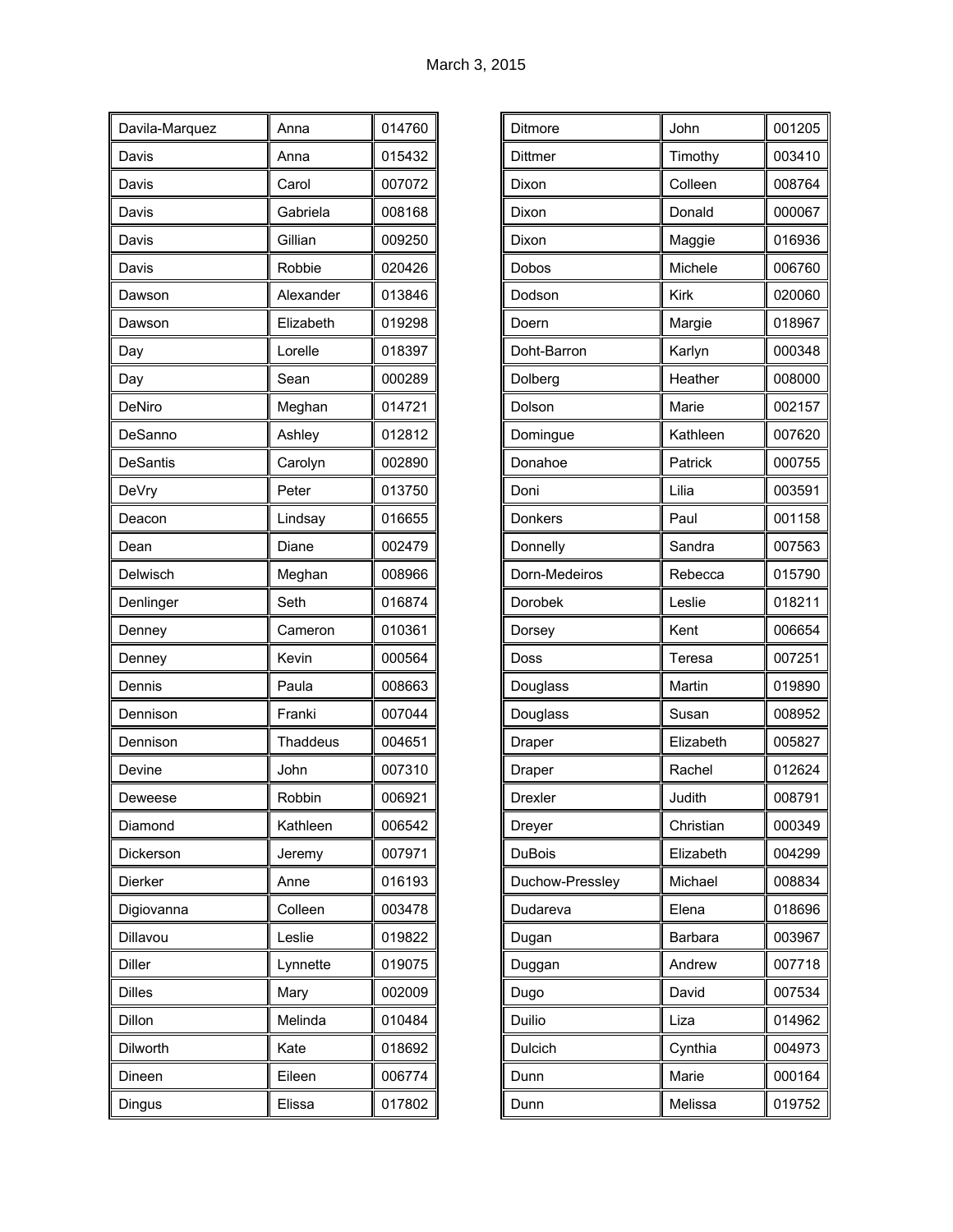| Dunn           | Ria         | 019767 |
|----------------|-------------|--------|
| Dunnam         | Lynn        | 018899 |
| Duran          | Joseph      | 000991 |
| Durham         | Amy         | 012723 |
| Durocher       | Anna        | 009403 |
| Dustin         | Steven      | 015758 |
| Dutchuk        | Ryan        | 019121 |
| Dyer           | Casey       | 008553 |
| Eames          | Carlyn      | 001154 |
| Earl           | Margaret    | 010167 |
| Early          | Elisabeth   | 005236 |
| Eastman        | Rebecca     | 004537 |
| Eaton          | Gerald      | 000936 |
| Eckrich        | Monica      | 006185 |
| Edelson        | Jennifer    | 011782 |
| Edington       | Linda       | 013796 |
| Edler          | Jennifer    | 017705 |
| Edwards        | Mila        | 017723 |
| Edwards        | Tamara      | 001571 |
| Edwards Jr     | Leonard     | 002874 |
| Egan           | Theresa     | 010822 |
| Ekelof         | Ingela      | 012801 |
| Eldredge-Burns | Ann         | 012171 |
| Ellenwood      | Benjamin    | 017771 |
| Elliott        | Amanda Jane | 015353 |
| Ellis          | Georgia     | 006587 |
| Ellis          | Micaela     | 000244 |
| Eltagonde      | Peaches     | 015480 |
| Elwell Jr      | Donald      | 008090 |
| Enfield        | Donald      | 017797 |
| Engelstad      | Deborah     | 009026 |
| Epstein        | Sarah       | 009556 |
| Erbach         | Brian       | 016592 |
| Erickson       | David       | 004684 |
| Erickson       | Kristian    | 006792 |
| Esbensen       | Thor-Aage   | 011357 |

| Bianca       | 015402 |
|--------------|--------|
| Renee        | 019192 |
| Elizabeth    | 000187 |
| Jennifer     | 015920 |
| Monica       | 000322 |
| Linda        | 008153 |
| Morgan       | 006529 |
| Nancy        | 013580 |
| Joseph       | 012718 |
| Adrianne     | 014716 |
| Cindy        | 014560 |
| Meghan       | 017080 |
| Shauna       | 019749 |
| Paula        | 007055 |
| <b>Brian</b> | 013644 |
| Rochella     | 000397 |
| Eric         | 013740 |
| Jennifer     | 010906 |
| Julie        | 007398 |
| Shava        | 014669 |
| Matthew      | 013664 |
| Felissa      | 005329 |
| Amy          | 008712 |
| Laura        | 008186 |
| Emily        | 015786 |
| Joseph       | 019669 |
| Leesa        | 008625 |
| Lourdes      | 010978 |
| Rebecca      | 003928 |
| Elaine       | 006003 |
| Lisa         | 003008 |
| Frank        | 000170 |
| Nicole       | 013593 |
| Melody       | 020037 |
| Thomas       | 012672 |
| Kathleen     | 009297 |
|              |        |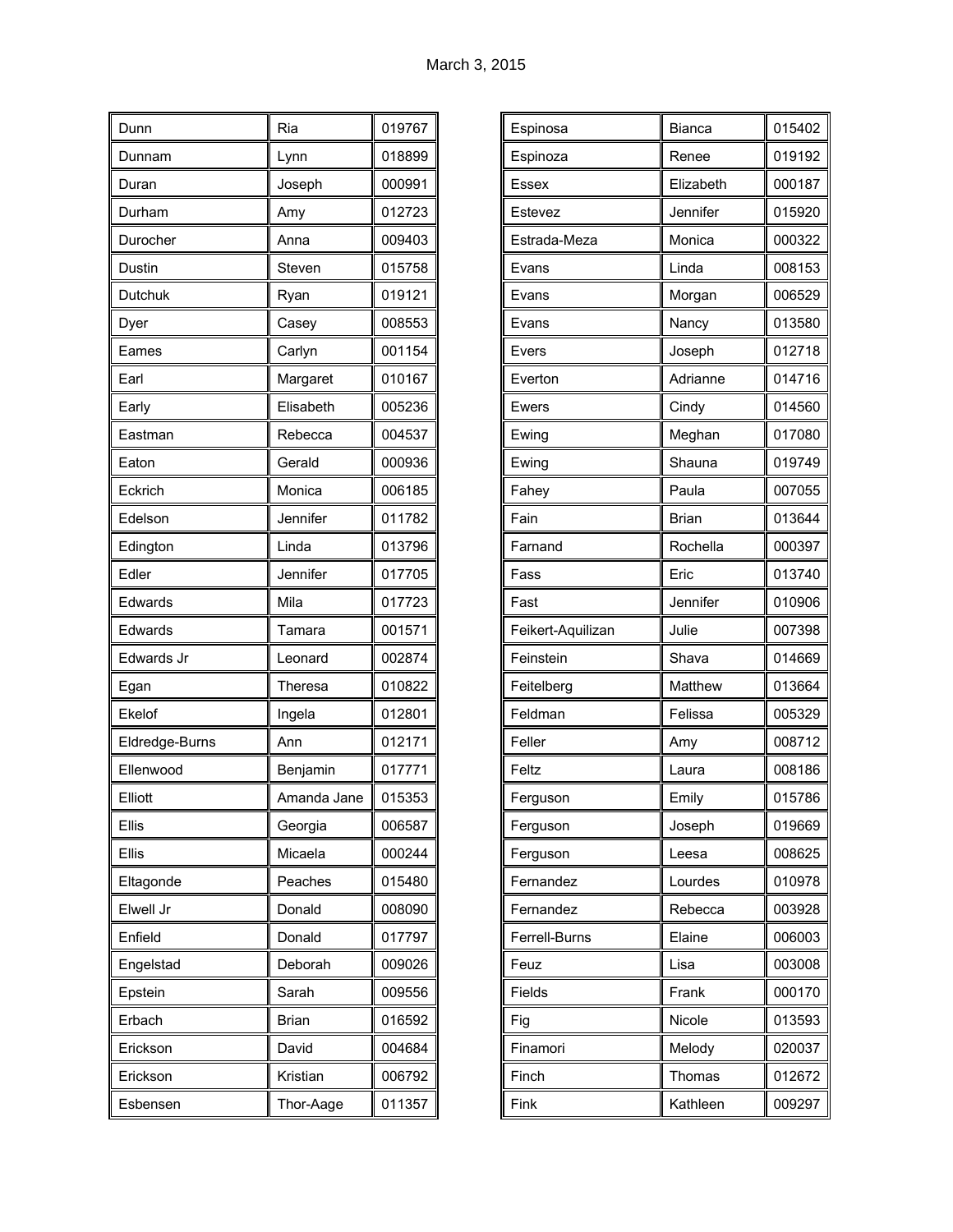| Finke           | Jennifer     | 000899 |
|-----------------|--------------|--------|
| Finn            | Barbara      | 005591 |
| Fiorante        | Nancy        | 005389 |
| Fischer         | Jonathon     | 010875 |
| Fisher          | Richard      | 015733 |
| Fisher-Spurlock | Kris         | 004206 |
| Fitz            | Charles      | 005624 |
| Fitzgearld      | Kevin        | 008154 |
| Fitzpatrick     | J            | 000522 |
| Fitzwater       | <b>Bryan</b> | 015928 |
| Flagel          | Eric         | 006864 |
| Flamer          | Mary         | 007373 |
| Fleming         | Julie        | 015441 |
| Flenniken       | Gregory      | 018725 |
| Fletcher        | Donna        | 012708 |
| Flinn           | Hannah       | 017372 |
| Flood           | Marian       | 005042 |
| Flores          | Yolanda      | 001409 |
| Flowerday       | Chadrick     | 000144 |
| Fode            | Dianne       | 005648 |
| Foiles          | Stacey       | 016575 |
| Foley           | Krista       | 010779 |
| Foley-Weintraub | Maia         | 016816 |
| Forbes          | Colleen      | 005187 |
| Ford            | Connie       | 006391 |
| Ford            | Emma         | 000505 |
| Ford            | Jaclyn       | 012611 |
| Ford            | Rian         | 020027 |
| Forrest         | Sharon       | 000185 |
| Forstag         | Michael      | 008163 |
| Forsythe        | Joshua       | 015077 |
| Fossen          | Garth        | 012760 |
| Foster          | Emily        | 002784 |
| Fournier        | Ann          | 000335 |
| Fox             | Fred         | 017471 |
| Fox             | Maura        | 005415 |

| Foxley         | Shannon      | 020160 |
|----------------|--------------|--------|
| Fradkin        | Steven       | 002497 |
| Frager         | Ariel        | 013622 |
| Frankunas      | David        | 004676 |
| Fransen        | Jacqueline   | 020569 |
| Fraught        | <b>Brian</b> | 009168 |
| Fredericks     | Sarah        | 016959 |
| Fredgant       | Daniel       | 012147 |
| Freeman        | Kari         | 006609 |
| Frick          | Vickie       | 007454 |
| Frisby         | Susan        | 008176 |
| Frisch         | Molly        | 015742 |
| Fuller         | Debra        | 004084 |
| Fuller         | Kathryn      | 015499 |
| Gabriel        | Leanne       | 006419 |
| Gaede          | Adam         | 016811 |
| Gaffney        | Emily        | 004165 |
| Gale           | Melinda      | 000410 |
| Gallusser      | Megan        | 019764 |
| Gammon         | Lynne        | 008471 |
| Ganey          | Gretchen     | 008532 |
| Gapp           | Jenny        | 018693 |
| Garcia Arriola | Alfonso      | 012690 |
| Garcia-Velasco | Elena        | 002201 |
| Garcie         | Fabiola      | 016699 |
| Garcie         | Michael      | 013581 |
| Gardes         | <b>Brian</b> | 000480 |
| Gardner        | Elizabeth    | 016648 |
| Gardner        | Kendra       | 009194 |
| Gardner        | MaryLynn     | 008131 |
| Gardner        | Rachel       | 012621 |
| Gardner        | Sara         | 001181 |
| Gardner-Allers | N Lynne      | 001391 |
| Garrett        | Pamela       | 010698 |
| Garver         | Phillip      | 005820 |
| Gary           | Jocelyn      | 010611 |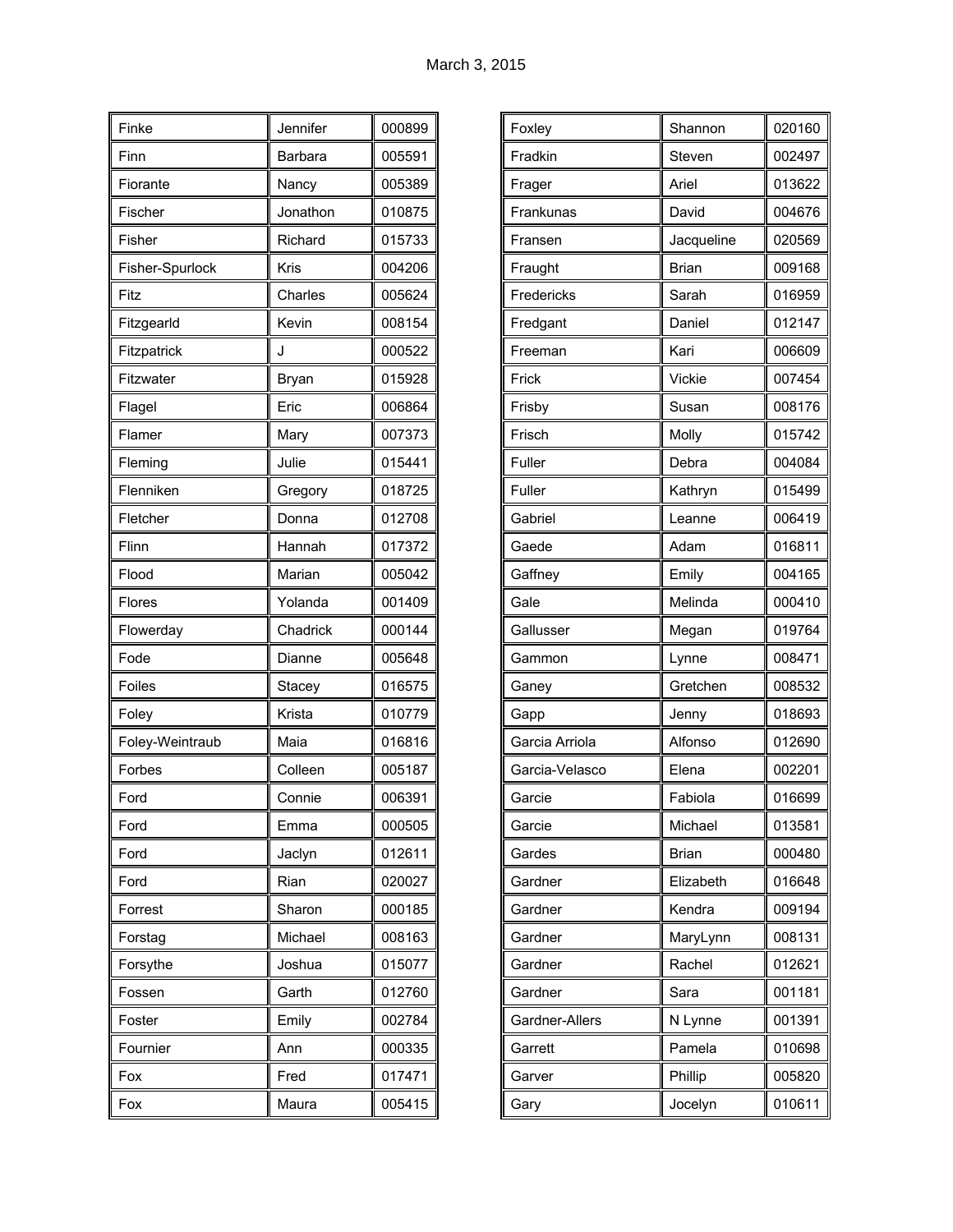| Garza-Cano         | Adolfo       | 015534 |
|--------------------|--------------|--------|
| Gaspar             | Stephen      | 008038 |
| Gast               | Mark         | 011067 |
| Gavitte            | Donald       | 006499 |
| Gayler             | Holly        | 000716 |
| Geiger-Baker       | Alicia       | 000659 |
| Geisler            | James        | 000286 |
| Geiszler           | Steve        | 010524 |
| Gender             | Anna         | 010960 |
| Gentile            | Jeff         | 005985 |
| Gerald III         | William      | 006020 |
| Gerlach            | Jennifer     | 000290 |
| Germaneri-Clarkson | Suzanne      | 004238 |
| Germundson         | Susan        | 006281 |
| Gernhart           | <b>Brett</b> | 007186 |
| Geschwind          | Jeremy       | 011077 |
| Gevurtz            | Tom          | 010148 |
| Ghan               | Ryan         | 020423 |
| Ghodsi             | Leila        | 010530 |
| Giarelli           | Kimberley    | 006657 |
| Gibson             | Craig        | 003098 |
| Gibson             | Neil         | 019229 |
| Gibson-Cairns      | Robert       | 003805 |
| Gierer             | William      | 019670 |
| Gilbert            | Darrel       | 008729 |
| Gilbertz           | Nancy        | 008193 |
| Gilkey             | Nancy        | 012675 |
| Gillem             | <b>Bryn</b>  | 007033 |
| Gilley             | Matthew      | 000769 |
| Gilroy             | <b>Brian</b> | 008005 |
| Gilson             | Maria        | 011788 |
| Glascock           | Gregory      | 017548 |
| Glover             | John         | 008342 |
| Godfrey            | Joanne       | 001267 |
| Goff               | Diane        | 002724 |
| Goldbloom          | Stefanie     | 010927 |

| Golden       | John            | 005331 |
|--------------|-----------------|--------|
| Golden       | Kathryn         | 012529 |
| Goldhammer   | Timothy         | 007268 |
| Goldman      | Lilia           | 001545 |
| Goldstein    | Howard          | 001909 |
| Gollhofer    | Dianne          | 000594 |
| Gomes        | Kelly           | 013395 |
| Gonzales     | Jenny           | 005773 |
| Gonzales     | John            | 004663 |
| Gonzales     | Steve           | 008295 |
| Gonzalez     | Marisel         | 016425 |
| Goodman      | <b>Bich</b>     | 019892 |
| Goodman      | Kala            | 019066 |
| Goodrich     | Saima           | 014372 |
| Goodrich     | Thomas          | 007847 |
| Gooselaw     | Ann             | 007196 |
| Gordin       | Alex            | 006261 |
| Gordon       | Brenda          | 009043 |
| Gothard      | Margarita       | 020395 |
| Graham       | Timothy         | 012888 |
| Graham       | Todd            | 000239 |
| Grahn        | <b>Brittany</b> | 017316 |
| Grant        | Derek           | 015611 |
| Grant        | Jeanne          | 005458 |
| Grant        | Sally           | 000394 |
| Grant-Molina | Emily           | 016567 |
| Graves       | Richard         | 006501 |
| Gray         | Gina            | 016660 |
| Green        | Kelsey          | 019814 |
| Green        | Margaret        | 020474 |
| Greene       | Deborah         | 003814 |
| Greene       | Debra           | 003017 |
| Greene       | Jan             | 006802 |
| Gregor       | Rebecca         | 017074 |
| Gregory      | Garin           | 008551 |
| Grewell      | Sherri          | 004796 |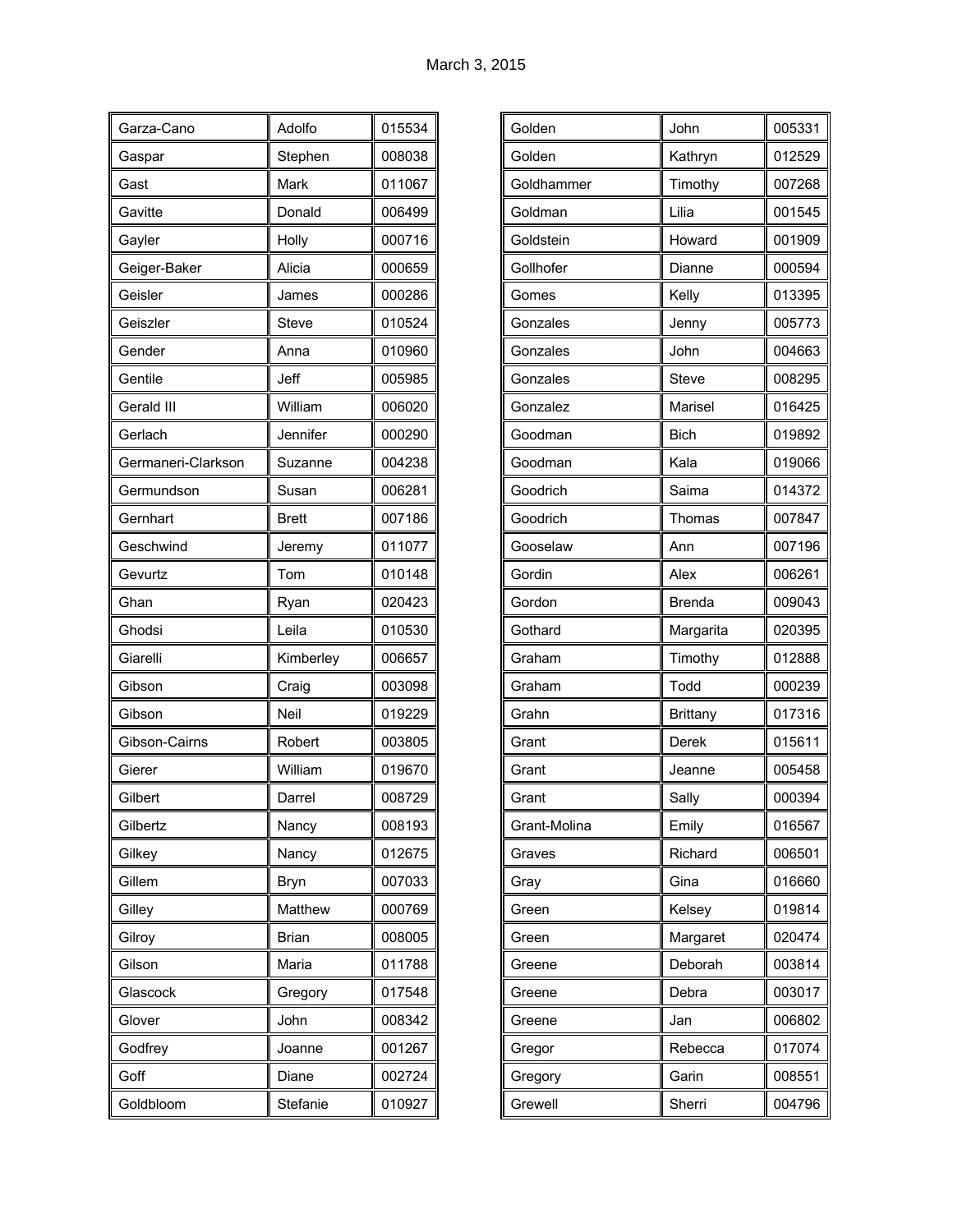| Griesdorn       | Catherine    | 019168 |
|-----------------|--------------|--------|
| Griffin         | Antoinia     | 007899 |
| Griffin         | William      | 003273 |
| Griffith        | Amy          | 000770 |
| Grillo          | Carolyn      | 020424 |
| Grobey          | Tod          | 000247 |
| Grohn           | Michela      | 018012 |
| Gromko          | Emily        | 014703 |
| Groom           | Roger        | 006228 |
| Gross           | Martha       | 002866 |
| Grosscup        | Benjamin     | 003370 |
| Grossman        | Deena        | 014509 |
| Grove III       | Thomas       | 003232 |
| Grover          | Amy          | 003965 |
| Grunseth        | Katharine    | 019932 |
| Guerra-Sundberg | Alexandra    | 017692 |
| Gunther         | Natalia      | 001998 |
| Gustafson       | Maalaea      | 015189 |
| Guthrie         | Laura        | 008880 |
| Guthrie         | Scott        | 008044 |
| Gutlerner       | Jordan       | 006395 |
| Gwaltney        | Karen        | 013157 |
| Gwynn           | Pamela       | 005920 |
| Haatia          | Lynn         | 008214 |
| Haddon          | <b>Blair</b> | 011020 |
| Hakam           | David        | 016687 |
| Hale            | Erin         | 013542 |
| Hale            | Susanna      | 004220 |
| Hales           | Charlotte    | 000629 |
| Hall            | Ellen        | 015757 |
| Hall            | Portia       | 007406 |
| Hall            | Ronda        | 014699 |
| Hallinan        | Sheila       | 000873 |
| Halpern         | Mark         | 003552 |
| Halvorson       | <b>Betsy</b> | 009332 |
| Hammel          | Marcelle     | 004112 |

| Hammond             | Melenie       | 019987 |
|---------------------|---------------|--------|
| Hanawa              | Emi           | 007334 |
| Hanes               | Rachel        | 001710 |
| Hansen              | Amy           | 011063 |
| Hansen              | <b>Bernie</b> | 004776 |
| Hansen              | Mark          | 010844 |
| Hansen              | Tammy         | 010792 |
| Hanson              | James         | 000675 |
| Harbolt             | Mary          | 007410 |
| Hardin              | Amy           | 007541 |
| Hardin              | Timothy       | 002448 |
| Harding             | Karen         | 010705 |
| Hardy               | Charles       | 005801 |
| Hardy               | Rosina        | 000220 |
| Hargrave            | Amy           | 013217 |
| <b>Harkness</b>     | Devin         | 019724 |
| Harold              | Jane          | 007153 |
| Harold-Golden       | Stacey        | 008594 |
| Harper              | Anne          | 016656 |
| Harrah              | Lindsey       | 018875 |
| Harris              | Angie         | 000617 |
| Harris              | Gaelle        | 015712 |
| Harris-Wastradowski | Donna         | 000793 |
| Hart                | Carol         | 007215 |
| Hart-Davis          | Janice        | 010605 |
| Hartmann            | Eric          | 002702 |
| Harvey              | Janice        | 002761 |
| Hasart              | Dayna         | 007202 |
| Hascall III         | Norman        | 003013 |
| Hashimoto           | James         | 004655 |
| Haskell             | April         | 018260 |
| Hass                | Elisabeth     | 008323 |
| Hata                | Chisao        | 006071 |
| Hauser              | Janice        | 003249 |
| Havermann           | Kristin       | 018825 |
| Havran              | Joanne        | 007305 |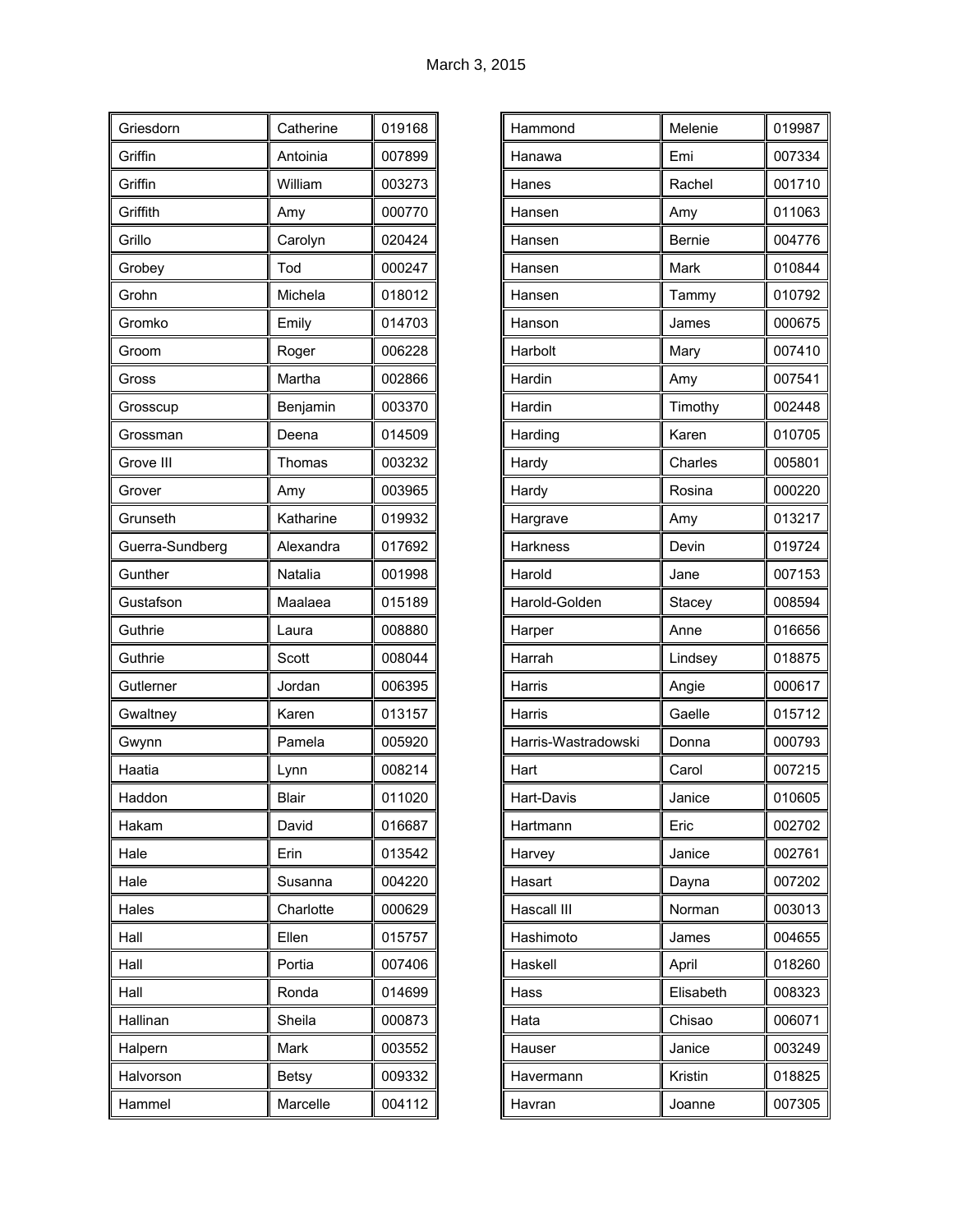| Hawes        | Elizabeth | 008799 |
|--------------|-----------|--------|
| Hawksford    | Anjanette | 008412 |
| Hayter       | Virginia  | 004004 |
| Haywood      | Todd      | 016539 |
| Hazzard      | Laurel    | 014687 |
| Headley      | Alice     | 011294 |
| Heard-Hopson | Patricia  | 001131 |
| Heaton       | Jennifer  | 017963 |
| Heggem       | Deborah   | 016601 |
| Heinrich     | Tracy     | 008267 |
| Heins        | Marion    | 002442 |
| Heisler      | Mike      | 000508 |
| Heller       | Martha    | 007914 |
| Henderson    | Kathryn   | 017745 |
| Hendrickson  | James     | 007499 |
| Henning      | Holly     | 018929 |
| Henry        | Amy       | 007913 |
| Henry        | Catherine | 015269 |
| Henry        | Susan     | 004692 |
| Heppner      | Gregg     | 006309 |
| Herbage      | Jennifer  | 020425 |
| Herder       | Robert    | 007011 |
| Herder       | Sandra    | 000844 |
| Herman       | Matthew   | 019157 |
| Hermansen    | Rachel    | 016675 |
| Hernandez    | Aleta     | 019774 |
| Hernandez    | Rita      | 003484 |
| Heuberger    | Leeanne   | 000723 |
| Hewig        | Carol     | 004541 |
| Hibbert      | Lisa      | 006620 |
| <b>Hicks</b> | Jan       | 007845 |
| <b>Hicks</b> | Susan     | 004990 |
| Hieggelke    | Jason     | 011821 |
| Higbee       | Keith     | 000777 |
| Hilbourne    | Amber     | 010813 |
| Hildebrant   | Alison    | 015390 |

| Hilderbrand     | Joanne       | 013433 |
|-----------------|--------------|--------|
| Hildner         | Benjamin     | 019757 |
| <b>Hillis</b>   | David        | 013671 |
| Hinatsu         | Melia        | 014908 |
| Hinderlie       | Kara         | 006742 |
| Hinds           | Lucy         | 020397 |
| Hippe           | Paul         | 016596 |
| Hirahara        | Michiko      | 016698 |
| Hjorth          | Mercedes     | 013537 |
| Hoback          | Dixie        | 003604 |
| Hobbs           | <b>Brian</b> | 017734 |
| Hoerauf         | Jason        | 011936 |
| Hoffelt         | Andrea       | 017778 |
| Holben          | Melinda      | 012691 |
| Holden          | Nicole       | 016435 |
| Holdren         | Caitlin      | 017793 |
| Holenstein      | John         | 007918 |
| Hollands        | Walter       | 007570 |
| Holloway        | Danielle     | 016578 |
| Hollyfield-Melz | Jessica      | 011922 |
| Holm            | Claire       | 016167 |
| Holm            | David        | 018436 |
| Holmes          | Joellen      | 001293 |
| Holstine        | Janice       | 008125 |
| Holte           | Rickey       | 008200 |
| Holton          | Lashell      | 017121 |
| Homberg         | Jamie        | 017784 |
| Hook            | Kathryn      | 005863 |
| Hooten          | Carrie       | 008189 |
| Hopfensperger   | Anne         | 017699 |
| Hopkins         | Christine    | 010933 |
| Horner          | Martha       | 010938 |
| Horrigan        | Michael      | 010811 |
| House           | Suzanne      | 006982 |
| Howard          | Kimberly     | 007668 |
| Howard          | Susan        | 014664 |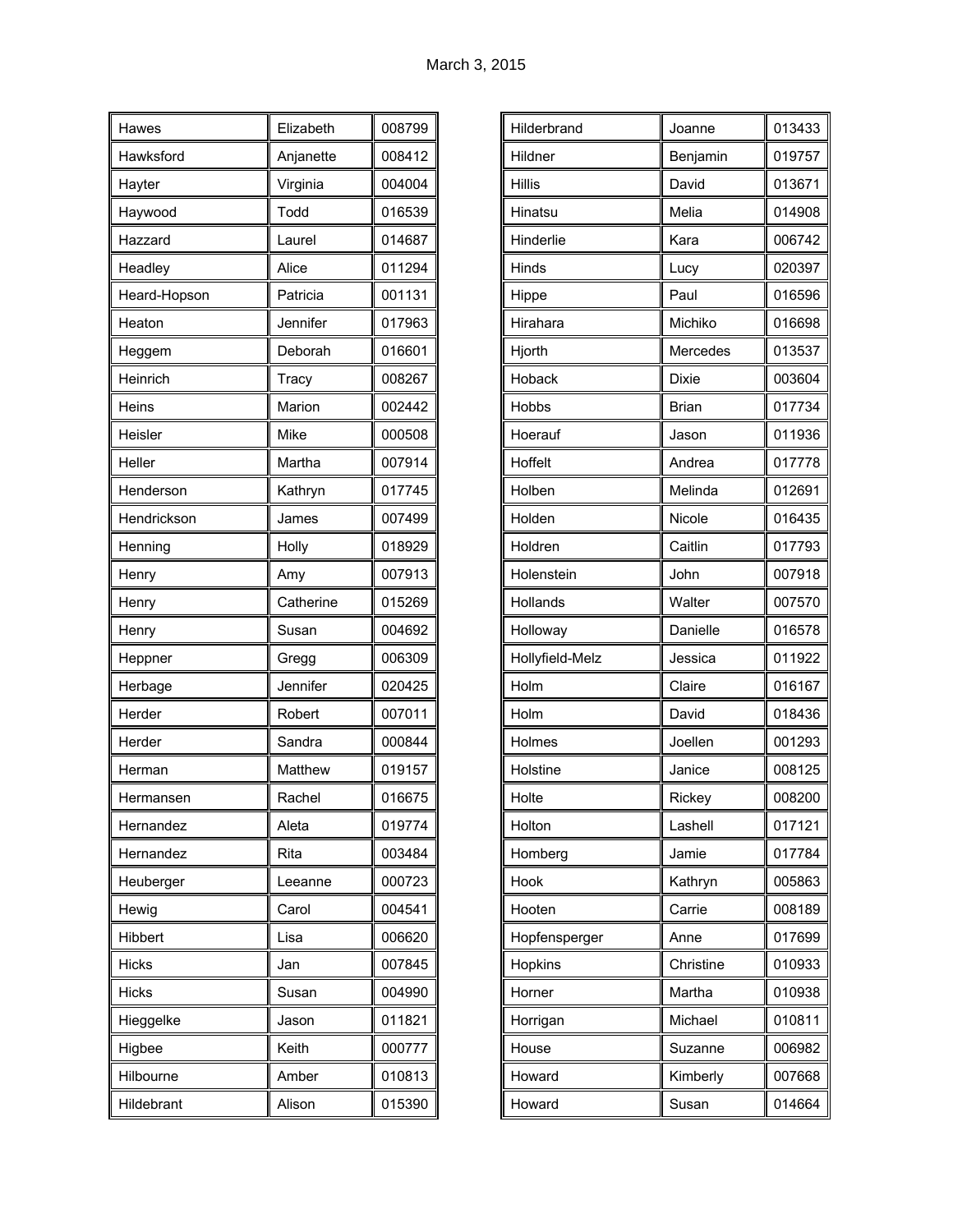| Howard        | Wendy       | 011826 |
|---------------|-------------|--------|
| <b>Hryciw</b> | Timothy     | 006908 |
| Hryncewich    | James       | 004508 |
| Huckaba       | Dave        | 007708 |
| Hudson        | Christopher | 006579 |
| Hudson        | Karla       | 008182 |
| Huerta        | Hilary      | 015451 |
| Huff II       | Ronald      | 000105 |
| Huffman       | Katherine   | 007430 |
| Huffman       | Michele     | 008018 |
| Hufford       | Mari        | 003494 |
| Hugel         | Liduan      | 001838 |
| Hughes        | Keri        | 007888 |
| Hughes        | Melody      | 018918 |
| Hughes        | Sarah       | 018913 |
| Hughes        | Vanessa     | 014690 |
| Humphrey      | Angel       | 009108 |
| Humphrey      | Laura       | 014817 |
| Hunt          | Kathryn     | 008864 |
| Hunt          | Nicole      | 012462 |
| Hunter        | Jesse       | 017649 |
| Hunting       | Kimberly    | 001099 |
| Huntington    | Gregory     | 019780 |
| Hurner        | Rose        | 008856 |
| Husbands      | Nancy       | 003728 |
| Hutchison     | Jess        | 018373 |
| Hyde          | Lisa        | 015377 |
| Hyde III      | Simeon      | 013517 |
| lliff         | Joyce       | 006523 |
| Immesoete     | Melissa     | 012890 |
| Ingersoll     | Janice      | 004411 |
| Interian Ucan | Mario       | 020651 |
| Irons         | Michelle    | 010582 |
| Irwin         | Kristin     | 012861 |
| Iverson       | Jill        | 006871 |
| Jackson       | Caleb       | 016650 |

| Jackson    | Dawn           | 003909 |
|------------|----------------|--------|
| Jackson    | Eileen         | 007446 |
| Jackson    | Laura          | 007021 |
| Jacobs     | Glen           | 006498 |
| Jacobs     | Tina           | 014677 |
| Jacobsen   | Dana           | 008047 |
| Jamesbarry | Anthony        | 007331 |
| Jamesbarry | Sarah          | 009326 |
| Jansa      | Michael        | 018837 |
| Janson     | Patricia       | 007940 |
| Jaquiss    | Andrew D       | 008155 |
| Jenkins    | Douglas        | 017900 |
| Jensen     | Eleanor        | 005369 |
| Jensen     | Martha         | 015647 |
| Jensen     | Rachell        | 001266 |
| Jensen     | Rose           | 006142 |
| Jeppesen   | Paula          | 008599 |
| Jimenez    | Kelly          | 020390 |
| Johansson  | Eric           | 005783 |
| Johnson    | <b>Bradley</b> | 017777 |
| Johnson    | Daniel         | 016565 |
| Johnson    | Emily          | 018697 |
| Johnson    | Gina           | 009092 |
| Johnson    | Jeffrey        | 006763 |
| Johnson    | Jeffrey        | 008247 |
| Johnson    | Justin         | 000995 |
| Johnson    | Katharine      | 000537 |
| Johnson    | Katie          | 013970 |
| Johnson    | Kimberly       | 004225 |
| Johnson    | Leah           | 016987 |
| Johnson    | Megan          | 001521 |
| Johnson    | Melissa        | 008797 |
| Johnson    | Melissa        | 018710 |
| Johnson    | Rebecca        | 008530 |
| Johnson    | Sean           | 016954 |
| Johnson Sr | Alvin          | 008148 |
|            |                |        |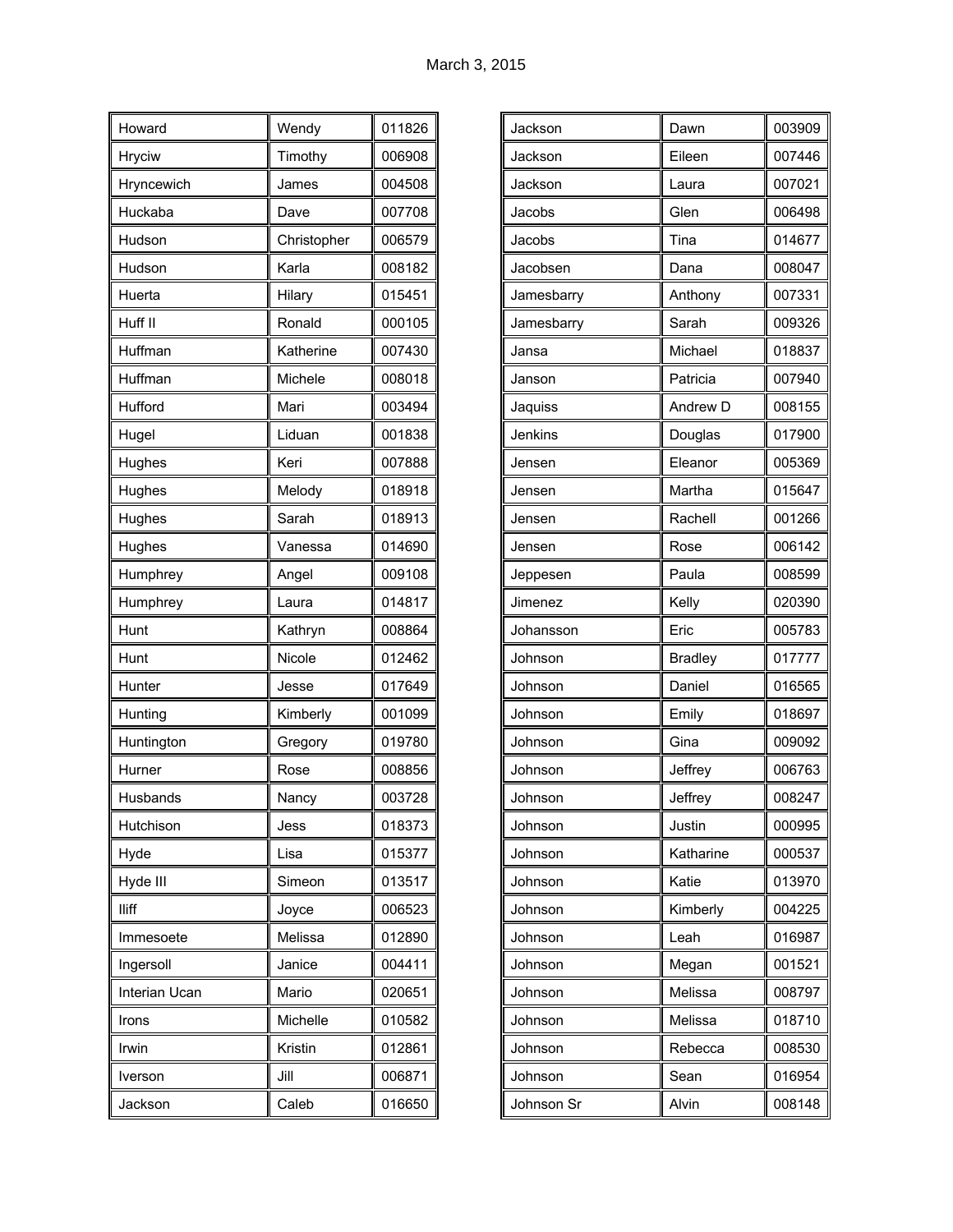| Johnson-Smith | Carole    | 015547 |
|---------------|-----------|--------|
| Johnston      | Kim       | 008300 |
| Johnston      | Melinda   | 007150 |
| Jones         | Bonnie    | 001339 |
| Jones         | Karen     | 000889 |
| Jones         | Keith     | 015317 |
| Jones         | Kelli     | 000907 |
| Jorgensen     | Sherri    | 008550 |
| Joseph        | Chelyn    | 011705 |
| Joy           | Kelli     | 019056 |
| Joyalle       | Jennifer  | 013356 |
| Jugel         | Lynn      | 000152 |
| Jurisons      | Mary      | 007824 |
| Kabza         | Matthew   | 015367 |
| Kahn          | Meghan    | 017867 |
| Kaiser        | Jeramie   | 014089 |
| Kamata        | Yoshiko   | 002198 |
| Kamery        | Lee       | 002887 |
| Kane          | Thomas    | 008367 |
| Kanof         | Kimberly  | 020230 |
| Kanz          | Holly     | 020430 |
| Kaplan        | David     | 000934 |
| Kappes-Levine | Nicole    | 017402 |
| Kapranos      | Anna      | 017646 |
| Kapranos      | Jaina     | 010963 |
| Kapranos      | Nicholas  | 008962 |
| Karki         | Dana      | 017786 |
| Karpouzes     | Stephanie | 015365 |
| Karsten       | Kristy    | 015442 |
| Kasch         | Amy       | 014629 |
| Kavanaugh     | John      | 007380 |
| Keefer        | Debbie    | 000647 |
| Keith         | Althea    | 015375 |
| Kelly         | David     | 013539 |
| Kelly         | Nancy     | 006431 |
| Kelly         | Terese    | 006644 |

| Kemp            | James         | 011715 |
|-----------------|---------------|--------|
|                 |               |        |
| Kemper          | Keska         | 014902 |
| Kempster        | Karen         | 019874 |
| Kendrick        | Gretchen      | 015453 |
| Kennedy         | Carol         | 016588 |
| Kennedy         | Joseph        | 012001 |
| Kennedy         | Pamela        | 014340 |
| Kenney          | Michelle      | 011741 |
| Kenny           | Maureen       | 003350 |
| Kenyon          | Kimberly      | 013735 |
| Kern            | Lauren        | 018963 |
| Ketel           | Christine     | 001485 |
| Khvilivitzky    | Natalya       | 001833 |
| Kidd            | Karina        | 005926 |
| Kimball         | Katharine     | 019772 |
| Kimlinger       | Lauren        | 018029 |
| King            | Amber         | 015434 |
| King            | Linea         | 004484 |
| Kinner          | <b>Alexis</b> | 006449 |
| Kirk            | Karey         | 012991 |
| Kirkaldie       | Elzabeth      | 015444 |
| Kirsch-McMaster | Megan         | 010850 |
| Kirschner       | Leah          | 010898 |
| Kittrick        | Shannon       | 019782 |
| Kjome           | Kristin       | 009079 |
| Klaus           | Julia         | 017818 |
| Klein           | Christine     | 018626 |
| Klein           | Kathryn       | 008679 |
| Klein           | Shara         | 017593 |
| Kleiner         | Maria         | 020385 |
| Kniser          | Timothy       | 000825 |
| Knoblich        | Jeffrey       | 019706 |
| Knutsen         | Kristin       | 000795 |
| Ko              | Elaine        | 006726 |
| Kobs            | Lisbeth       | 009011 |
| Koch            | Markeeta      | 000721 |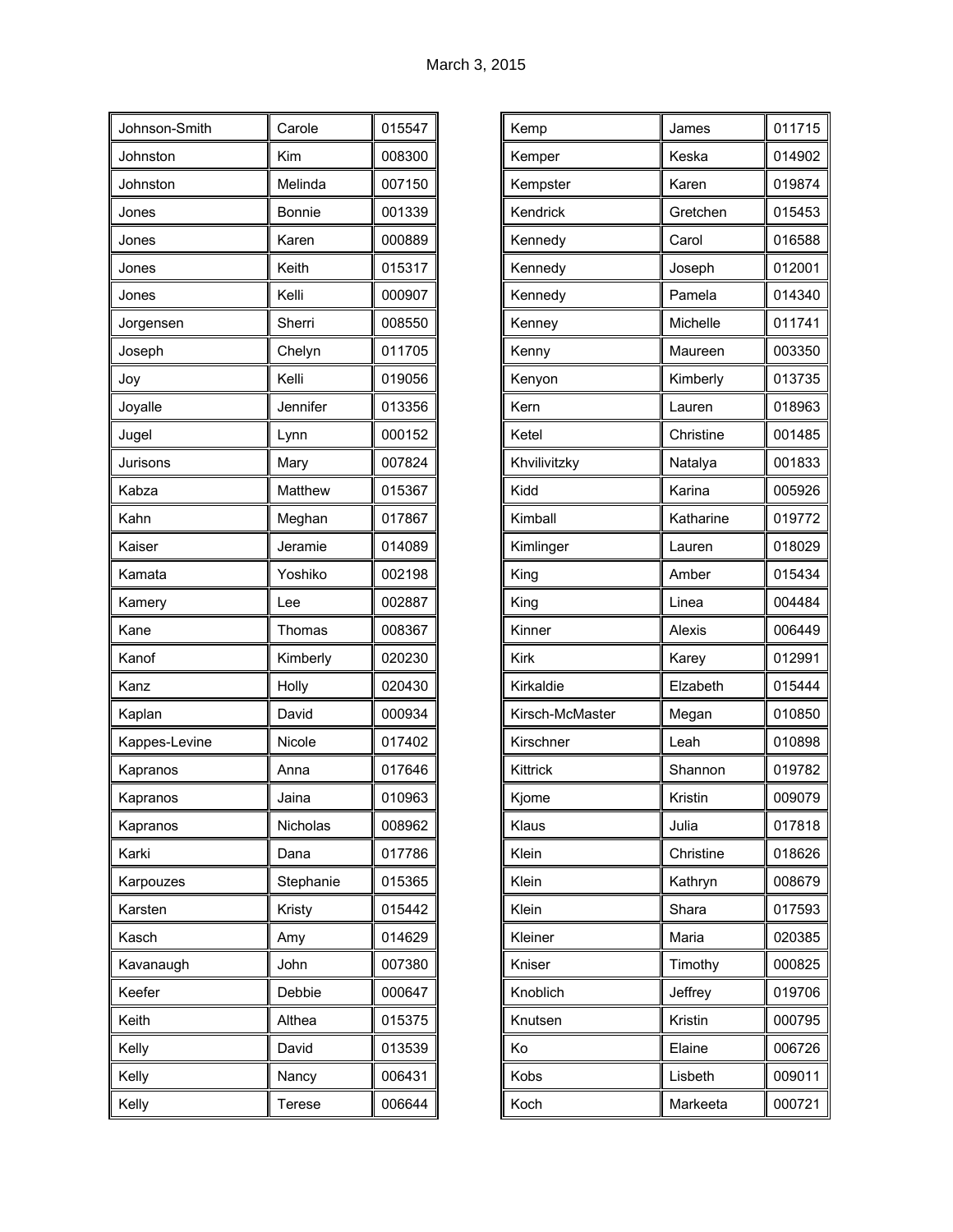| Koenig       | Misty       | 019769 |
|--------------|-------------|--------|
| Kohn         | Erika       | 019184 |
| Kohn         | Sarah       | 012954 |
| Kolb         | Melissa     | 000446 |
| Koning       | Jill        | 008454 |
| Kordahl      | Elin        | 002992 |
| Koshy        | Elizabeth   | 011095 |
| Kozil        | Andrea      | 019188 |
| Kozlowski    | Kristen     | 011501 |
| Kraig-Turner | Gretchen    | 019581 |
| Kray         | Shelby      | 009570 |
| Kreuzer      | Sara        | 006340 |
| Kriska       | Darcy       | 008054 |
| Krohn        | Kurt        | 006874 |
| Krom         | Julie       | 008814 |
| Kropp        | Daniel      | 008424 |
| Kroswek      | Paul        | 015545 |
| Kruger       | Diana       | 016225 |
| Kucera       | Kristi      | 003287 |
| Kuhl         | Peri        | 008778 |
| Kulak        | Andrew      | 004529 |
| Kurtz        | Carolyn     | 010385 |
| Kurtz        | Chris       | 009147 |
| Kutasz       | Barbara     | 004409 |
| Labudda      | Kirstin     | 007831 |
| Lacaden      | Michelle    | 007964 |
| Lageson      | Tina        | 013730 |
| Lagos-Anker  | Monica      | 010741 |
| Lagreide     | <b>Rick</b> | 001243 |
| Lahart       | Bernard     | 002979 |
| Lahey        | Sheryl      | 003207 |
| Lambert      | Stephen     | 005887 |
| Lamkins      | Judy        | 013982 |
| Lamoreaux    | Michelle    | 013582 |
| Lamp         | Christopher | 002735 |
| Lancaster    | Steven      | 012701 |

| Lanctot  | Michele      | 000524 |
|----------|--------------|--------|
| Lane     | Chris        | 009095 |
| Lane     | Jeffrey      | 010171 |
| Lane     | Jo           | 000556 |
| Lang     | Cassandra    | 008188 |
| Lang     | Michael      | 006550 |
| Lanigan  | Alison       | 000380 |
| Lannigan | Elizabeth    | 009112 |
| Lanzas   | Cassandre    | 012715 |
| Lapotin  | Nancy        | 008341 |
| Lara     | Felipe       | 010869 |
| Largo    | Abby         | 016613 |
| Lariza   | Katherine    | 006247 |
| Larsen   | Anne         | 007441 |
| Larsen   | Penelope     | 008620 |
| Larson   | Jamie        | 018018 |
| Lasher   | Kristin      | 008804 |
| Lasley   | John         | 008100 |
|          |              |        |
| Lathan   | Chrysanthius | 016571 |
| Lathrop  | Fei          | 015183 |
| Laurence | Drew         | 013442 |
| Lauretti | Leslie       | 011863 |
| Lawler   | <b>Beth</b>  | 014868 |
| Lawler   | Margaret     | 011328 |
| Lawrence | Deborah      | 008068 |
| Layman   | Mildred      | 006483 |
| Le Fave  | Dominic      | 014197 |
| LeBlanc  | Christina    | 008450 |
| LeVan    | Angela       | 011834 |
| Leach    | Sam          | 010400 |
| Leahy    | Dianne       | 005806 |
| Leake    | Lynne        | 007596 |
| Lebaron  | Suzanne      | 007946 |
| Lee      | Min          | 003916 |
| Lee      | Tanya        | 020394 |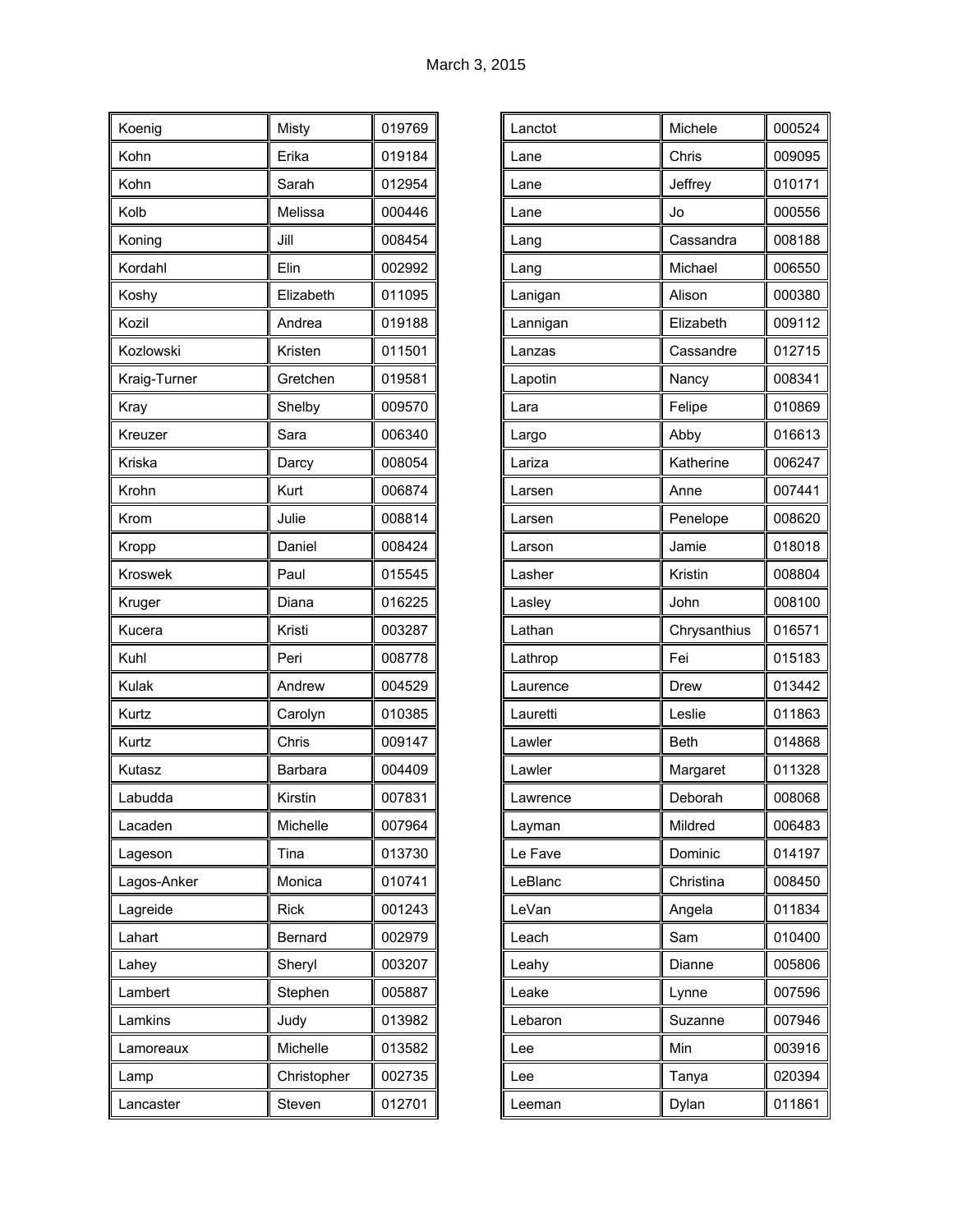| Lefitz      | Aaron       | 013763 |
|-------------|-------------|--------|
| Lehmkuhl    | Caroline    | 018961 |
| Lemen       | Elizabeth   | 009231 |
| Lemma       | Laura       | 017709 |
| Leong       | Verna       | 014701 |
| Lepley      | Jodene      | 009055 |
| Leroy       | Patricia    | 002805 |
| Lesher      | Deborah     | 000829 |
| Leslie      | Natalie     | 011064 |
| Letson      | Charlene    | 012322 |
| Lettner     | Karen       | 005992 |
| Levear      | lan         | 006853 |
| Levine      | Eric        | 004028 |
| Levine      | Nina        | 012761 |
| Lewis       | Christopher | 010876 |
| Lewis       | Connie      | 006540 |
| Lewis       | Diane       | 017306 |
| Lewis       | Shardon     | 003674 |
| Lewis       | Silvia      | 003610 |
| Lickey      | David       | 005381 |
| Licurse     | Anne        | 012724 |
| Liljequist  | Kiva        | 008693 |
| Lindahl     | Amy         | 013543 |
| Lindeman    | Suzanna     | 001342 |
| Lindemann   | Tamara      | 007901 |
| Lindenmeyer | Patrick     | 010590 |
| Linder      | John        | 006859 |
| Lipscomb    | Edmund      | 005708 |
| Lipson      | Andrew      | 003286 |
| Liscia      | Danielle    | 002716 |
| Llewellyn   | David       | 009244 |
| Locke       | Karrie      | 007351 |
| Loeb        | Pamela      | 007715 |
| Loewen      | Katherine   | 019662 |
| Lofquist    | Eric        | 013724 |
| Logan       | Cheri       | 000358 |

| London Tinsel | Jamin     | 009294 |
|---------------|-----------|--------|
| Longstreet    | Cori      | 016092 |
| Longstreth    | Katharine | 013633 |
| Loomis        | Gwen      | 001859 |
| Looney        | Liberty   | 007442 |
| Lopez         | Alodie    | 013726 |
| Lopez         | Luis      | 017595 |
| Loprinzi      | Colleen   | 012965 |
| Loske         | Lisa      | 007037 |
| Loveland      | James     | 011061 |
| Loveland      | Jennifer  | 012599 |
| Loveless      | Timothy   | 012849 |
| Lovely        | Patricia  | 005382 |
| Lowe          | Chrysann  | 013111 |
| Lowery        | Marianne  | 009401 |
| Luk           | Tessa     | 009435 |
| Lum           | Lisa      | 009235 |
| Lundberg      | Sally     | 008610 |
| Lunde         | Heidi     | 017758 |
| Luria         | Alexandra | 016684 |
| Luthy         | Mary      | 000087 |
| Lynch         | Tracie    | 006926 |
| Lynch         | William   | 011846 |
| Maack         | Rodney    | 002746 |
| MacCartney    | Eric      | 015937 |
| MacDicken     | Derek     | 001208 |
| MacKinnon     | Amy       | 012964 |
| MacNeill      | Marla     | 017126 |
| Macdonald     | Stephanie | 016597 |
| Mack          | Catherine | 019729 |
| Mackay        | Vivian    | 007991 |
| Macklin       | William   | 012892 |
| Macon         | Barbara   | 015460 |
| Масу          | Jill      | 007875 |
| Madden        | Peter     | 020446 |
| Maddocks      | Joseph    | 009064 |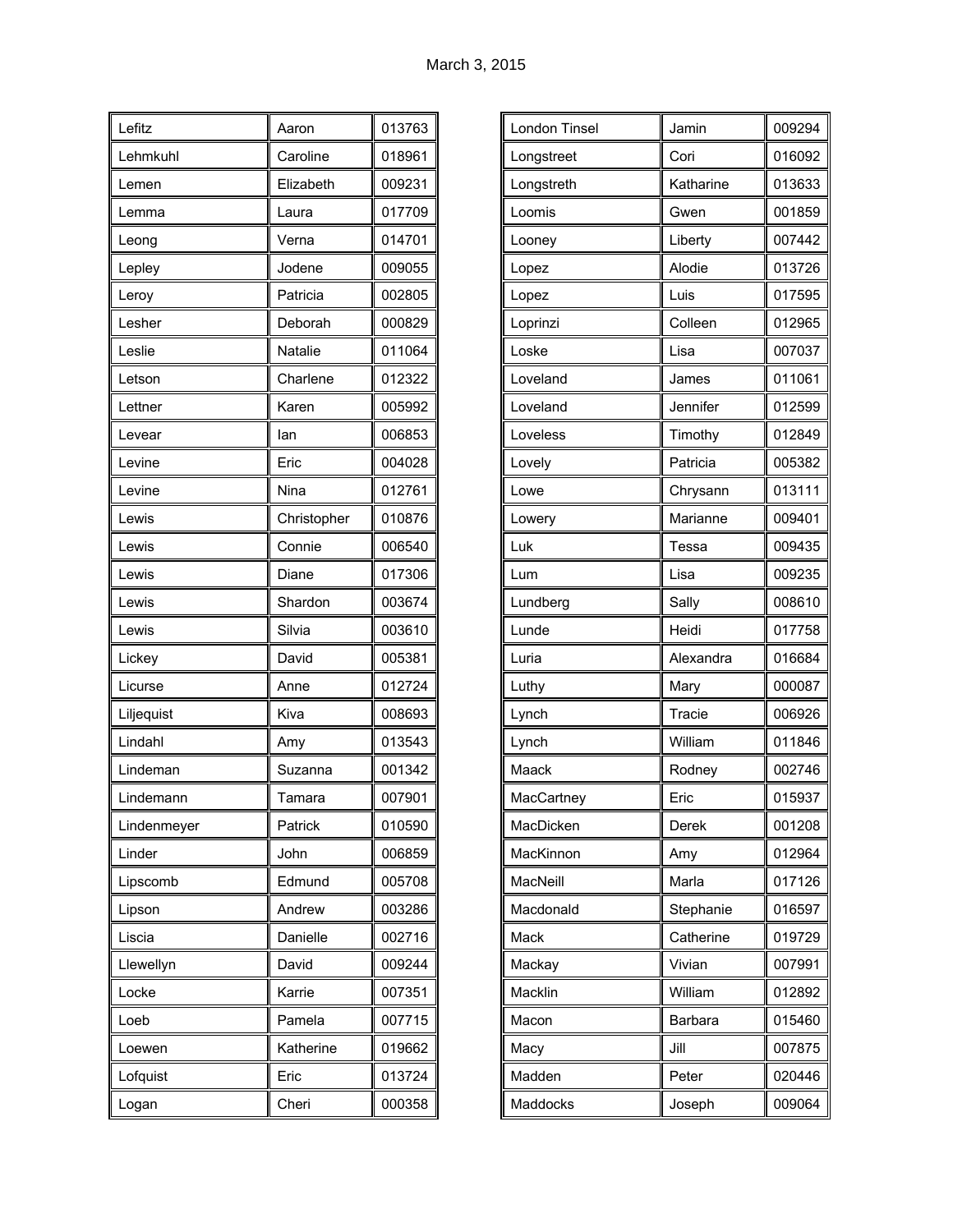| Madore            | Debra       | 004713 |
|-------------------|-------------|--------|
| Mafara            | Kathleen    | 009209 |
| Mahon             | Marsha      | 006922 |
| Mahurin           | Michael     | 000683 |
| Maier             | Christine   | 007408 |
| Maier             | Elizabeth   | 018016 |
| Mak               | Korey       | 014030 |
| Makara            | Jamie       | 012695 |
| Maleah            | JoLynn      | 007797 |
| Maloney           | Peggy       | 005972 |
| Malzahn           | Lynn        | 006803 |
| Mangan            | Patrick     | 017769 |
| Mann              | Robyn       | 006885 |
| Mantia            | Mike        | 006708 |
| Marchyok          | Matthew     | 013743 |
| Marcus-McEwen     | Kristine    | 007026 |
| Carter-Widyaratne | Lisabeth    | 002458 |
| Markewitz         | Emily       | 000460 |
| Marquardt         | Amy         | 018120 |
| Marquardt         | Christopher | 015700 |
| Marquardt         | Kevin       | 016520 |
| Marquardt         | Serena      | 020410 |
| Marsh             | Kelly       | 010311 |
| Marsland          | Melissa     | 010604 |
| Martin            | Andrea      | 018891 |
| Martin            | Cathleen    | 006461 |
| Martin            | Dawn        | 007635 |
| Martin            | Elisabeth   | 012813 |
| Martin            | Joshua      | 013533 |
| Martin            | Rebekah     | 009060 |
| Martine           | Emily       | 015084 |
| Martinez          | Carolina    | 000574 |
| Martinez          | Matilde     | 007369 |
| Marx              | Kara        | 012710 |
| Mashia            | Jeanetta    | 008678 |
| Masters           | Sheila      | 007077 |

| Masunaga         | Kiya           | 012293 |
|------------------|----------------|--------|
| Matsumoto        | Judy           | 008421 |
| Matthews-Fisher  | Naomi          | 008941 |
| Matyiko          | Geri           | 013578 |
| Mauldin          | Robin          | 010759 |
| <b>Maves</b>     | Randall        | 015431 |
| May              | Anne           | 011913 |
| Mayer            | Elizabeth      | 001036 |
| Maynard          | Allyson        | 000590 |
| Maynard          | Jamie          | 012725 |
| Mayo             | Jennifer       | 001340 |
| <b>McAdams</b>   | Cynthia        | 007704 |
| <b>McAlister</b> | Rebecca        | 008197 |
| McArthur         | Martha         | 003601 |
| <b>McBride</b>   | Amy            | 016977 |
| McCann           | Luke           | 014199 |
| McCarter         | Andrea         | 012686 |
| McCarthy         | Thomas         | 007978 |
| McCartney        | Kathryn        | 020473 |
| McCartney        | Layne          | 017762 |
| McCarty          | Christine      | 019016 |
| McCarty          | Scott          | 000888 |
| McClain          | <b>Brandan</b> | 012654 |
| McClay           | Mauria         | 016248 |
| McClelland       | Karen          | 014931 |
| McClendon III    | William        | 007444 |
| McClincy         | Clare          | 008264 |
| McClure          | Cheryl         | 001347 |
| McClure          | Melissa        | 020130 |
| <b>McCormick</b> | Mary           | 008415 |
| <b>McCormick</b> | Rosalind       | 006270 |
| McCoy            | Caroline       | 015403 |
| McCrossen        | Melinda        | 005472 |
| McCulloch        | Caroline       | 002699 |
| McDonald         | Natalia        | 001288 |
| McEwan           | Karen          | 000973 |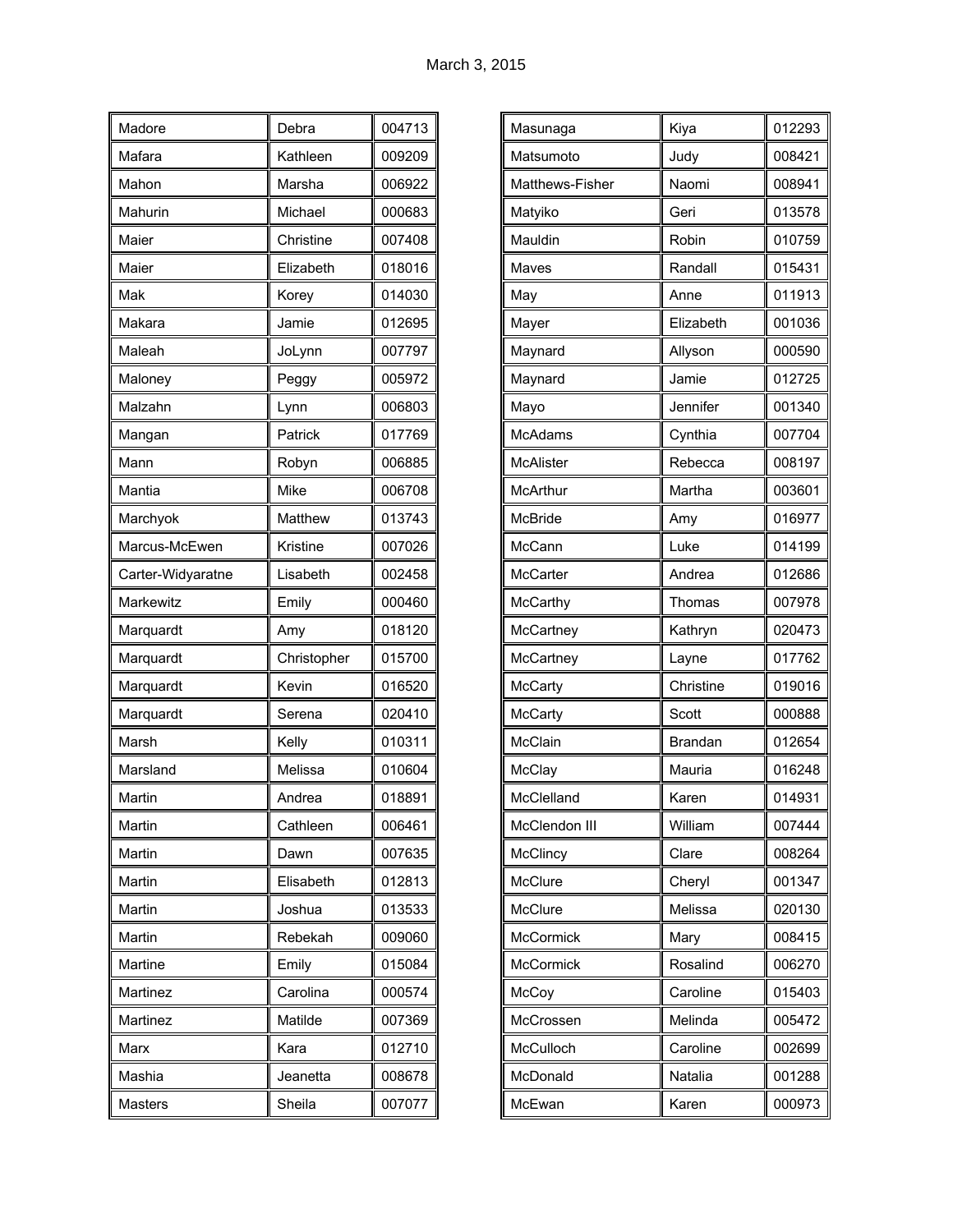| McFarland            | Camden    | 016381 |
|----------------------|-----------|--------|
| McGhee               | Shalonda  | 018798 |
| McGrady              | Andrea    | 001993 |
| McGrady              | Patrick   | 007157 |
| <b>McGuinness</b>    | Maureen   | 000115 |
| <b>McHaley Foley</b> | Saneun    | 011833 |
| McIntosh             | Teresa    | 013988 |
| McIntyre             | Laurie    | 006875 |
| McIntyre             | Linda     | 008315 |
| McKee                | Sarah     | 000209 |
| McKelvey             | Terry     | 008705 |
| McKenzie             | Valerie   | 005625 |
| McKibben             | Darci     | 012993 |
| <b>McKie</b>         | Donald    | 018765 |
| McKinney             | Yolanda   | 016154 |
| McLaughlin           | John      | 004797 |
| McLaughlin           | Shannon   | 001284 |
| McLean               | Daisy     | 005782 |
| McLellan             | Linda     | 007927 |
| McLellarn            | Palmyra   | 008893 |
| McLernon             | Gayle     | 004254 |
| McLeron              | Michael   | 016606 |
| McMahon              | Jill      | 012750 |
| McMahon              | Shawn     | 016599 |
| McNeely              | James     | 006178 |
| McNutt               | Nicole    | 010999 |
| Meadows              | Anneliese | 004279 |
| Mease                | Sara      | 008816 |
| Medley               | Ethan     | 003637 |
| Megivern             | Mary      | 003343 |
| Meguire              | Rian      | 016694 |
| Meier                | Karen     | 002698 |
| Melling              | Richard   | 012349 |
| Mercer               | Stacy     | 008306 |
| Merrill              | Gracia    | 015813 |
| Merriman             | Carol     | 008565 |

| Mesch          | Anne      | 004294 |
|----------------|-----------|--------|
| Meskimen       | John      | 000052 |
| Metz           | Michael   | 008363 |
| Meyer          | Jennifer  | 015360 |
| Meyer          | Marie     | 016498 |
| Meyer          | Mia       | 007422 |
| Meyer          | Susan     | 008216 |
| Meyers         | Craig     | 019125 |
| Meyers         | Michael   | 019765 |
| Mi             | Wenrong   | 014930 |
| Michael        | Janet     | 010089 |
| Michael        | Mary      | 002284 |
| <b>Michels</b> | Rose      | 013695 |
| Middleton      | Elizabeth | 015617 |
| Mildenberger   | Marjory   | 007156 |
| <b>Miles</b>   | Anne      | 004911 |
| <b>Miles</b>   | Darryl    | 016220 |
| <b>Miles</b>   | Douglas   | 007437 |
| Milford        | Kelly     | 016564 |
| Miljkovic      | Hannah    | 017285 |
| Millar         | Alain     | 001326 |
| Miller         | Brandi    | 013416 |
| Miller         | Christia  | 008796 |
| Miller         | Dana      | 012606 |
| Miller         | Deborah   | 006767 |
| Miller         | Jamie     | 013072 |
| Miller         | John      | 013723 |
| Miller         | Jolinda   | 008444 |
| Miller         | Karen     | 008187 |
| Miller         | Lynn      | 007124 |
| Miller         | Marcia    | 003810 |
| Mode           | Connie    | 000638 |
| Mogi           | Eriko     | 006275 |
| Moist          | Dennis    | 000329 |
| Molina         | Jose      | 015624 |
| Molloy         | David     | 006337 |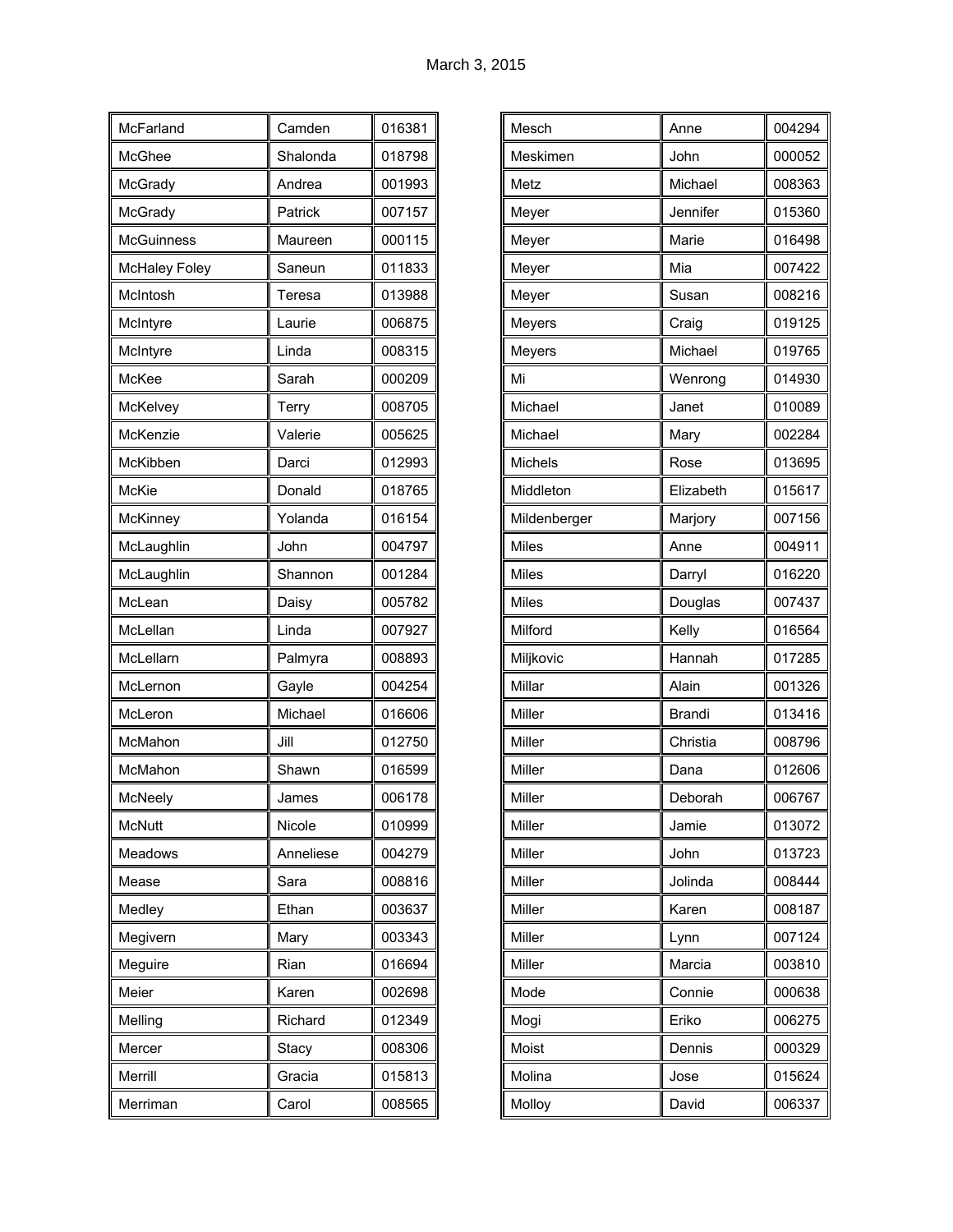| Monroe          | Mary-Lynne | 003224 |
|-----------------|------------|--------|
| Monroe          | Melanie    | 005742 |
| Montalbano      | Marie      | 020383 |
| Montano         | Irene      | 006965 |
| Monteith        | Aaron      | 001218 |
| Montfort        | Alex       | 017943 |
| Moon            | Karen      | 003016 |
| Moon            | Kristin    | 008743 |
| Moore           | Darrell    | 005522 |
| Moore           | Janice     | 007990 |
| Moore           | Kathryn    | 013787 |
| Moore           | Roland     | 015103 |
| Morales-Vazquez | Karina     | 019663 |
| Moren           | Michael    | 017887 |
| Moreno          | Aaron      | 015438 |
| Morgan          | Darci      | 015877 |
| Morgan          | Debra      | 003603 |
| Morgan          | Jennifer   | 013193 |
| Morgan          | Laura      | 011041 |
| Morgan          | Melissa    | 000207 |
| Morley          | David      | 016580 |
| Morrell         | Lisa       | 001150 |
| <b>Morris</b>   | Carolyn    | 005408 |
| Morris          | Jacy       | 010608 |
| <b>Morris</b>   | Melanie    | 007421 |
| Morris          | Rhonda     | 007034 |
| Morris          | Shae       | 013590 |
| Morse           | Cynthia    | 013794 |
| Mosqueda        | Martha     | 020464 |
| Moule           | Matthew    | 010852 |
| Mowe            | Kristi     | 005617 |
| Mower           | Dawn       | 002204 |
| Moxley          | Robert     | 016664 |
| Moyer           | Megan      | 018879 |
| Muchow-Martens  | Julie      | 007114 |
| Muir            | Kevin      | 007392 |

| Mullady       | Kristin        | 019065 |
|---------------|----------------|--------|
| Mullaney      | <b>Bridget</b> | 016589 |
| Mullen        | Elaine         | 007388 |
| Muncie-Jarvis | Ashley         | 018921 |
| Mundal        | Alan           | 006120 |
| Muni          | Dipti          | 017023 |
| Munro         | Avril          | 002430 |
| Murchison     | Jessica        | 018174 |
| Murdock       | Melinda        | 009305 |
| Murdock       | Rose           | 005562 |
| Murer         | Margaret       | 009116 |
| Murphy-Hecht  | <b>Brooke</b>  | 015004 |
| Murray        | Catherine      | 012087 |
| Musaeus       | Steven         | 006683 |
| Musashino     | Keisuke        | 006794 |
| <b>Myers</b>  | David          | 011101 |
| <b>Myers</b>  | Tonya          | 016634 |
| Naberhaus     | Chad           | 018726 |
| Naganuma      | Steve          | 007665 |
| Nahurski      | Andrea         | 012591 |
| Nally         | David          | 002205 |
| Nam           | Hyung          | 007934 |
| <b>Nass</b>   | Deborah        | 000370 |
| Navi          | Pardis         | 000073 |
| Naze          | Christopher    | 012415 |
| Naze          | Craig          | 000089 |
| Neal          | Carolyn        | 006176 |
| Nee           | William        | 015580 |
| Needham       | Benton         | 008596 |
| Neeley        | Lisa           | 016996 |
| Neff          | Margrit        | 007038 |
| Neff          | Suzanne        | 001086 |
| Nelson        | Bethany        | 017687 |
| Nelson        | Dawn           | 008091 |
| Nelson        | Heather        | 000058 |
| Nelson        | Jeannette      | 012800 |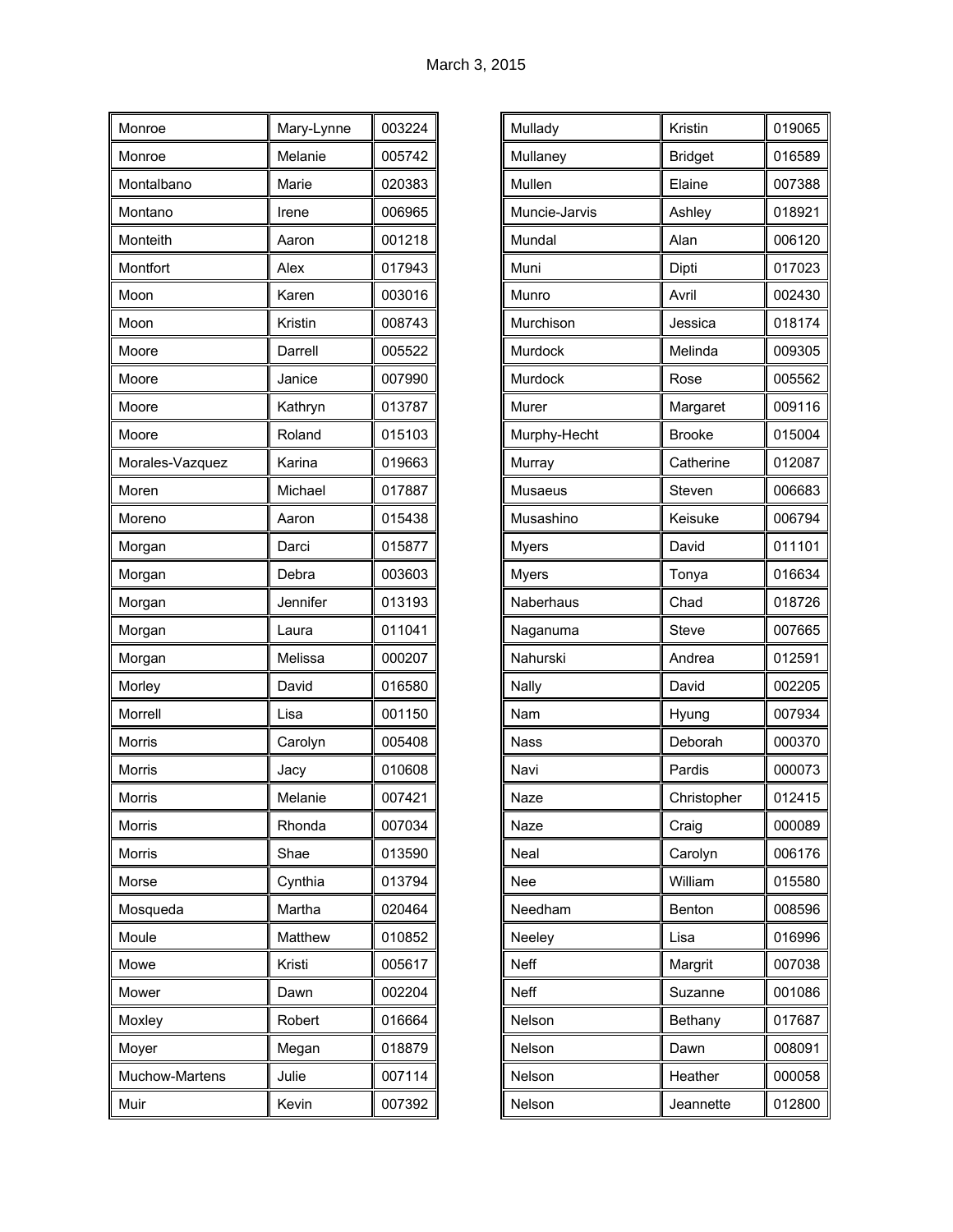| Nelson               | Susan            | 000246 |
|----------------------|------------------|--------|
| Nelson               | Susan            | 013096 |
| Nelson-Owusu         | Saundra          | 007560 |
| Nemeth               | Zsuzsa           | 001052 |
| Neufeld-Griffin      | Teri             | 007536 |
| Ngai                 | Lillian          | 001247 |
| Nguyen               | Nguyen           | 004174 |
| Nguyen               | Thuy             | 005923 |
| Nichenko             | Linda            | 007262 |
| Nicholl              | Alicia           | 017874 |
| Nicholson            | Deborah          | 007967 |
| Niebergall           | <b>Briggette</b> | 008529 |
| Niebergall           | Christopher      | 008572 |
| Niebergall-Eltagonde | Christopher      | 015472 |
| Niebergall-Eltagonde | Keala            | 018841 |
| Niedermeyer          | Sally            | 007246 |
| <b>Nims</b>          | Stephen          | 000022 |
| <b>Noakes</b>        | Kianne           | 018013 |
| Nolan                | Michael          | 001162 |
| Nordwall Keller      | Genevieve        | 000997 |
| North                | Kelsey           | 020505 |
| Noyer                | Nanci            | 003768 |
| Nunn                 | Amy              | 013651 |
| Nussbaum             | Elaine           | 005520 |
| Nutter               | Jennifer         | 010839 |
| O'Brien              | Jeanne           | 015386 |
| O'Brien              | Lisa             | 008151 |
| O'Connell            | Margo            | 010177 |
| O'Doherty            | Mark             | 007598 |
| O'Donovan            | Christine        | 004375 |
| O'Hanlon             | Grace            | 003539 |
| O'Hara               | Mary             | 018084 |
| O'Leary              | Megan            | 014725 |
| O'Malley             | Tamara           | 015433 |
| O'Neill              | Michael          | 012097 |
| O'Neill              | Steven           | 000405 |

| O'Shea-Betker      | Patricia  | 005301 |
|--------------------|-----------|--------|
| ONeal              | Shawna    | 019665 |
| ONeill             | Juliana   | 000468 |
| Oesterle           | Carla     | 001286 |
| Olavarrieta        | Jose      | 013532 |
| Olberding          | Claire    | 013166 |
| Oleksak            | Richard   | 002584 |
| Oleson             | Matthew   | 017738 |
| Olivera            | Christine | 019312 |
| Olsen              | Aaron     | 001093 |
| Olsen              | Martin    | 008940 |
| Olson              | William   | 015905 |
| Omey               | Denise    | 019255 |
| Oppedisano         | John      | 001877 |
| <b>Orcutt Kane</b> | Lisa      | 009479 |
| Ordway             | Kirk      | 000063 |
| Ormerod            | Constance | 005654 |
| Ortiz              | Esteban   | 010532 |
| Ortiz              | Melissa   | 020429 |
| Osborne            | Nancy     | 008561 |
| Oshea              | Andrew    | 007083 |
| Osterlund          | Diann     | 020023 |
| Otero              | Mijail    | 010923 |
| Outcalt            | Sara      | 011057 |
| Owen-Cooper        | Linda     | 006074 |
| Owens              | Jason     | 000926 |
| Owens              | Jennifer  | 007588 |
| Page               | Barbara   | 000326 |
| Page               | Kazuko    | 002128 |
| Page               | Lauren    | 016530 |
| Pagenstecher       | Aubrey    | 014698 |
| Pakseresht         | Kaveh     | 014810 |
| Palici             | Sirenna   | 011316 |
| Palmer             | Brooke    | 017679 |
| Palmer             | Julie     | 003359 |
| Palmer             | Rosamma   | 000184 |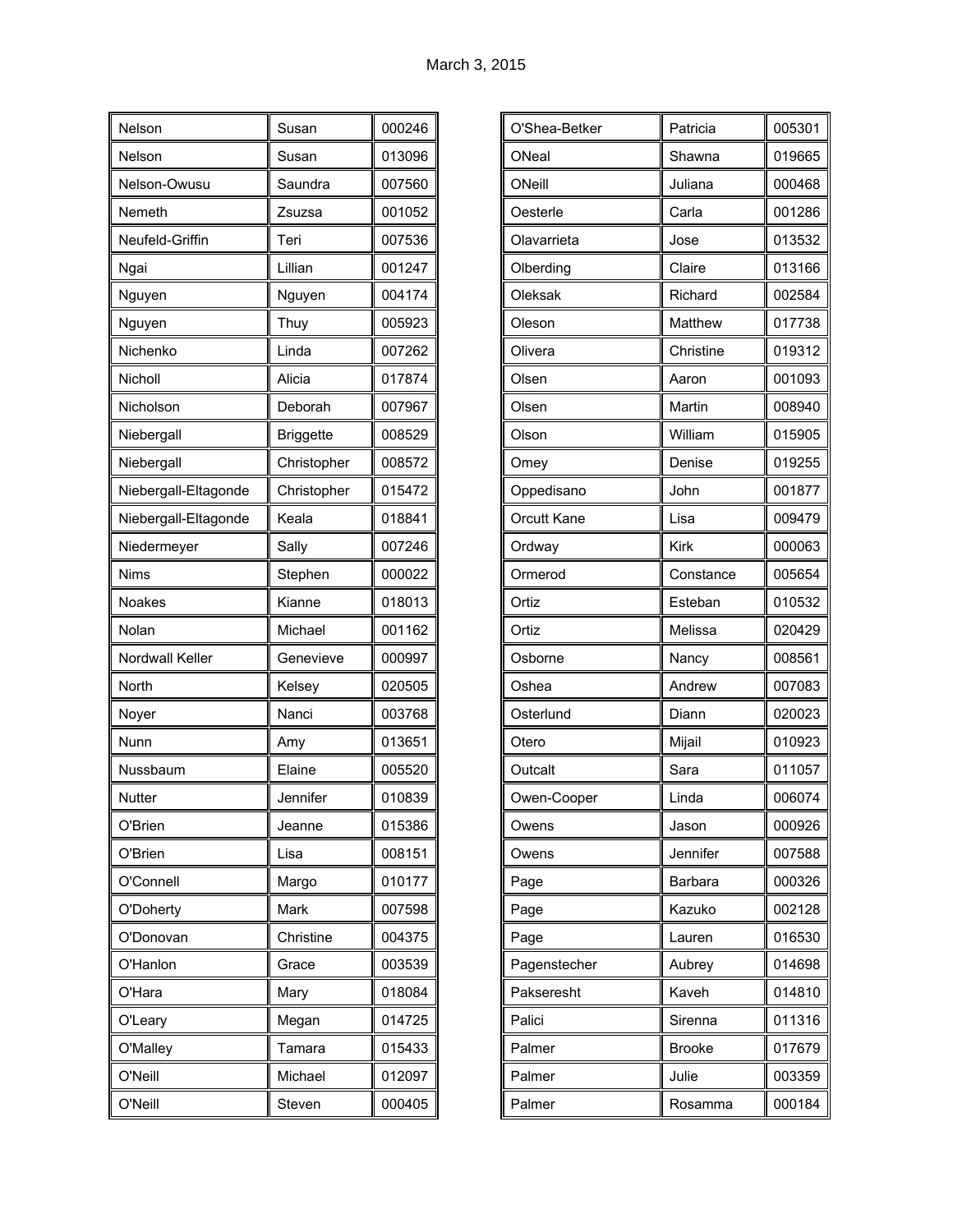| Panagopoulos     | Raymond   | 018763 |
|------------------|-----------|--------|
| Pankratova-Kniep | Yelena    | 003293 |
| Pao              | Catherine | 003920 |
| Pappas           | Chrysiis  | 017701 |
| Parente          | Teri      | 016557 |
| Parker           | Catherine | 013990 |
| Parker           | Reba      | 007758 |
| Parker           | Robert    | 015961 |
| Parks            | Kylene    | 015469 |
| Parman           | Kristan   | 011778 |
| Parr             | Charlene  | 008733 |
| Parr             | Gary      | 007523 |
| Parrott          | Craig     | 013715 |
| Parrott          | Kirsten   | 010868 |
| Patterson        | Patricia  | 007556 |
| Pattiani         | Colleen   | 008919 |
| Pauley           | Janice    | 007264 |
| Pawol            | Shannon   | 019759 |
| Paxton           | Lisa      | 008254 |
| Paxton-Williams  | Katherine | 005186 |
| Peake            | Mary      | 007557 |
| Peake            | Michelle  | 014665 |
| Pearl            | Stephanie | 013149 |
| Pearson          | Marie     | 016073 |
| Pearson          | Melissa   | 015595 |
| Peattie          | Julia     | 003547 |
| Pedersen         | Julie     | 006477 |
| Pederson         | Ryan      | 010931 |
| Peeler           | Jeffrey   | 011384 |
| Peerenboom       | James     | 007304 |
| Pellico          | Matthew   | 007061 |
| Pelster          | Jeanette  | 017766 |
| Penk             | George    | 007243 |
| Penny            | Shelley   | 012412 |
| Peoples          | Margarett | 000478 |
| Pepitone         | Andrea    | 016958 |

| Pepperwood | Paige     | 020408 |
|------------|-----------|--------|
| Perkins    | Lisa      | 006346 |
| Peterka    | Sky       | 014831 |
| Peters     | Diana     | 001030 |
| Petersen   | Ingrid    | 013219 |
| Peterson   | Anna-Kate | 014395 |
| Peterson   | Lucinda   | 008209 |
| Peterson   | Russell   | 007779 |
| Peterson   | Stacy     | 015054 |
| Petrin     | Kelly     | 005493 |
| Pettit     | Cara      | 000114 |
| Peyton     | Arlie     | 016132 |
| Pfohman    | Susan     | 006459 |
| Phelps     | Lynne     | 002897 |
| Pierre     | Patrice   | 018156 |
| Pierson    | Paul      | 000023 |
| Pinegar    | Carol     | 004381 |
| Piper      | Shyla     | 012318 |
| Pixley     | Emily     | 016605 |
| Plank      | Cynthia   | 011847 |
| Plaza      | Linda     | 005077 |
| Plein      | Michael   | 016583 |
| Pluymers   | Rochelle  | 008584 |
| Podichetty | Jennifer  | 000983 |
| Polis      | Karen     | 003732 |
| Polson     | Kenneth   | 015035 |
| Porter     | Kristina  | 000678 |
| Porter     | Patrisha  | 007751 |
| Post       | Brian     | 016602 |
| Postema    | Anastacia | 016607 |
| Potestio   | Michael   | 006716 |
| Potestio   | Michele   | 007804 |
| Powell     | Charity   | 012000 |
| Powell     | Ina       | 002423 |
| Powell     | Thom      | 002326 |
| Prakken    | Jennifer  | 017647 |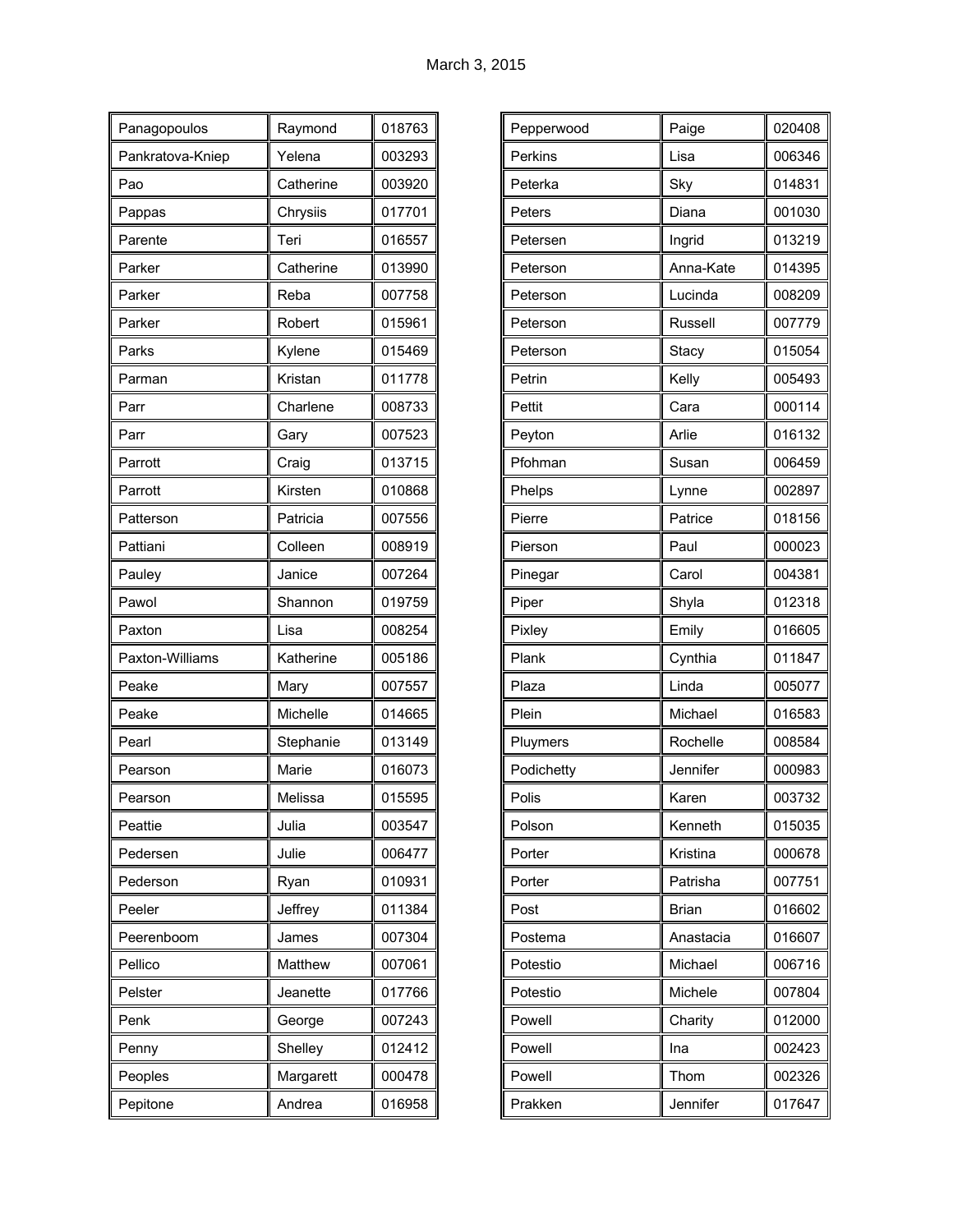| Pressman-Olson  | <b>Beth</b>  | 007017 |
|-----------------|--------------|--------|
| Price           | Robert       | 013742 |
| Prusynski       | <b>Brian</b> | 011835 |
| Pryor           | Melanie      | 009007 |
| Pugh            | Julia        | 017659 |
| Puhvel          | Peter        | 012955 |
| Freeman         | Sierra       | 010843 |
| Putnam-Almaguer | Sharon       | 020533 |
| Putney          | Julie        | 006313 |
| Qualey          | Greg         | 013698 |
| Qualls          | Julenne      | 006672 |
| Quan            | Alexander    | 008887 |
| Quigley         | Julieanne    | 019825 |
| Quinn           | <b>Brian</b> | 008294 |
| Quinton         | Erin         | 002703 |
| Rabchuk Jr      | Alexander    | 004864 |
| Raczek          | Margaret     | 007953 |
| Rader           | Jessica      | 008406 |
| Radler-Okby     | Cynthia      | 019989 |
| Radow           | Helen        | 008900 |
| Railey          | Eddie        | 013841 |
| Rainey          | John         | 015536 |
| Raisman         | Elizabeth    | 010807 |
| Ramirez         | Guiza        | 015364 |
| Ramirez         | Maria        | 004222 |
| Ramsey          | Jeffrey      | 006116 |
| Ramsey          | Melanie      | 005884 |
| Rattelman       | Tracy        | 010958 |
| Raujol          | Chris        | 006958 |
| Ray             | Rachel       | 011773 |
| Reardon         | Stephen      | 005535 |
| Reavis          | Susan        | 016535 |
| Rebholz         | Jill         | 008926 |
| Recht           | Isabel       | 016146 |
| Redd            | Bonnie       | 000560 |
| Reddekopp       | Julianne     | 008725 |

| Paul          | 005362 |
|---------------|--------|
| Gage          | 000333 |
| Jennifer      | 018983 |
| Thomas        | 007520 |
| Anne-Marie    | 019058 |
| <b>Burton</b> | 007998 |
| Jeremy        | 017905 |
| Deanna        | 000365 |
| <b>Bruce</b>  | 002665 |
| Rosemary      | 019820 |
| Molly         | 006839 |
| Marta         | 004806 |
| Chris         | 008873 |
| Akiko         | 019173 |
| Barbara       | 005942 |
| Trisha        | 016903 |
| Louise        | 011137 |
| Christian     | 011573 |
| Amy           | 008848 |
| June          | 000799 |
| Richard       | 006727 |
| Barbara       | 020637 |
| Paul          | 010071 |
| Richard       | 019128 |
| Jean          | 004735 |
| Nichole       | 001028 |
| Anibal        | 006322 |
| Evelyn        | 020577 |
| Lisa          | 015424 |
| Leslie        | 013402 |
| Bonnie        | 008179 |
| Amy           | 010580 |
| Rodney        | 007983 |
| Dawn          | 013670 |
| <b>Blake</b>  | 015665 |
| Elisabeth     | 015600 |
|               |        |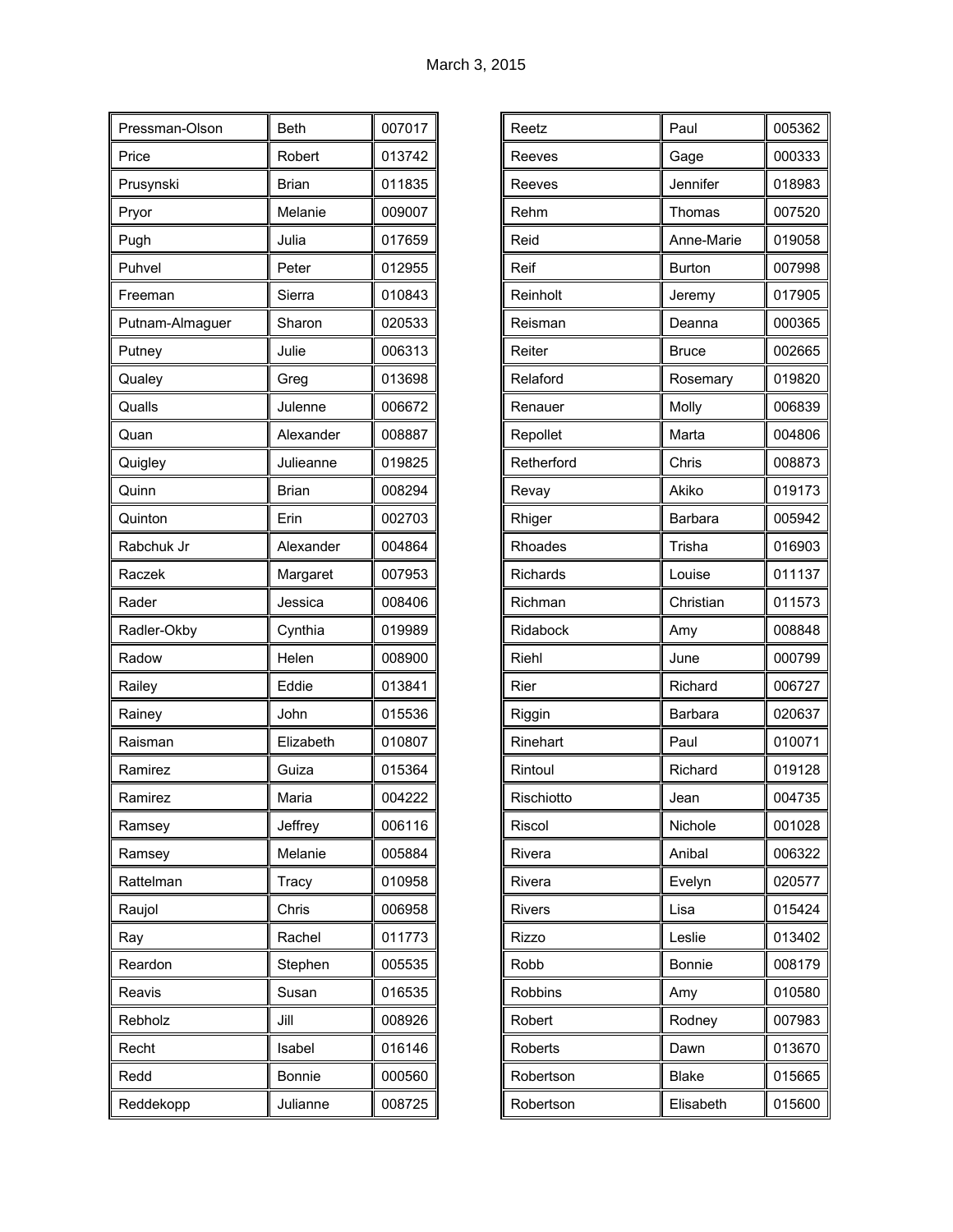| Robertson | Heather      | 009393 |
|-----------|--------------|--------|
| Robertson | Shelley      | 009387 |
| Robinson  | Drew         | 017839 |
| Rockness  | Tor          | 011193 |
| Rockwell  | Melody       | 012806 |
| Roddis    | Aaron        | 016559 |
| Rodeback  | Mary         | 012605 |
| Rodhe     | Casey        | 016007 |
| Rodriguez | David        | 019758 |
| Rodriguez | James        | 007885 |
| Rodriguez | Marisol      | 001348 |
| Rojas     | Agaryvette   | 008542 |
| Rolfe     | Robin        | 003225 |
| Romanaggi | Joanne       | 008830 |
| Romanaggi | Mike         | 002925 |
| Ronyak    | Jennifer     | 019589 |
| Rood      | Jeffrey      | 015105 |
| Rooklyn   | <b>Miles</b> | 020393 |
| Root      | David        | 005553 |
| Rosales   | Laura        | 015601 |
| Rose      | Abigail      | 003907 |
| Rose      | Donald       | 013629 |
| Rose      | Judith       | 000054 |
| Roser     | Jennifer     | 008972 |
| Roska     | Jane         | 018287 |
| Rosoff    | Stacy        | 000421 |
| Ross      | Carmel       | 012821 |
| Ross      | Laurie       | 012658 |
| Rossitto  | Kathleen     | 015357 |
| Rossman   | Cathy        | 008232 |
| Rosson    | Kathryn      | 005785 |
| Rosteck   | Darlene      | 020364 |
| Rothery   | Rebecca      | 000850 |
| Rothwell  | Kristina     | 012748 |
| Roumpf    | Judith       | 012413 |
| Rouse     | Karen        | 001376 |

| Rowey            | Diana        | 016693 |
|------------------|--------------|--------|
| Rowland-Horrigan | Gretchen     | 017589 |
| Rozell           | Scott        | 003921 |
| Rozewski         | Joseph       | 015430 |
| Rozman           | Linda        | 015675 |
| Ruhlman          | Margaret     | 018209 |
| Rundle           | Kelly        | 018699 |
| Runion           | Stephen      | 005442 |
| Running          | Erik         | 006024 |
| Russell          | Jessica      | 019761 |
| Rutherford       | Jody         | 001258 |
| Ryan             | Michael      | 006224 |
| Ryan-Dolan       | Catherine    | 013106 |
| Ryckebosch       | Kari         | 016713 |
| Ryczek           | John         | 007320 |
| Sage             | Jacquelyn    | 008156 |
| Sahib            | Tiffany      | 013729 |
| Sahler           | <b>Brian</b> | 011719 |
| Said-Hall        | Tai          | 008108 |
| Salley           | Shirley      | 008587 |
| Salmon           | Michael      | 014096 |
| Sammons          | Douglas      | 001704 |
| Sammons          | Kimberly     | 010924 |
| Sanchez          | Adam         | 019948 |
| Sancomb          | Mathew       | 011868 |
| Sanders          | Caitlin      | 019704 |
| Sandhorst        | Barbara      | 007035 |
| Sandri           | Shannon      | 006285 |
| Sanford          | Quinn        | 020413 |
| Sansom           | Merritt      | 016550 |
| Santana          | Maria        | 001463 |
| Santangelo       | Scott        | 008509 |
| Sapienza         | Anna         | 013783 |
| Saporito         | Luke         | 004480 |
| Saulter          | Douglas      | 000932 |
| Savage           | Erin         | 012720 |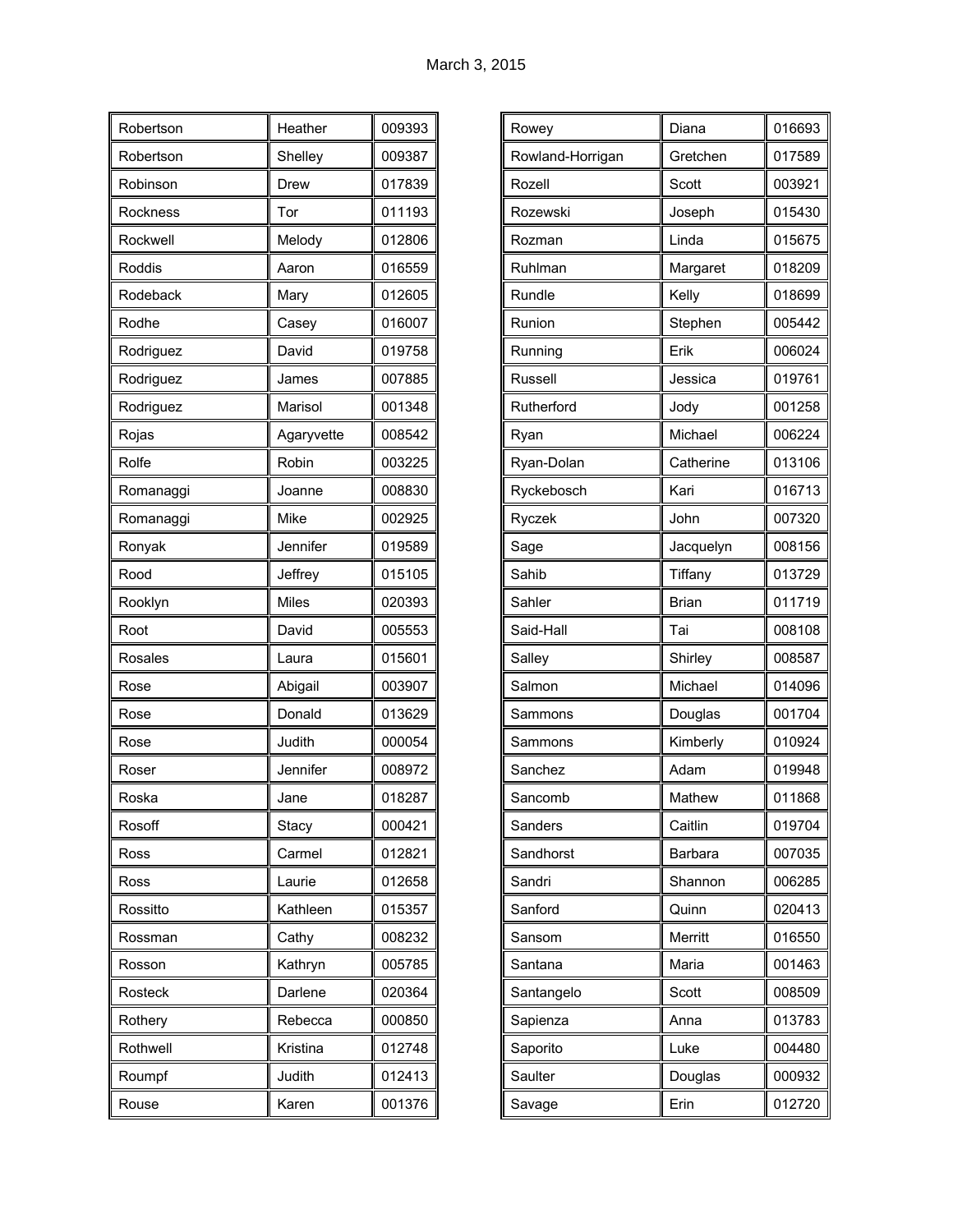| Scevola         | Nancy     | 002296 |
|-----------------|-----------|--------|
| Schacker        | Sarah     | 000432 |
| Schalk          | Bryan     | 007982 |
| Schar Becker    | Angela    | 011779 |
| Schardt         | Ε         | 007738 |
| Scheiman        | Anne      | 019523 |
| Scheller        | Mackinsey | 019982 |
| Scherlie        | Karen     | 008007 |
| Schiada         | Stephanie | 001480 |
| Schiavo         | Stephanie | 008237 |
| Schlichting     | Robert    | 010773 |
| Schlosser       | Jessica   | 012671 |
| Schmidt         | Andrea    | 010767 |
| Schmidt         | Jerod     | 016455 |
| Schmidt         | Kylea     | 013035 |
| Schmidt         | Rachel    | 017939 |
| Schmidtke       | Elizabeth | 011949 |
| Schneider       | Erika     | 015352 |
| Schneider-Barne | Diana     | 007524 |
| Schoettle       | Peggy     | 010758 |
| Schopmeyer      | Eric      | 001038 |
| Schouten        | Sally     | 006409 |
| Schraer         | Mona      | 017712 |
| Schrepping      | Jane      | 000180 |
| Schulte         | Tessalie  | 013834 |
| Schultz         | Kristine  | 011619 |
| Schultz         | Sylvia    | 005391 |
| Schulze         | Timothy   | 019091 |
| Schumann        | Julie     | 006915 |
| Schwartzkoph    | Terry     | 007872 |
| Schwing         | Emilia    | 018625 |
| Scott           | Linda     | 008635 |
| Scott           | Michael   | 001462 |
| Scottel         | Dina      | 010945 |
| Scotto          | Angela    | 017586 |
| Scoville        | Steven    | 009028 |

| Scribner        | Anthony   | 007152 |
|-----------------|-----------|--------|
| Segurola        | Sofia     | 018691 |
| Seidel          | Teresa    | 017715 |
| Seifert         | David     | 016447 |
| Sele            | Karen     | 010781 |
| Self            | Christina | 009174 |
| Seligman        | Leslie    | 007144 |
| Sellers         | Andrew    | 019823 |
| Semlick         | Jill      | 002686 |
| Senaga-Freauff  | Nina      | 005166 |
| Serkland        | Kari      | 015821 |
| Margolis        | Jason     | 009197 |
| Setterholm      | Suzanne   | 008985 |
| Sexton          | Merry     | 019732 |
| Shanahan        | Mike      | 010769 |
| Shapiro         | Joel      | 006539 |
| Sharifi-Tehrani | Mehrnaz   | 003032 |
| Sharp           | Gwendolyn | 001001 |
| Shatz           | Andrea    | 014691 |
| Shaughnessy     | Elizabeth | 006736 |
| Shaw            | Clifford  | 017716 |
| Shaw            | Vangie    | 007610 |
| Shay            | Karen     | 003472 |
| Shea            | Cheri     | 009039 |
| Shea            | Susan     | 004214 |
| Sheckels        | Polly     | 013708 |
| Sheldon         | Suzanne   | 008095 |
| Shelman         | Caitlin   | 019753 |
| Shelton         | Katherine | 012522 |
| Shelton         | Wendy     | 000626 |
| Shen            | Yin       | 001356 |
| Shenker         | Rosalyn   | 006491 |
| Sherden         | David     | 002346 |
| Sherman         | Martha    | 019763 |
| Shetler         | Jeremy    | 000868 |
| Shonkwiler      | Laurie    | 005439 |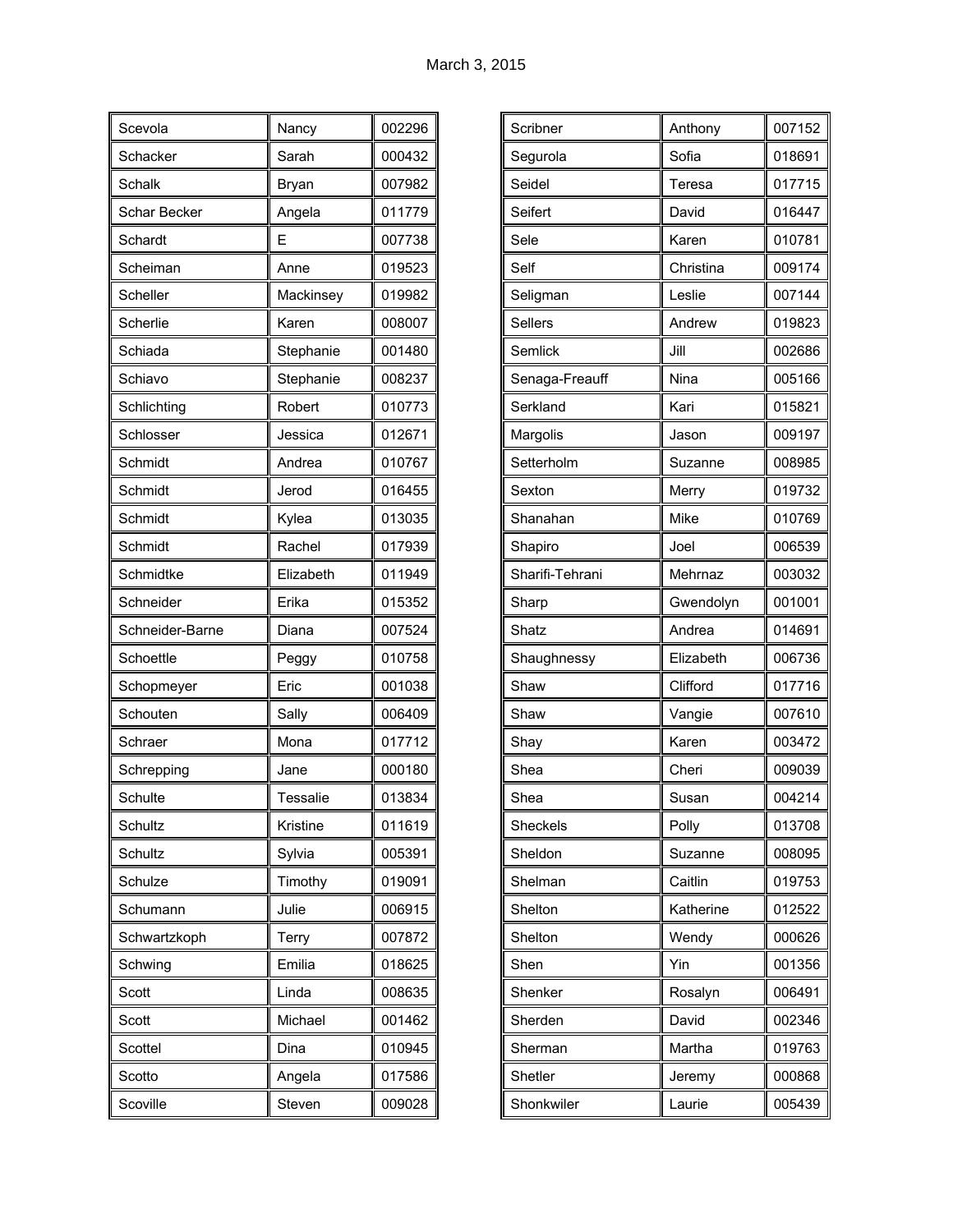| Shore         | Alla           | 001544 |
|---------------|----------------|--------|
| Short         | Richard        | 013786 |
| Shriki        | Rina           | 015542 |
| Shue          | Robin          | 006764 |
| Shuler-Krause | Elizabeth      | 019598 |
| Shumway       | Lori           | 007059 |
| Shuster       | Nicole         | 020461 |
| Siam          | Jose           | 003289 |
| Siebold       | Kent           | 006858 |
| Siegel        | Jennifer       | 014034 |
| Siegfried     | Heather        | 006566 |
| Silas         | Shaunice       | 020189 |
| Silver        | Kate           | 015496 |
| Simmons       | Michael        | 007295 |
| Simonsen      | Shelley        | 009208 |
| Simpson       | Crystal        | 017341 |
| Sinner        | Kyle           | 019760 |
| Siprian       | Daniel         | 000535 |
| Siri          | Wendy          | 009155 |
| Sisk          | <b>Brian</b>   | 009098 |
| Siu           | Caroline       | 012633 |
| Skach         | Catherine      | 007658 |
| Skelly        | Claire         | 016531 |
| Skybak        | Leslie         | 014811 |
| Skye          | Lauren         | 010812 |
| <b>Skyles</b> | Adam           | 019775 |
| Slaughter     | Amy            | 014853 |
| Sletmoe       | Gary           | 012899 |
| Slusher       | Charles        | 012623 |
| Smith         | Alicia         | 015280 |
| Smith         | Amy            | 012687 |
| Smith         | <b>Bridget</b> | 009002 |
| Smith         | <b>Bryan</b>   | 010783 |
| Smith         | Bryan          | 011886 |
| Smith         | Catherine      | 019818 |
| Smith         | Jason          | 014661 |

| Smith         | Julie       | 013620 |
|---------------|-------------|--------|
| Smith         | Kathryn     | 005736 |
| Smith         | Nancy       | 006110 |
| Smith         | Suzanne     | 013297 |
| Smith         | Vanessa     | 013869 |
| Smith-Wallis  | Tija        | 014675 |
| Snowadski     | Andrea      | 000694 |
| Snyder        | Susan       | 003556 |
| Snyderbrown   | Christopher | 016672 |
| Soderquist    | Dawn        | 005981 |
| Soliz         | Ronald      | 001853 |
| Solomon       | Pylaar      | 019673 |
| Sorensen      | Andrew      | 012589 |
| Sorensen      | Dena        | 006403 |
| Sorg          | Kelly       | 015716 |
| Sorric        | Carrie      | 016806 |
| Sossel        | Richard     | 015902 |
| Soto          | Jacob       | 015745 |
| Sours         | James       | 001874 |
| Souther       | Lisa        | 012753 |
| Sparling      | Julie       | 014226 |
| Speer         | Natalie     | 018948 |
| Speerstra     | Jane        | 013498 |
| Spella        | Sarah       | 006627 |
| Spencer-Mylet | David       | 012717 |
| Spring        | Tanya       | 009005 |
| Springgate    | Liza        | 012595 |
| Spunaugle     | Amy         | 000624 |
| Staab         | Matthew     | 009221 |
| Stagner       | Rachel      | 018931 |
| <b>Staley</b> | Lynn        | 006307 |
| Standley      | Melissa     | 017347 |
| Stanich       | Patricia    | 004429 |
| Stark         | Anita       | 016801 |
| Starr         | Loran       | 002632 |
| Starr         | Mollie      | 008144 |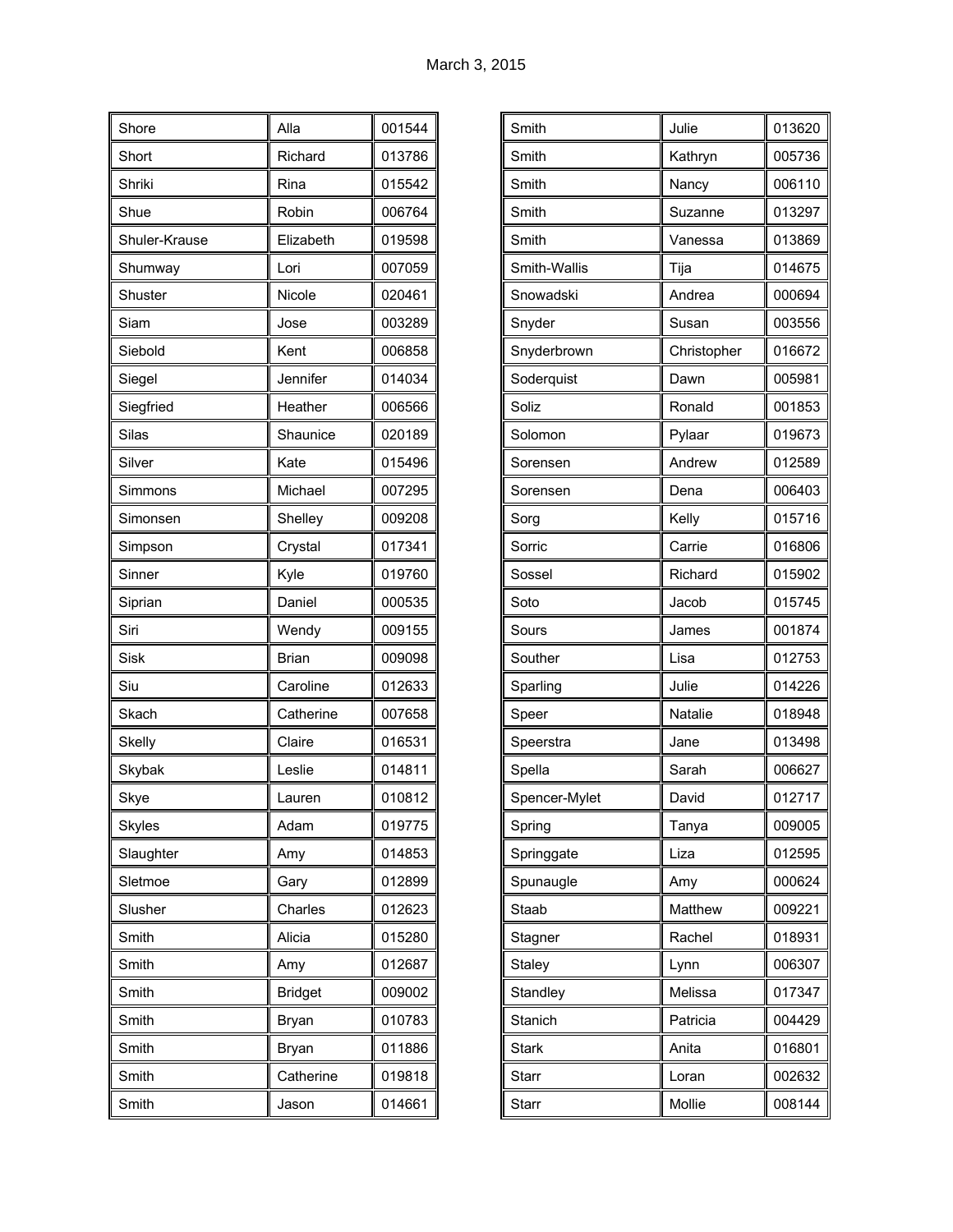| Steagall              | Daniel    | 007316 |
|-----------------------|-----------|--------|
| Stearns-Gannett       | Janet     | 007835 |
| <b>Stelter</b>        | Amanda    | 017112 |
| Stember               | Samuel    | 010567 |
| Sten                  | Matthew   | 010331 |
| Stephens              | Karen     | 005715 |
| Stephens              | Megan     | 011906 |
| Rosman                | Sarah     | 016524 |
| Stephenson            | Sally     | 008414 |
| Sterry                | Claudia   | 019718 |
| <b>Stevens</b>        | Heather   | 008220 |
| <b>Stewart-Rinier</b> | Todd      | 008908 |
| <b>Stilwell</b>       | Kathryn   | 020508 |
| Stockstad             | Kimberly  | 015471 |
| Stoeger               | Martha    | 007842 |
| Stone                 | Susan     | 012305 |
| Stone Jr              | Lindell   | 013526 |
| Stonecipher           | Geoff     | 000127 |
| Stonecypher           | Barbara   | 000831 |
| Straub                | Mary      | 007134 |
| Straube               | Renee     | 015597 |
| Streano               | Anna      | 009303 |
| <b>Streckert</b>      | Thomas    | 002880 |
| Stremming             | Norman    | 018868 |
| Stride                | Janet     | 006190 |
| Strobel               | Michelle  | 006785 |
| Sesar                 | Pamela    | 007675 |
| Struble               | Laura     | 004795 |
| Stubbs                | Roberta   | 000462 |
| Stubenrauch           | Cynthia   | 007502 |
| Stultz                | James     | 008470 |
| <b>Sturges</b>        | Jeffrey   | 014497 |
| Su                    | Jianying  | 015467 |
| Suckow                | RaeAnn    | 013472 |
| Sullivan              | Gwendolyn | 008375 |
| Sullivan              | Kathleen  | 007544 |

| Sullivan        | Nancy        | 002456 |
|-----------------|--------------|--------|
| Sullwold        |              | 019786 |
|                 | Marcy        |        |
| Sumiya          | Naomi        | 020472 |
| Summerton       | Lindsay      | 018843 |
| Sumner          | Vickie       | 008640 |
| Sussman         | Gabrielle    | 010321 |
| Sutton          | Amy          | 012201 |
| Sutton          | Jacqueline   | 011900 |
| Swan            | <b>Brian</b> | 004215 |
| Swanson         | Shawn        | 020441 |
| Swanson-Wright  | Gail         | 007183 |
| Sweeney         | Lisa         | 017884 |
| Sweeney         | Michelle     | 000045 |
| Swehla          | Eric         | 005349 |
| Swinehart       | Timothy      | 017787 |
| Switalla        | Craig        | 004975 |
| Tabor           | Kathleen     | 004054 |
| Talent          | Lynn         | 007448 |
| Tammen          | Stephanie    | 014734 |
| Tanaka          | Yuki         | 017739 |
| Tanner          | Gabrielle    | 012614 |
| Taramasso       | Amy          | 012669 |
| Tarnowski       | Ivan         | 011838 |
| Tate            | Raymond      | 011772 |
| Tate            | Shelley      | 018871 |
| <b>Tautfest</b> | Claudia      | 015464 |
| Taylor          | Alison       | 012754 |
| Taylor          | Ginger       | 012855 |
| Taylor          | Lorie        | 007438 |
| Taylor          | Marie        | 000074 |
| Taylor          | Mary         | 013538 |
| Telles-Ferreira | Henise       | 011473 |
| <b>Tellis</b>   | Jackie       | 003816 |
| Temple          | Tracy        | 005954 |
| Terrones        | Louis        | 016726 |
| Terry           | James        | 014341 |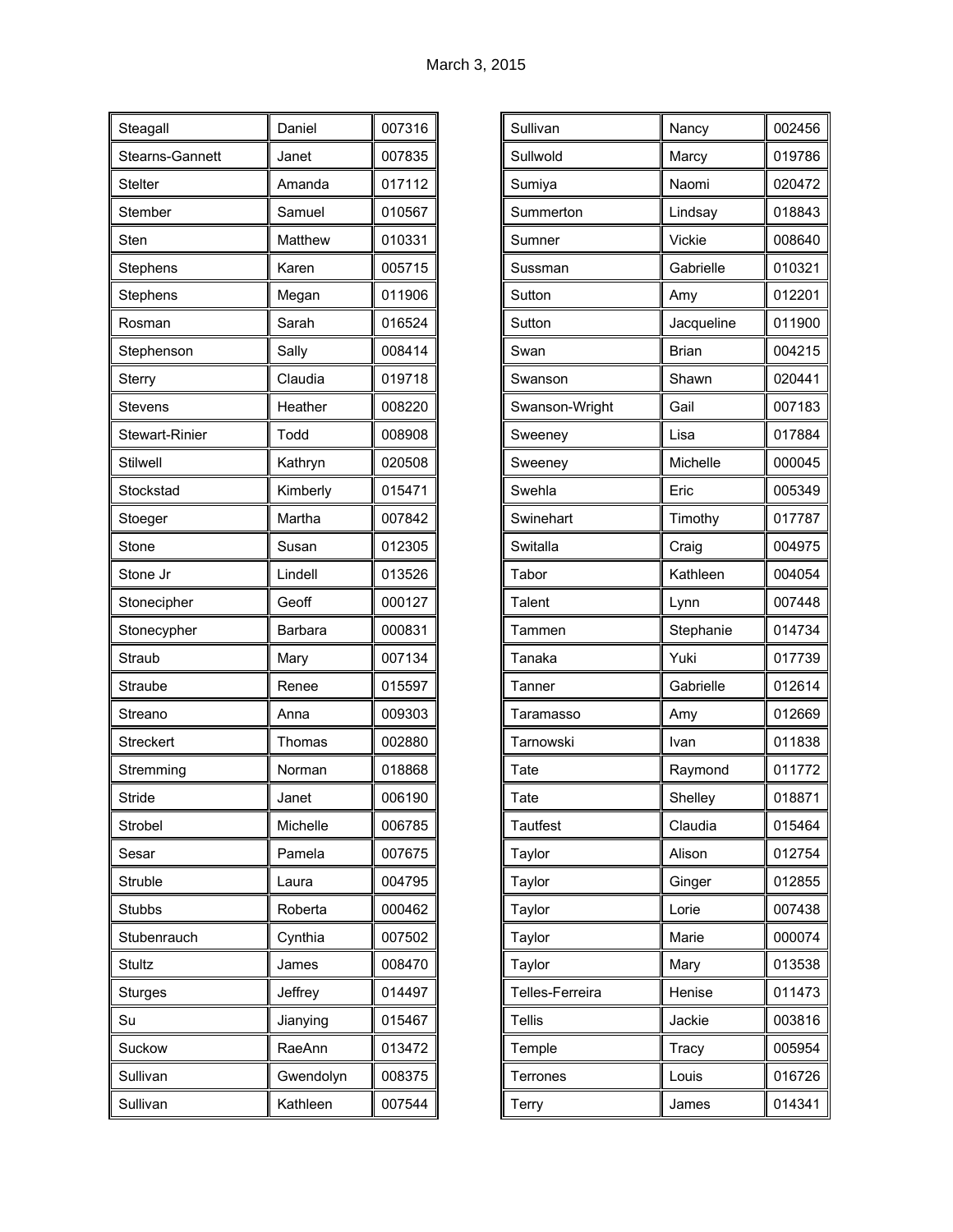| Tetrick             | Allison           | 018030 |
|---------------------|-------------------|--------|
| Tetzloff            | Sandra            | 006202 |
| Tews                | Nicole            | 017782 |
| Thiel               | Elizabeth         | 012823 |
| Thomas              | Erin              | 018917 |
| Thomas              | Jeremy            | 013769 |
| Thomason            | Marcia            | 002614 |
| Thompson            | David             | 009172 |
| Thompson            | Elsie             | 000708 |
| Thompson            | Jeffrey           | 010940 |
| Thompson            | Laura             | 008373 |
| Thompson            | Raeann            | 011122 |
| Thompson            | Rory              | 006150 |
| Thompson            | William           | 009314 |
| <b>Tibbetts</b>     | Daniel            | 008987 |
| Tighe               | Betsy             | 018159 |
| <b>Tillery</b>      | Mary              | 009316 |
| Timmons             | Peter             | 018716 |
| Tims                | Margaret          | 010145 |
| Tinling             | James             | 019734 |
| Tischleder          | Bree              | 000395 |
| Tobey               | Jill              | 000695 |
| Todd                | Rachel            | 015814 |
| Todd                | Trisha            | 008665 |
| Tofanelli-Dougherty | Moira             | 020409 |
| Tofel               | Anna              | 017284 |
| Tolentino           | Heidi             | 001699 |
| Tomblin             | Ana               | 015356 |
| Toole               | Suzanne           | 007765 |
| <b>Toren Hrin</b>   | Melissa           | 016671 |
| Torres              | Julana            | 018934 |
| <b>Tovar Valdes</b> | Nayibe            | 019360 |
| Tran                | Ailien            | 010854 |
| Tran                | Hoang             | 013807 |
| Trask               | <b>Bren-Marie</b> | 015506 |
| Trinchero           | Nadine            | 012661 |

| Trinh           | Hung          | 013511 |
|-----------------|---------------|--------|
| <b>Triplett</b> | Tara          | 010772 |
| <b>Triplett</b> | Tearale       | 000510 |
| Troehler        | Keri          | 011714 |
| Trotter         | David         | 008491 |
| Truman          | Kirsten       | 020562 |
| Trump           | Patricia      | 009086 |
|                 | Veronique-    |        |
| Truong          | Thu           | 008904 |
| Truong          | Yen           | 001414 |
| Tucker          | Roslyn        | 016608 |
| Tucker II       | James         | 006548 |
| Tuggle          | <b>Brooke</b> | 000303 |
| Turley          | Danielle      | 012922 |
| Turley          | Janine        | 013914 |
| Turner          | Maryanne      | 008229 |
| Turner          | Theresa       | 000513 |
| Turner          | Valerie       | 015459 |
| Uchida          | Sumiko        | 002018 |
| Underhill       | Rebecca       | 006674 |
| Underwood       | Barbara       | 004964 |
| Uppendahl       | Jennifer      | 015491 |
| Urbano-Neilson  | Diane         | 004849 |
| Urke            | Eric          | 007890 |
| Ustach          | Thomas        | 001460 |
| Vala            | Kristine      | 010925 |
| Valenti         | Michael       | 007474 |
| Valeske         | Juli          | 008165 |
| Valley          | <b>Brian</b>  | 007276 |
| Van Clock       | Lisa          | 012920 |
| Van Dam         | Jane          | 000018 |
| Van Farowe      | Vonda         | 009139 |
| Van Kopp        | Jennifer      | 012441 |
| Van Witzenburg  | Melanie       | 000608 |
| VanEngel        |               |        |
|                 | Elizabeth     | 007415 |
|                 |               |        |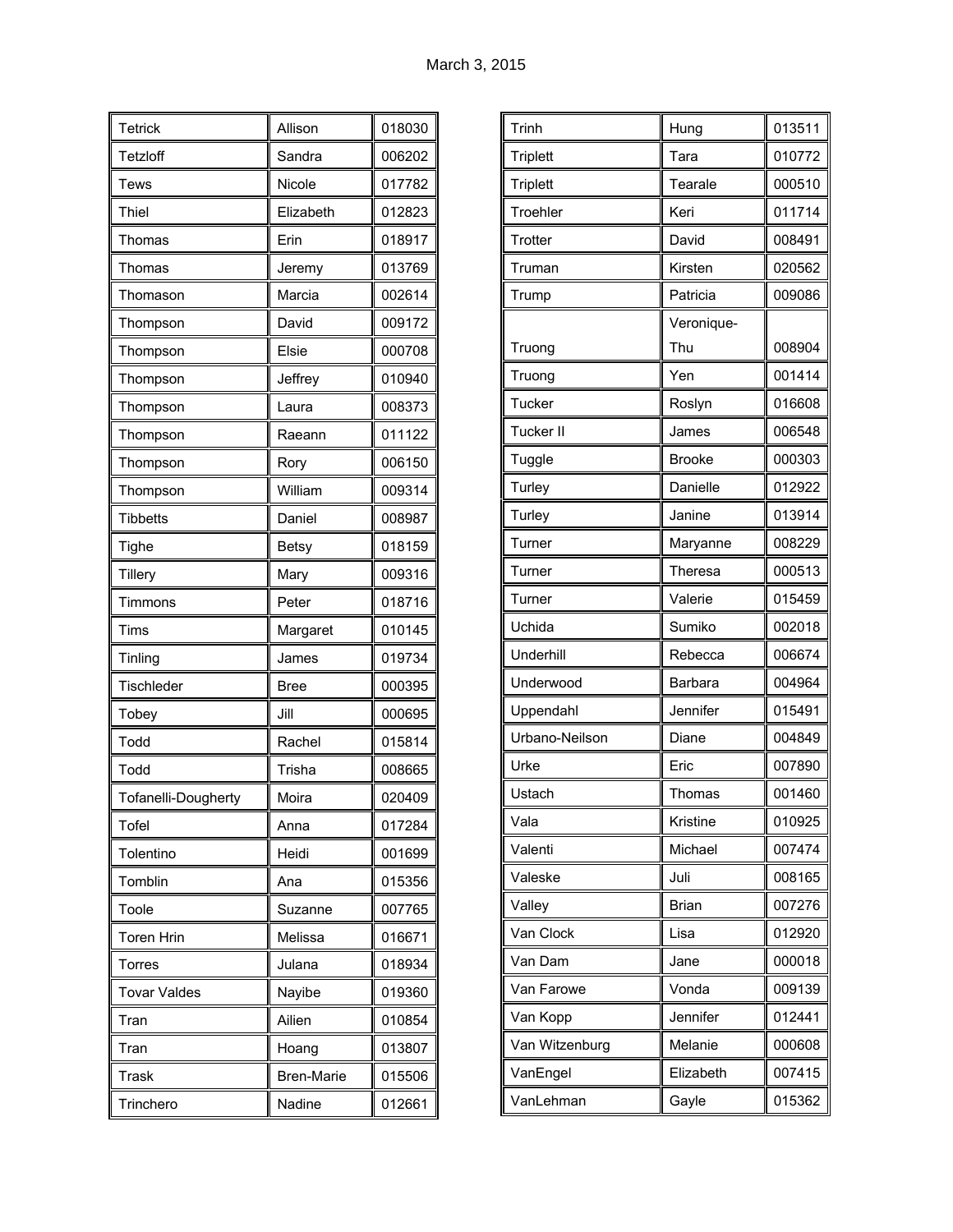| VanMarter-Sanders | Richard  | 013944 |
|-------------------|----------|--------|
| Vancleve          | Madonna  | 006860 |
| Vandenburgh       | Lauren   | 019483 |
| Vann-Tessmer      | Jonquil  | 017682 |
| Vasquez           | Luis     | 006551 |
| Vaughn            | Peter    | 015575 |
| Vaughn-Edmonds    | Holly    | 001925 |
| Veen              | Isobel   | 015612 |
| Velazquez         | Alma     | 018719 |
| Ventura           | Mary     | 011597 |
| Vercher           | Jonalee  | 015307 |
| Vestal            | Zachary  | 013718 |
| <b>Vickers</b>    | Candice  | 018576 |
| Victorine         | Lisa     | 018969 |
| Vigna             | Debra    | 008648 |
| Vinegar           | Whitney  | 019705 |
| Vinger            | Dana     | 000208 |
| Vo                | Patricia | 016538 |
| Vogl              | Clifton  | 017902 |
| Vorasai           | Kim      | 000554 |
| Vossen            | Michael  | 017814 |
| Wade              | David    | 012653 |
| Wadkins           | JoAnn    | 012302 |
| Wager             | Wendy    | 008681 |
| Wagner            | Rebecca  | 000291 |
| Wagner-Matsunaga  | Robyn    | 006374 |
| Wahl-Stephens     | Helen    | 011123 |
| Wahl-Stephens     | Lauren   | 013826 |
| Waldron           | Teresa   | 012622 |
| Walker            | Derrell  | 015841 |
| Walker            | Jennifer | 016883 |
| Walker            | Jerrine  | 008493 |
| Walker            | Joseph   | 008760 |
| Walker            | Kyla     | 020459 |
| Walker            | Lisa     | 008417 |
| Walker            | Molly    | 012824 |

| Walker              | Phillip        | 008347 |
|---------------------|----------------|--------|
| Walker              | Susanna        | 016906 |
| Walker-Byrne        | Margaret       | 007981 |
| Wall                | Gregory        | 016544 |
| Wall                | Helen          | 014985 |
| Wall                | Sarah          | 018185 |
| Wall                | Scott          | 008680 |
| Wallace             | Kristin        | 015376 |
| <b>Wallace Sosa</b> | Jacquelyn      | 018189 |
| Walmer              | Steven         | 008807 |
| Walrod              | John           | 014048 |
| Walrod              | Julianne       | 016532 |
| Walsh               | Nicole         | 014508 |
| Walterbach          | Sandra         | 002317 |
| Walters             | Douglas        | 008198 |
| Walters             | Rhonda         | 010432 |
| Warden              | Jenna          | 017648 |
| Warfield            | Virginia       | 001173 |
| Washington          | Andre          | 019788 |
| Washington          | Kenneth        | 010777 |
| Wasserman           | Debra          | 012758 |
| Wasson              | Shannon        | 000263 |
| Waters              | <b>Bradley</b> | 016628 |
| Watkins             | Lily           | 012119 |
| Watkins             | Mary           | 012997 |
| Watkins             | Terresa        | 008086 |
| Watson              | Nathan         | 019668 |
| Watson              | Nicole         | 019787 |
| Waymire             | Kerrie         | 013825 |
| Weatheroy           | Lisa           | 006240 |
| Webb                | Susan          | 007029 |
| Weber               | Chris          | 000302 |
| Weber               | Richard        | 006867 |
| Webster             | Clark          | 008249 |
| Webster             | Randall        | 010919 |
| Weesner             | Lurena         | 016674 |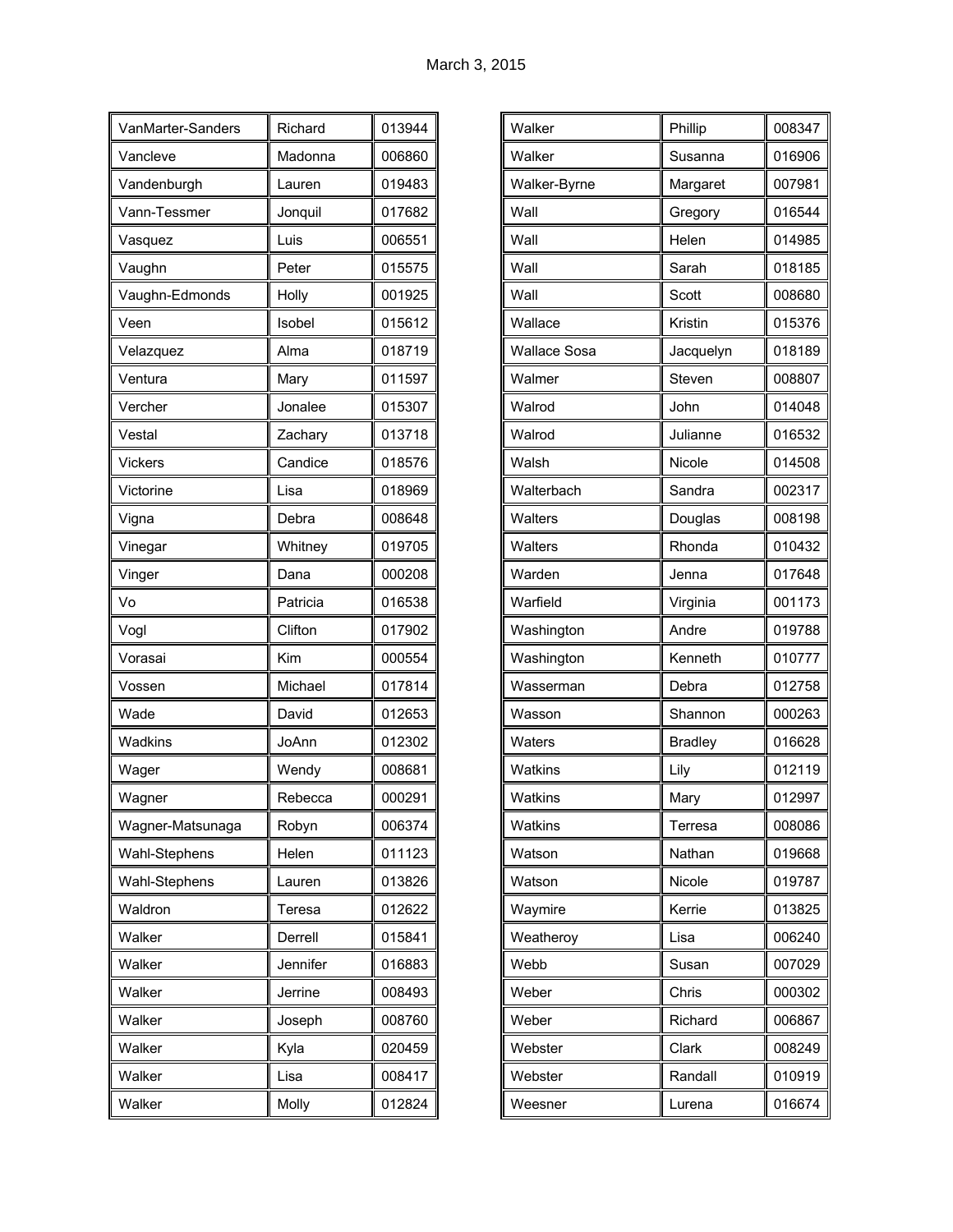| Weidner        | Paula    | 000006 |
|----------------|----------|--------|
| Weigandt       | Elise    | 017945 |
| Weimer         | Laurie   | 005990 |
| Weinberg       | Kenneth  | 012721 |
| Weiner         | Joshua   | 002692 |
| Weinstein      | Alice    | 009233 |
| Weitman        | Tina     | 017822 |
| Wellington     | Cory     | 013476 |
| Wendel         | Kara     | 019797 |
| Wenger         | Melissa  | 015680 |
| Werner         | Adele    | 018355 |
| Werner         | Ellen    | 013179 |
| Werts          | Kristin  | 017923 |
| Wessinger      | Anna     | 012765 |
| West           | Kerri    | 009258 |
| West           | Tammy    | 008806 |
| Spector        | Lesley   | 012698 |
| Westfall       | Annie    | 008886 |
| Whatmore       | Ellen    | 018998 |
| Wheeler        | Christen | 016517 |
| Whisenhunt     | Sarah    | 018927 |
| Whisnand       | Megan    | 007865 |
| Whitaker       | Jennifer | 015715 |
| Whitaker       | Liza     | 013579 |
| White          | Rosa     | 014666 |
| Whitmore       | Carole   | 006776 |
| Wicker         | Tarehna  | 018446 |
| Wickham        | Jennifer | 007184 |
| Wierth         | David    | 009232 |
| Wiesner        | William  | 000399 |
| Wilcox         | Susan    | 006823 |
| Wilcox         | Suzanna  | 018204 |
| Wilde          | Rose     | 008361 |
| Wilebski       | Katy     | 018717 |
| Wilken         | Huck     | 018723 |
| <b>Wilkins</b> | Laurel   | 005610 |

| Wilkins    | Lisa      | 008503 |
|------------|-----------|--------|
| Williams   | Anne      | 012598 |
| Williams   | Diane     | 010668 |
| Williams   | Jamie     | 020005 |
| Williams   | Jane      | 008913 |
| Williams   | Kathleen  | 002975 |
| Williams   | Kathryn   | 009290 |
| Williams   | Kenneth   | 020019 |
| Williams   | Lori      | 017775 |
| Williams   | Michael   | 000776 |
| Williams   | Sharese   | 020538 |
| Williams   | Takiyah   | 007022 |
| Williamson | Anne      | 016598 |
| Wilson     | Cassandra | 007233 |
| Wilson     | Courtney  | 017596 |
| Wilson     | Daniel    | 017041 |
| Wilson     | Holly     | 017770 |
|            |           | 011993 |
| Wilson     | John      |        |
| Wilson     | Jon       | 007551 |
| Wilson     | Kimberlee | 012523 |
| Wilson     | Laura     | 015596 |
| Wilson     | Mark      | 020405 |
| Wilson     | William   | 007397 |
| Wilson III | Curtis    | 000981 |
| Windham    | Stephanie | 001473 |
| Windle     | Lilly F   | 002654 |
| Winn       | Elaine    | 014808 |
| Wisdom     | Larisa    | 001006 |
| Wixon      | Benjamin  | 012597 |
| Wojack     | Cynthia   | 002920 |
| Wolf       | James     | 007123 |
| Wolf       | Margarita | 001553 |
| Wolfe      | Marsha    | 006000 |
| Wolfer     | Stephanie | 016357 |
| Wolff      | Kathryn   | 016521 |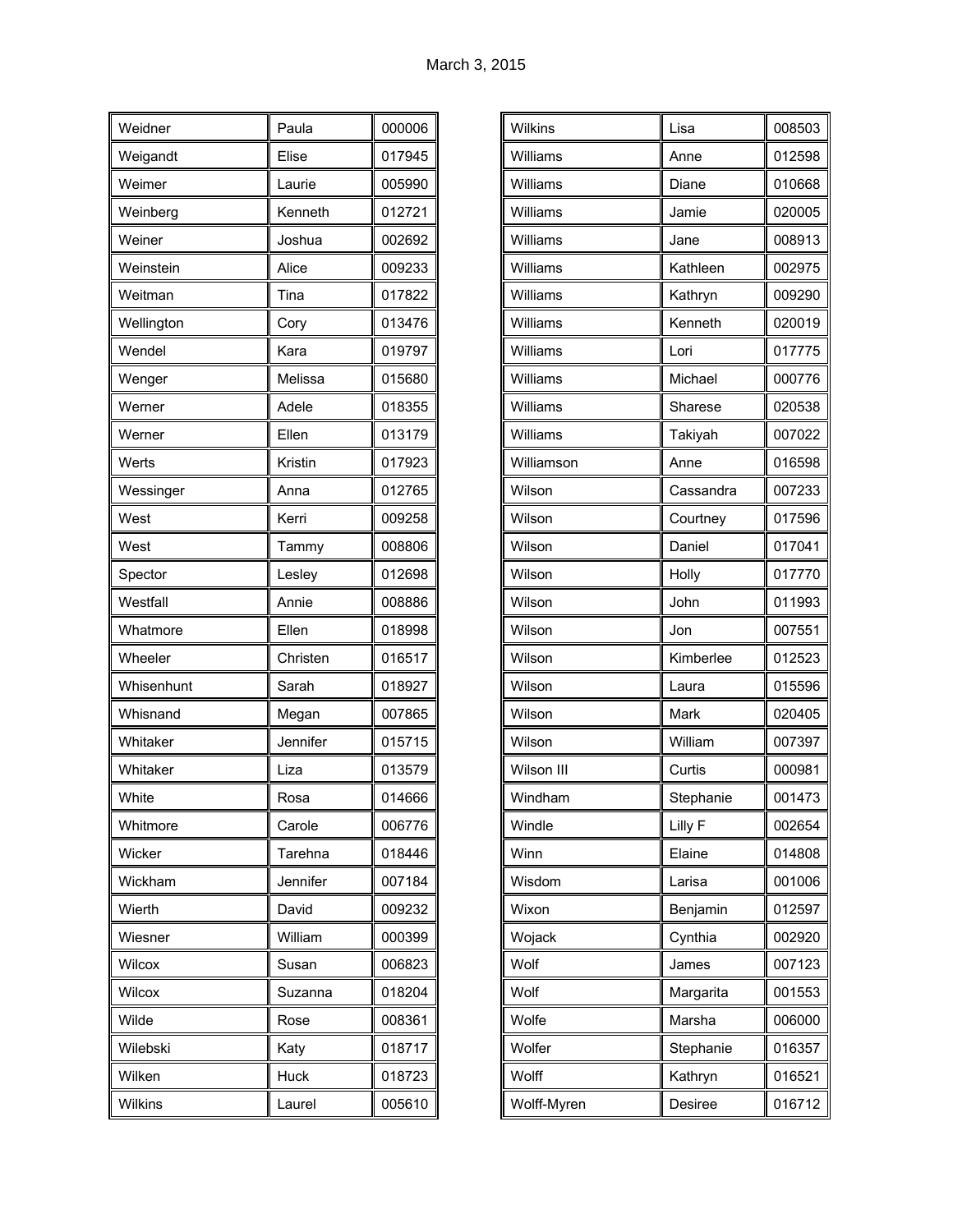| Wong         | Elisa       | 001082 |
|--------------|-------------|--------|
| Wood         | Amy         | 007852 |
| Wood         | Cynthia     | 003256 |
| Wood         | Daphne      | 008334 |
| Wood         | Lavell      | 015439 |
| Woodhouse    | Leslie      | 014418 |
| Woods        | Kenneth     | 008350 |
| Woods        | Tanan       | 016944 |
| Woodsworth   | David       | 008141 |
| Wortham      | Cecile      | 008067 |
| Wren         | Steven      | 006008 |
| Wright       | Emily       | 017418 |
| Wright       | Julie       | 018993 |
| Wright       | Robert      | 005753 |
| Yago         | Ernest      | 008583 |
| Yang         | Xiaonan     | 018915 |
| Yarlott      | Katherine   | 013842 |
| Yoder-Corvi  | Stephanie   | 013043 |
| York         | Anna-Sophia | 013797 |
| York         | Michelle    | 000044 |
| Yoshida      | Lainie      | 000989 |
| Yoshida      | Reiko       | 003914 |
| Yoshiwara    | Mariko      | 014592 |
| Young        | Gerald      | 011859 |
| Young        | Megan       | 008867 |
| Young        | Richard     | 008234 |
| Yu           | Chiung-Chen | 015305 |
| Zabo         | Christina   | 011130 |
| Zadoff       | Dina        | 014352 |
| Zakharchenko | Yuliya      | 016502 |
| Zakoura      | Kent        | 007583 |
| Zartler      | James       | 003080 |
| Zelazek      | Daniel      | 015561 |
| Zeller       | Joshua      | 011877 |
| Zerba        | Jeffrey     | 009141 |
| Ziady        | Joshua      | 012586 |

| Zimmer   | Sarah          | 009164 |
|----------|----------------|--------|
| Zimtbaum | Mark           | 010336 |
| Zipp     | Kathleen       | 000420 |
| Zogas    | <b>Brianne</b> | 018362 |
| Zook     | Daren          | 019235 |
| Zrinyi   | Cynthia        | 005178 |
| Stronko  | Anne           | 003886 |
| West     | Tara           | 011258 |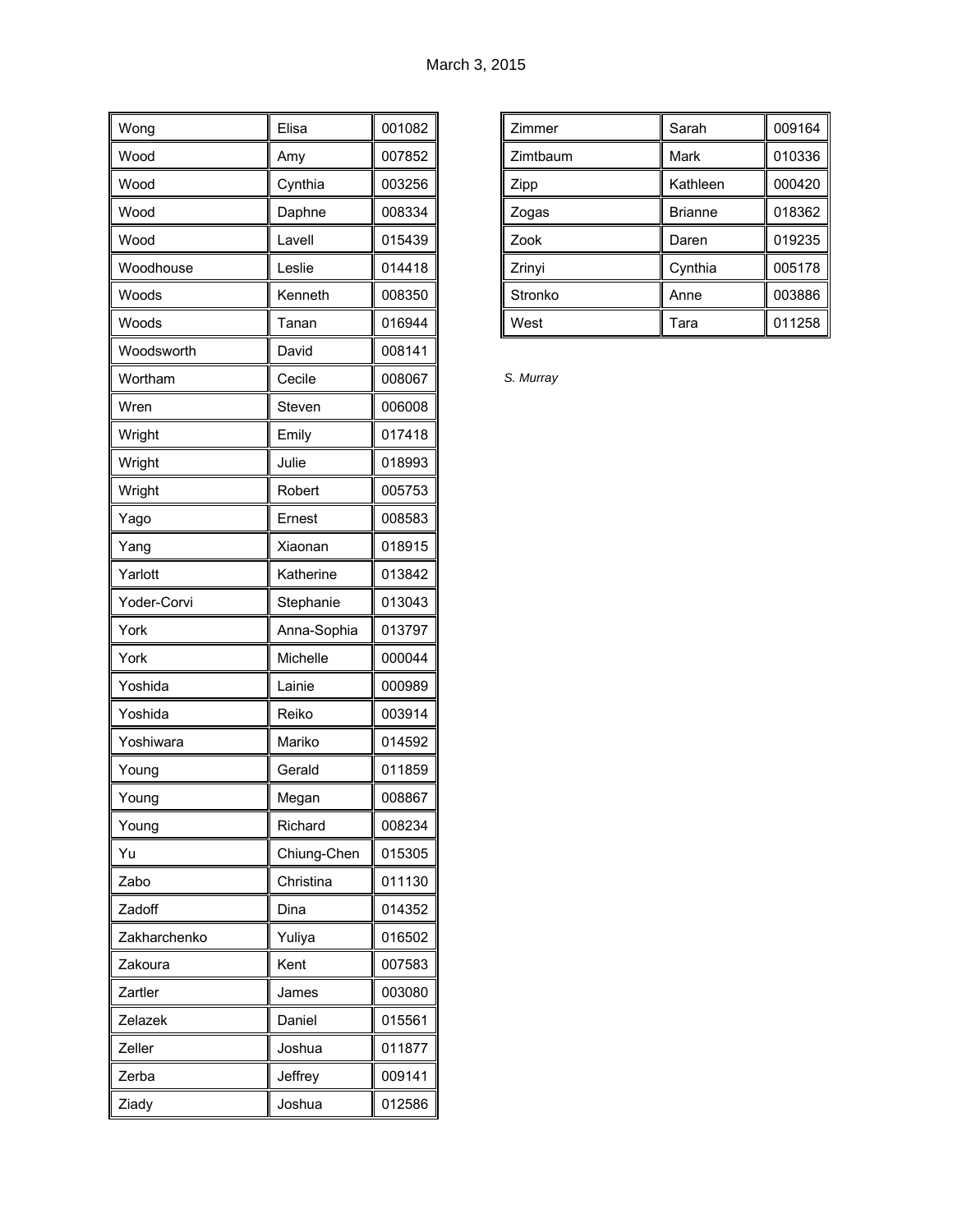# Election of Second Year Probationary Administrators

# **RECITAL**

On the advice of the Chief Human Resources Officer, the Superintendent recommends the following persons serving in administrative positions are elected as Second Year Probationary Administrators.

### **RESOLUTION**

The Board of Education accepts the Superintendent's recommendation and by this resolution hereby elects as Second Year Probationary Administrators for the 2015-2016 school year the following persons, according to the employment terms and conditions set out in the standard District contract.

| Last           | <b>First</b>   | ID     |  |
|----------------|----------------|--------|--|
| Allen          | David          | 015078 |  |
| Bacon          | Michael        | 000978 |  |
| Bertram        | Serene         | 012459 |  |
| Bertrand       | Antony         | 016582 |  |
| Butler         | Natasha        | 001024 |  |
| Cantwell       | Robert         | 017792 |  |
| Cohen          | William        | 022014 |  |
| Coleman        | Yolanda        | 020463 |  |
| Dickey         | Leah           | 001045 |  |
| Frazier        | Christopher    | 014747 |  |
| Gandarilla     | Maria          | 023059 |  |
| Geisler        | Meisha         | 023000 |  |
| Haupu          | Kehaulani      | 000862 |  |
| Hendershott    | <b>Bradley</b> | 007348 |  |
| Hubbs          | Angela         | 021807 |  |
| James          | Cheryl         | 000049 |  |
| Johnson        | William        | 024115 |  |
| Kirschmann Jr  | Richard        | 008780 |  |
| Kuether        | Britt          | 017594 |  |
| McClure        | Shannon        | 021794 |  |
| Meza           | Jorge          | 011862 |  |
| Mjelde         | Tonya          | 014626 |  |
| Nerenberg      | Dana           | 023017 |  |
| Nguyen-Johnson | Anh            | 013521 |  |
| Payne          | Susan          | 021905 |  |

| Last              | <b>First</b> | ID     |  |
|-------------------|--------------|--------|--|
| Quintero          | Alfredo      | 023030 |  |
| Ragaisis          | Samantha     | 008107 |  |
| Lenichtka<br>Reed |              | 022983 |  |
| Rierson           | Julie        | 008826 |  |
| Rowell            | Michael      | 005376 |  |
| Ruelas            | Arturo       | 023068 |  |
| Sasaki            | Katherine    | 004460 |  |
| Schlegel          | Dawn         | 016741 |  |
| Shelton           | Drake        | 015523 |  |
| Wagner-West       | Kathryn      | 017706 |  |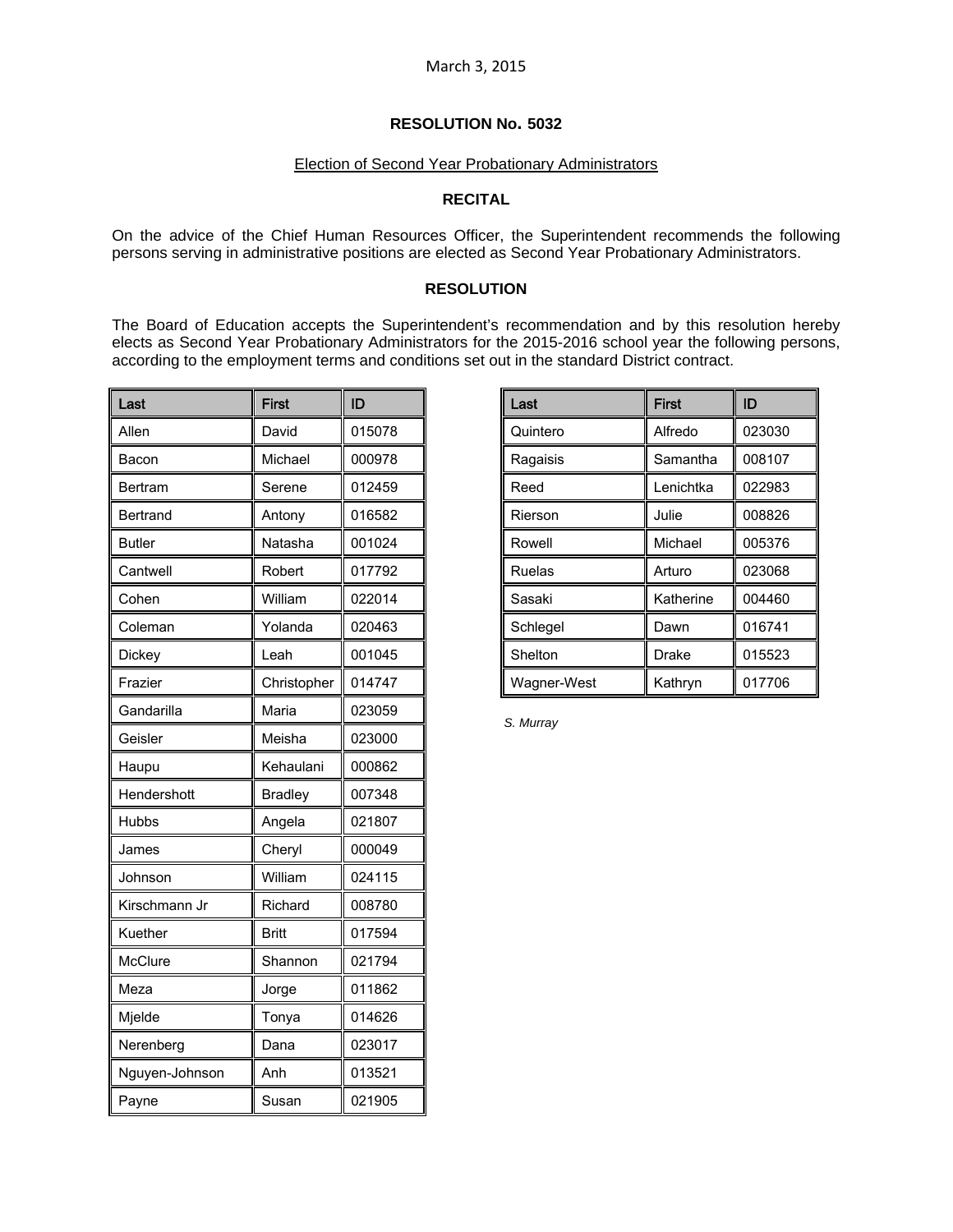### Election of Third Year Probationary Administrators

# **RECITAL**

On the advice of the Chief Human Resources Officer, the Superintendent recommends the following persons serving in administrative positions are elected as Third Year Probationary Administrators.

## **RESOLUTION**

The Board of Education accepts the Superintendent's recommendation and by this resolution hereby elects as Third Year Probationary Administrators for the 2015-2016 school year the following persons, according to the employment terms and conditions set out in the standard District contract.

| Last                      | <b>First</b> | ID     |
|---------------------------|--------------|--------|
| Mortimer                  | Kara         | 000071 |
| Schachner                 | Melissa      | 000449 |
| Keller                    | Benjamin     | 000916 |
| Gerber                    | Amber        | 000946 |
| Steinhoff                 | Jonathan     | 004942 |
| <b>Fast Buffalo Horse</b> | Lorna        | 005354 |
| Sackrider                 | Regina       | 010377 |
| Krankowski                | Edward       | 011066 |
| Joule                     | Dennis       | 011116 |
| Tucker                    | Ruth         | 014615 |
| Williams                  | Reiko        | 017220 |
| Wolfe                     | Korinna      | 017743 |
| Collins                   | Lisa         | 020412 |
| LaFountaine               | Joseph       | 020999 |
| Berthoin-Hernandez        | Diane        | 021119 |
| Glasgow                   | Emily        | 021744 |
| McMillen                  | Alicia       | 021745 |
| Markle                    | Michelle     | 021749 |
| Flamoe                    | Sabrina      | 021754 |
| Canler Acevedo            | Rene         | 021777 |
| <b>Neves</b>              | Rui          | 021830 |
| Zabel                     | Sarah        | 021970 |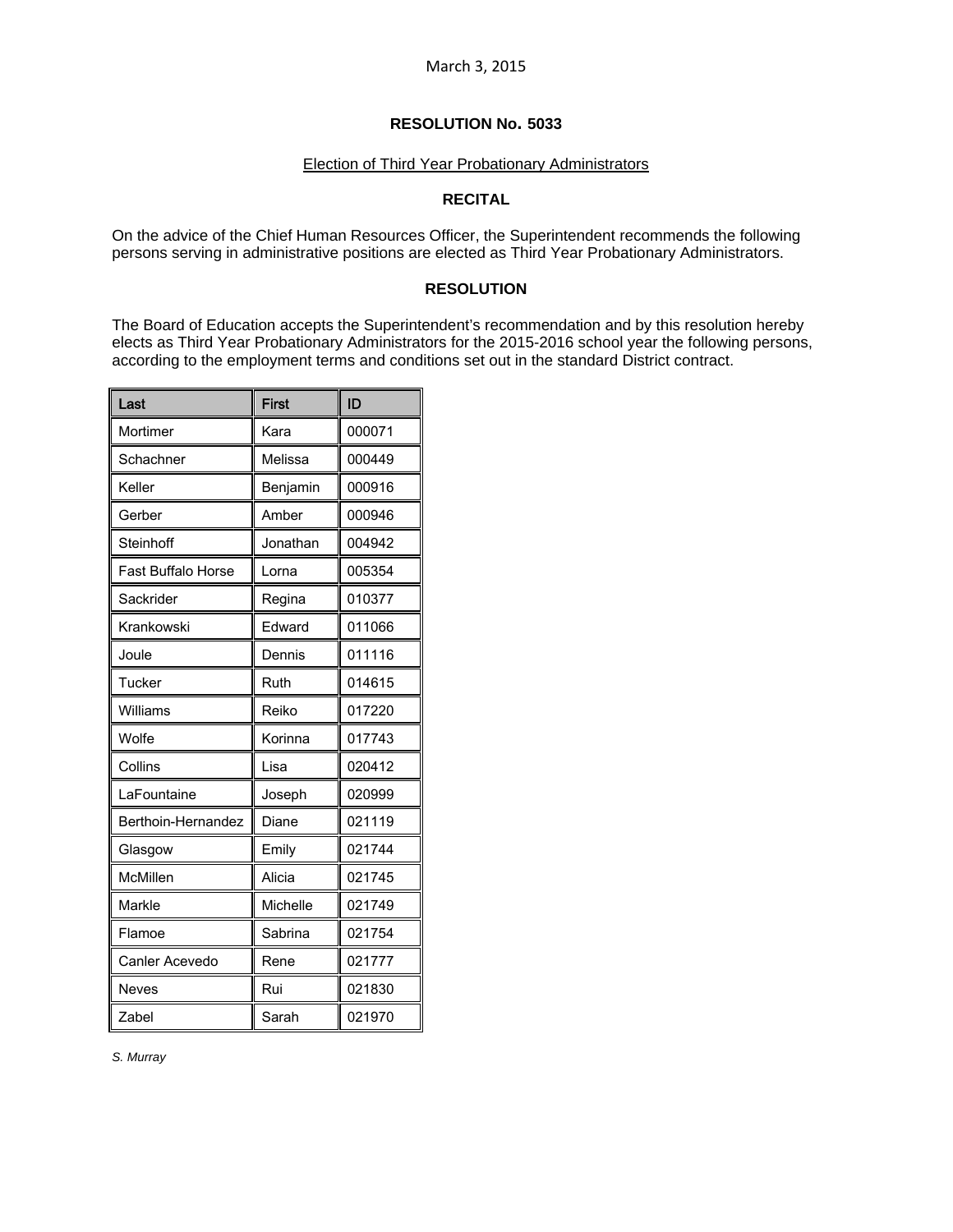#### Election of Contract Administrators

#### **RECITAL**

On the advice of the Chief Human Resources Officer, the Superintendent recommends the following probationary administrators who have been employed as regularly appointed administrators for three successive school years are elected as Contract Administrators.

#### **RESOLUTION**

The Board of Education accepts the Superintendent's recommendation and by this resolution hereby elects the following persons as Contract Administrators and extends the employment contracts of the following persons until June 2018, subject, according to the employment terms and conditions set out in the standard District contract.

| Last            | <b>First</b> |
|-----------------|--------------|
| <b>Broadous</b> | Lajena       |
| Freeman         | Ayesha       |
| Jackson         | Tammy        |
| Lizaola         | David        |
| <b>McCalley</b> | Jennifer     |
| Polizos         | Katherine    |
| Poole           | Lydia        |
| Taylor          | Ginger       |
| Watros          | Chrystal     |
| Whitney         | Amy          |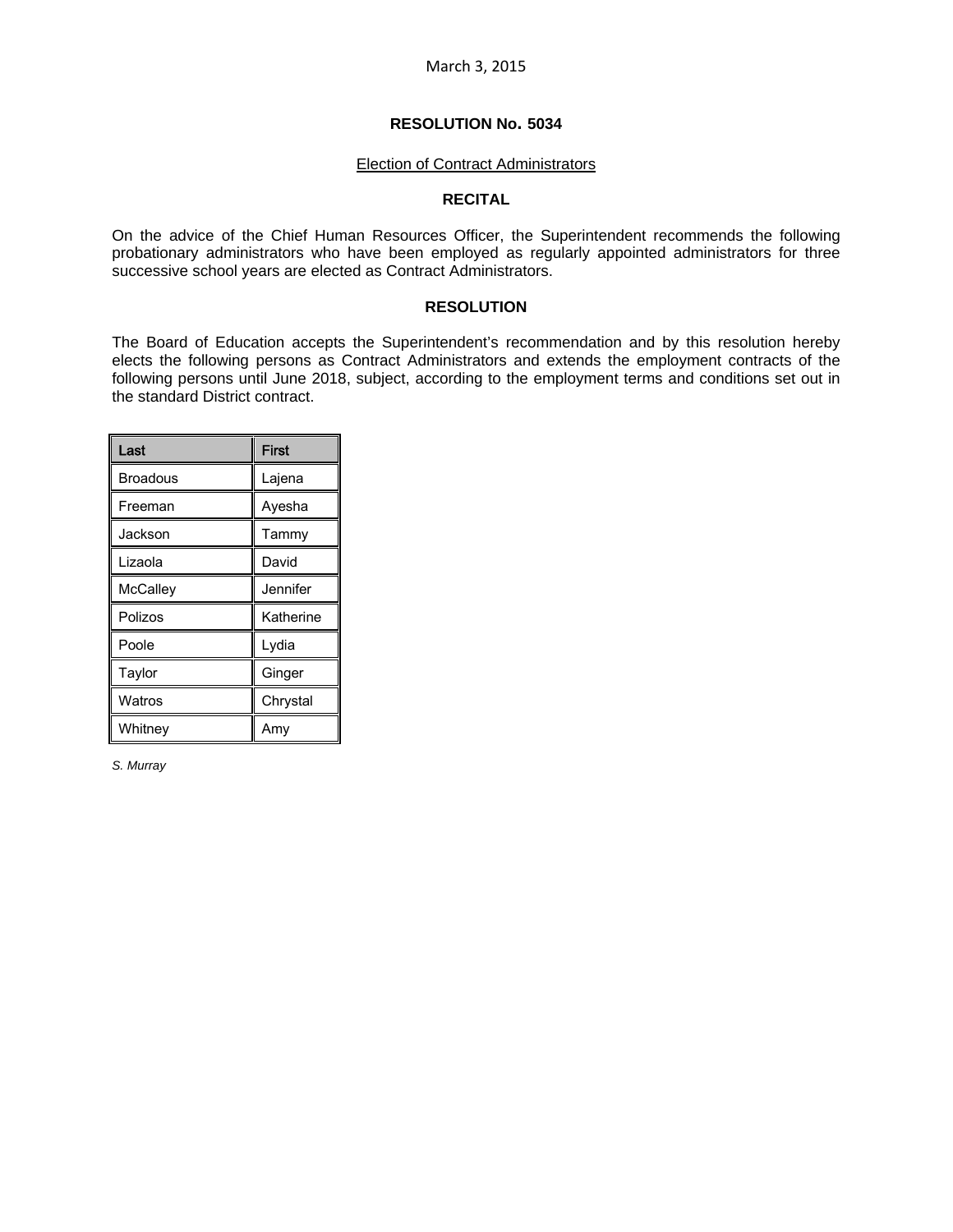#### Contract Extension for Administrators

#### **RECITAL**

On the advice of the Chief Human Resources Officer, the Superintendent recommends that the employment contracts of the contract administrators listed below be extended.

#### **RESOLUTION**

The Board of Education accepts the Superintendent's recommendation and by this resolution hereby extends the employment contracts of the following persons until June 2018, subject to the employment terms and conditions contained in the standard form contract approved by the legal counsel for the District.

| Last         | <b>First</b>  | ID     |
|--------------|---------------|--------|
| Crotchett    | Kevin         | 000681 |
| Hurdle       | F             | 000922 |
| Acker        | Tina          | 001996 |
| Wilson Jr    | Curtis        | 002200 |
| Newsome      | Karl          | 002436 |
| Bivens       | Donald        | 002630 |
| Manning      | Lauretta      | 002709 |
| <b>Brown</b> | Jeffrey       | 002961 |
| Anderson     | <b>Brian</b>  | 003111 |
| Chapman      | Peyton        | 003294 |
| Isham        | Eileen        | 003977 |
| Chun         | Molly         | 004022 |
| Magallanes   | Veronica      | 004233 |
| Lurie        | Radislav      | 004458 |
| Geist        | Teri          | 004621 |
| Walden       | John          | 004901 |
| Porter-Lopez | Andrea        | 005386 |
| O'Dell       | Leslie        | 005608 |
| Lewins       | Sarah         | 005653 |
| Boyce        | Catherine     | 005695 |
| Fielding     | R             | 006017 |
| Locke Jr     | Frederic      | 006056 |
| Hobson       | <b>Bonita</b> | 006298 |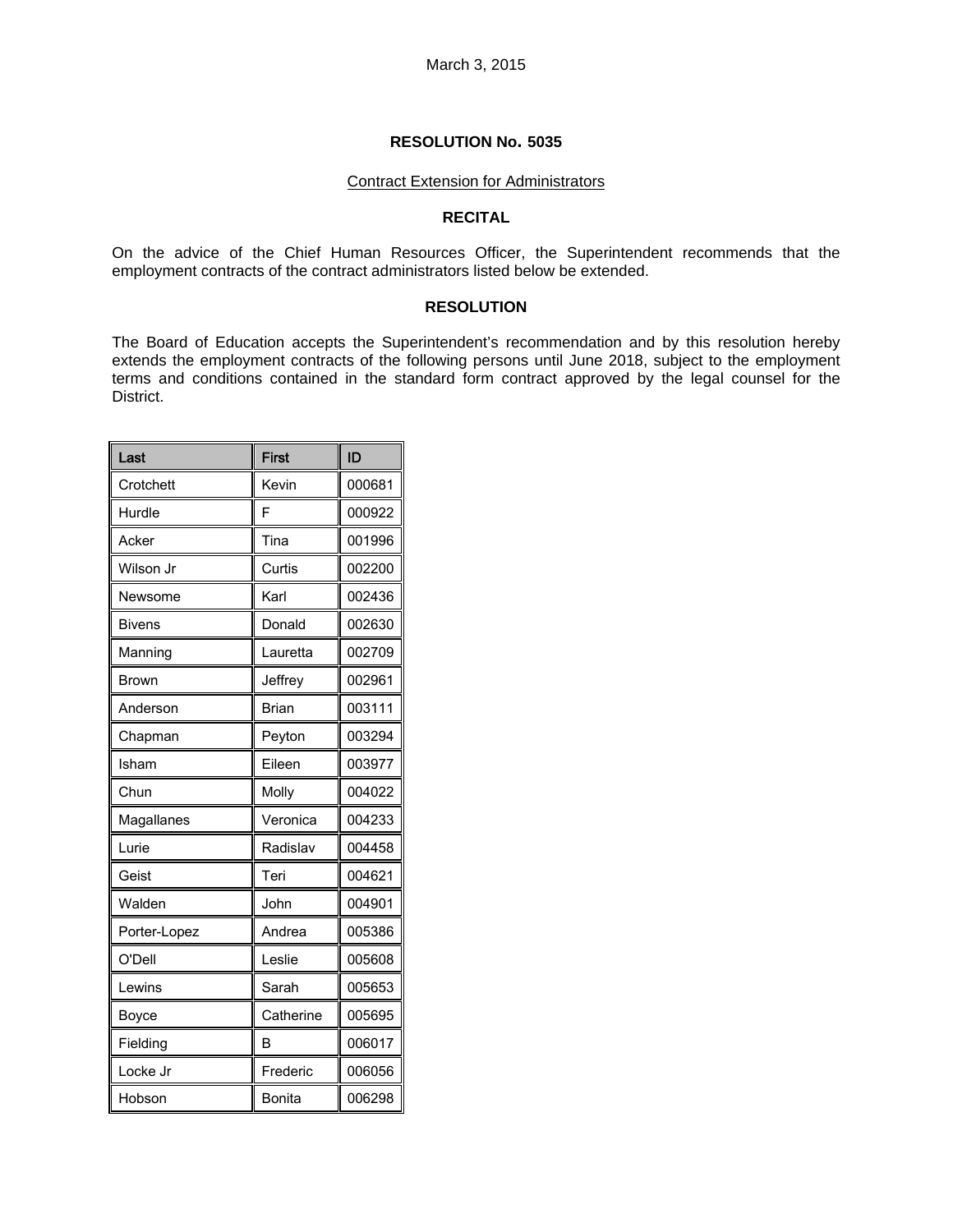| Last           | <b>First</b> | ID     |
|----------------|--------------|--------|
| Meyer          | Kristen      | 006790 |
| Newsome        | Tamala       | 007139 |
| Moon           | Linda        | 007141 |
| Blount         | Lisa         | 007333 |
| Calvert        | Margaret     | 007468 |
| Joyner         | Pamela       | 007571 |
| Phillips       | Barry        | 007605 |
| <b>Haskins</b> | Marshall     | 007630 |
| Callin         | Petra        | 007641 |
| Snyder         | David        | 008437 |
| Tabshy         | Ann          | 008692 |
| Clark          | Lori         | 008756 |
| Pruitt         | Beverly      | 009506 |
| Robertson      | Lavert       | 010831 |
| Sage           | Jill         | 010921 |
| Williams       | Jonathan     | 011212 |
| Ferraro        | John         | 011786 |
| Chatard        | Brian        | 012531 |
| Madison        | Elizabeth    | 013468 |
| Traynham       | Macarre      | 013477 |
| Sing           | Teresa       | 013588 |
| McConachie     | Lisa         | 013601 |
| Van Hoomissen  | Mark         | 013662 |
| Lamont         | Maude        | 013690 |
| Penley         | Lana         | 017591 |
| Allen          | Ricky        | 017615 |
| Dauch          | Andrew       | 017616 |
| Truong         | Thu          | 017620 |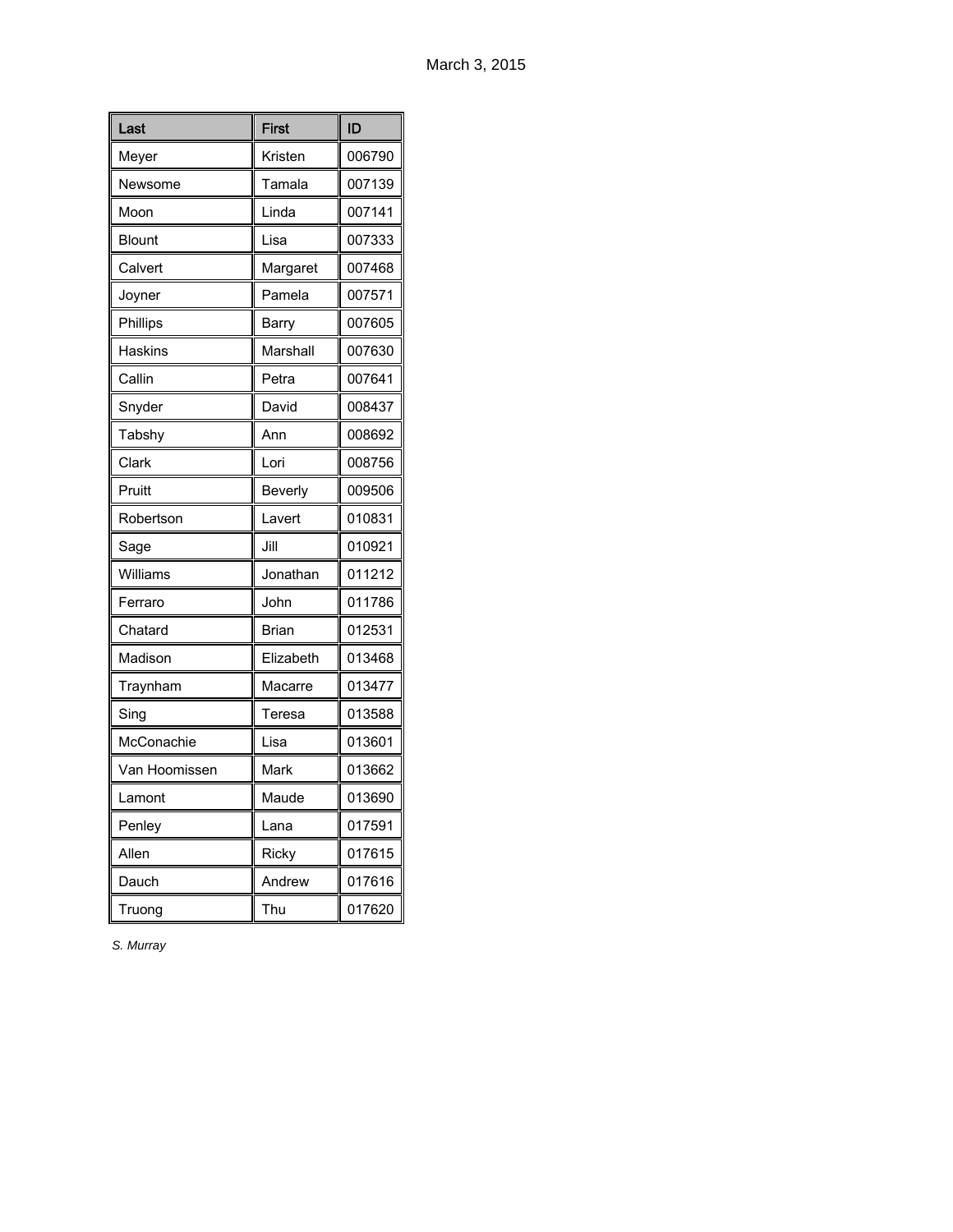March 3, 2015

## **RESOLUTION No. 5036**

#### Notice of Non-Renewal

## **RESOLUTION**

On the advice of the Chief Human Resources Officer, the Superintendent recommends that the contracts of the probationary teachers and contracts of the probationary administrators listed below not be renewed. This means that the educators listed below will not be re-employed.

The Board of Education accepts the Superintendent's recommendations and by this resolution hereby does not renew the contracts of the probationary teachers listed below, under ORS 342.835. The Board of Education accepts the Superintendent's recommendations and by this resolution hereby does not renew the contracts of the probationary administrators listed below, under ORS 342.845(5). The Human Resources Department is instructed to notify these personnel that their employment contracts are not renewed for the 2015-16 school year and that their contracts will terminate June 2015.

| Employee ID |
|-------------|
| 022942      |
| 021956      |
| 021748      |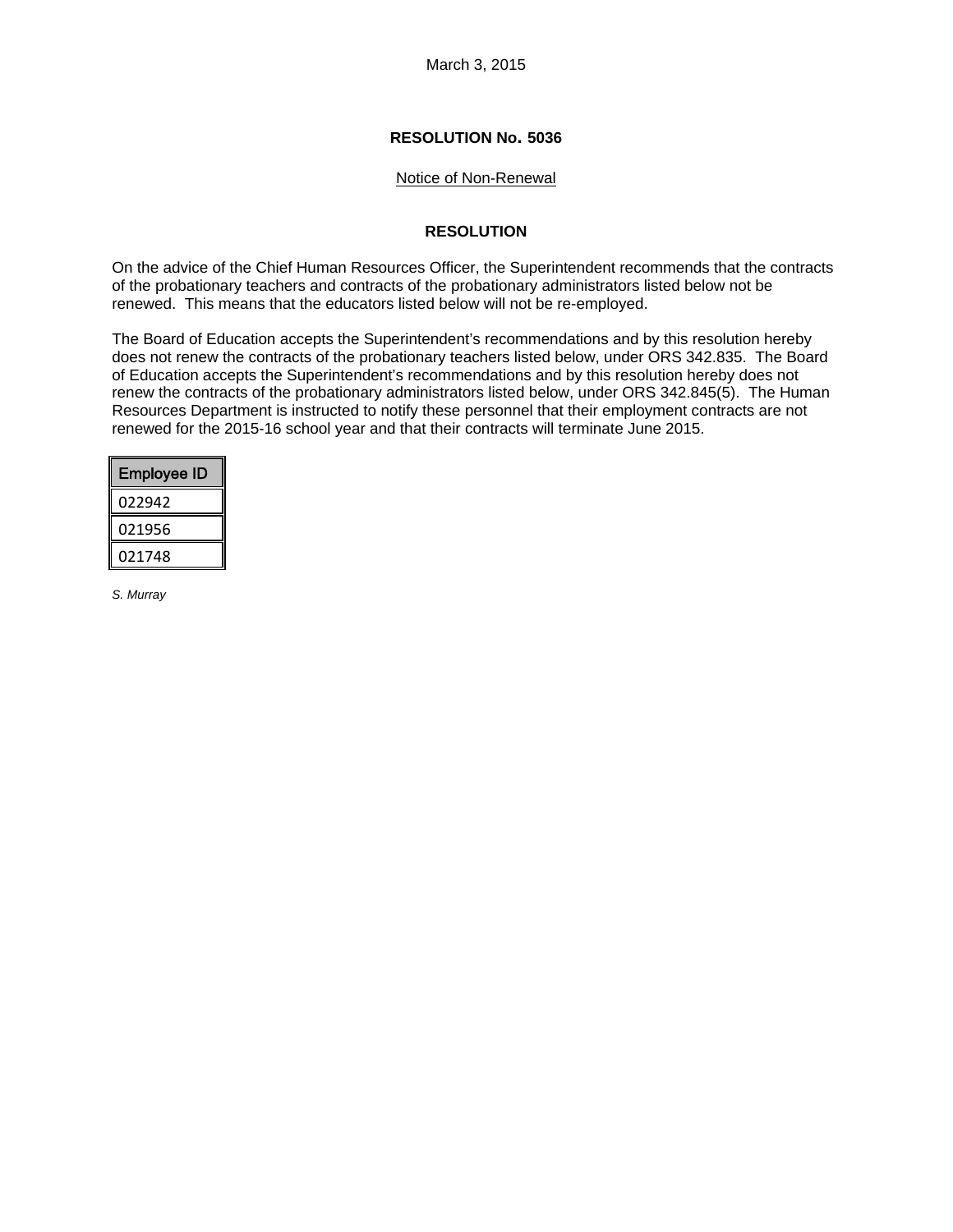# Notice of First Time Non-Extension Contract Teachers

#### **RESOLUTION**

On the advice of the Chief Human Resources Officer, the Superintendent recommends that the contracts of the teachers below not be extended. First time non-extensions generally result in placement on a program of assistance for improvement. A second time non-extension means that the teacher will not be re-employed.

The Board of Education accepts the Superintendent's recommendations and by this resolution hereby does not extend the contracts of the contract teachers listed below, on the grounds and processes identified in state law (ORS 342.865, ORS 342.895, ORS 342.905). The Human Resources Department is instructed to notify these personnel that their employment contracts are not extended for the 2015-16 school year, and for any teacher with a second non-extension that their employment is not extended for the 2015-16 school year.

| <b>Employee ID</b> |
|--------------------|
| 013722             |
| 013148             |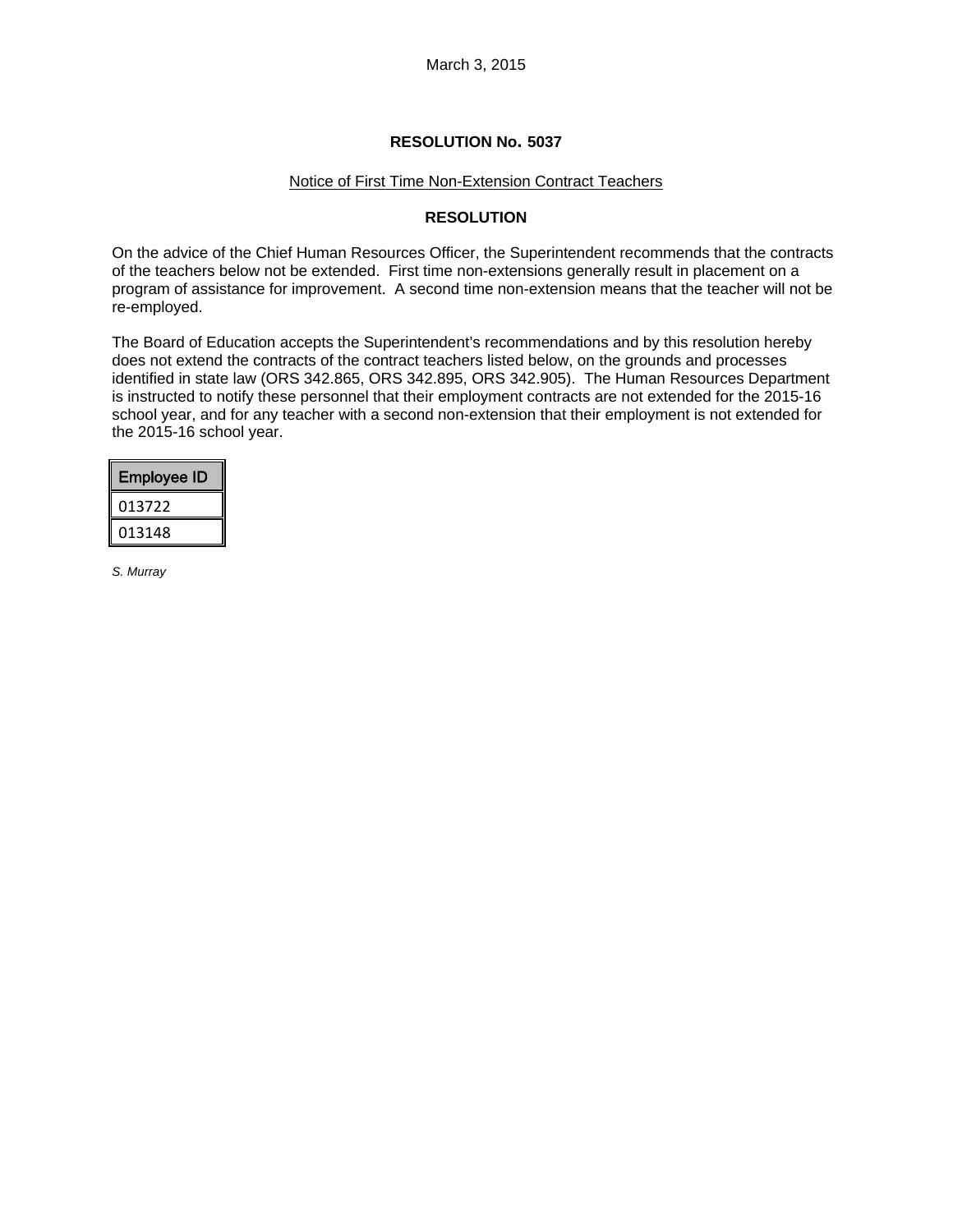# Purchases, Bids, Contracts

The Superintendent RECOMMENDED adoption of the following item:

# Number 5038

Director Knowles moved and Director Belisle seconded the motion to adopt the above numbered item. The motion was put to a voice vote and passed unanimously (yes-6, no-0; with Director Koehler absent and Student Representative Jayaswal voting yes, unofficial).